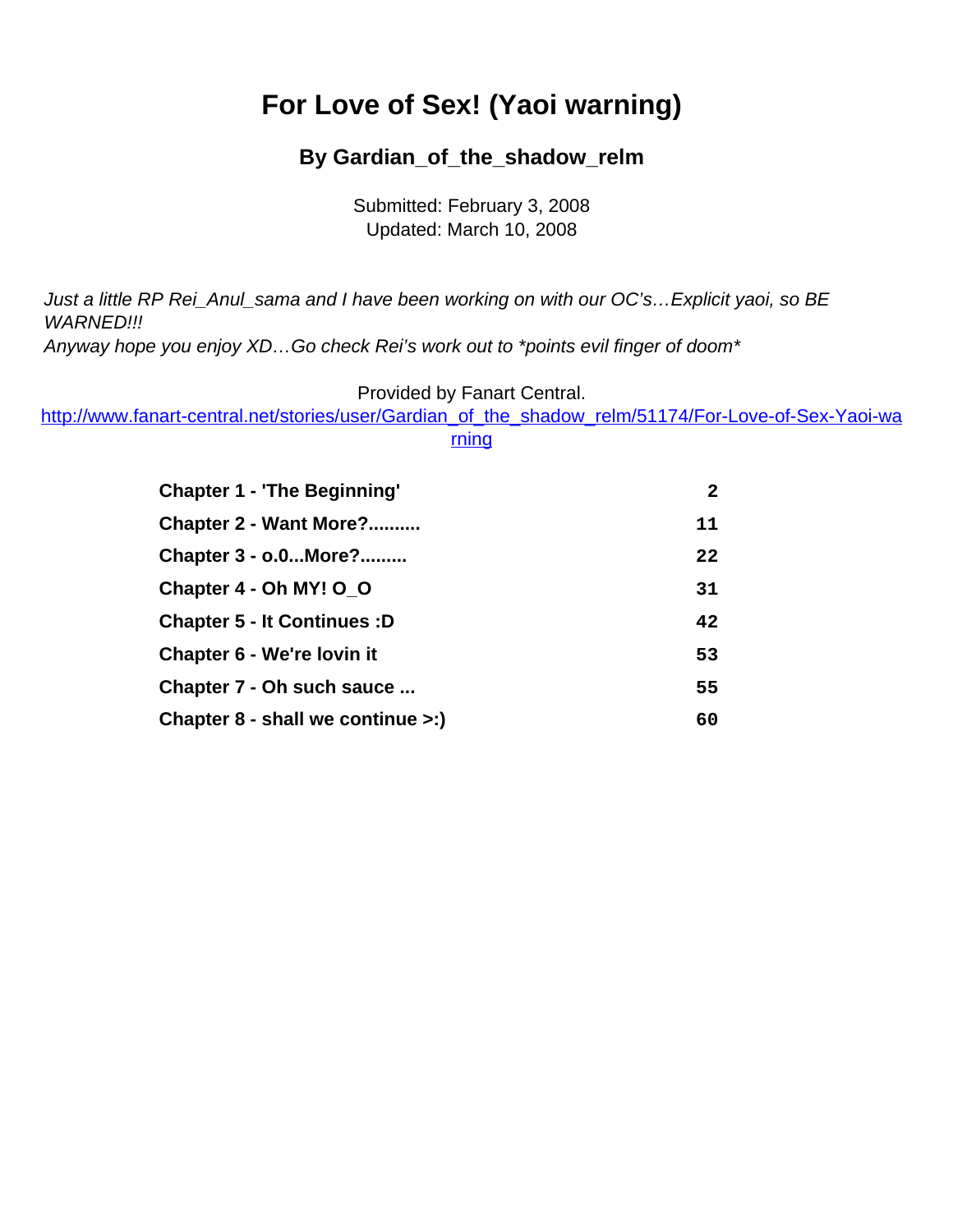## **1 - 'The Beginning'**

<span id="page-1-0"></span>Gardian\_of\_the\_shadow\_relm and Rei\_Anul\_Sama&in&

Diesel, Lian, Craven, and Raven (along with Even, Jeron, Shen, and Lizza making a small appearance)&in&

&no name yet? XD

Rei: \*snicker\* don't know Lian? hehe

Lian: \*sniff\* I feel so unloved Rei: Lian is one of my OCs, as well as a pervert, a fox demon, Lord of Lust, yadda yadda yadda.

Lian: hey, no shorting my introduction! Rei: \*snicker\* basically, he likes have men under his control. He's bi, though he likes men the most. Oh, and he has like...over 1,000 kids right now...at least i think thats what he's up to...

Raven: Actually, he has a little under 700. I told him to stop.

Rei: And Raven is Lian's...well, husband. Yeah, they're both dudes. Oh, and Lian can make a dude preggy<sup> $\wedge$ </sup> that's the only reason he has so many kids. He goes after everyone.

Lian: ...do not... Raven and Rei: Yes, yes you do.

Me: lol, awww poor Lian! I didn't mean to make you feel unloved ; \_; \*hugs Lian\*

Diesel: .....a fox demon huh? \*licks lips\*

Craven: O\_O your such a whore! what ever happened to our so called 'loyal' relationship?!?!?!

Diesel: \*looks unimpressed\* Excuse me, i've never 'been' with anyone but you.....sure i may have kissed a few ...um...'beings' in my time, but i've never committed to any of them.

Craven:...hmmm, ya know, i think i may try this 'kissing' thing \*looks around\*.....\*grabs Lian\*

Diesel: O\_O HEY!!!!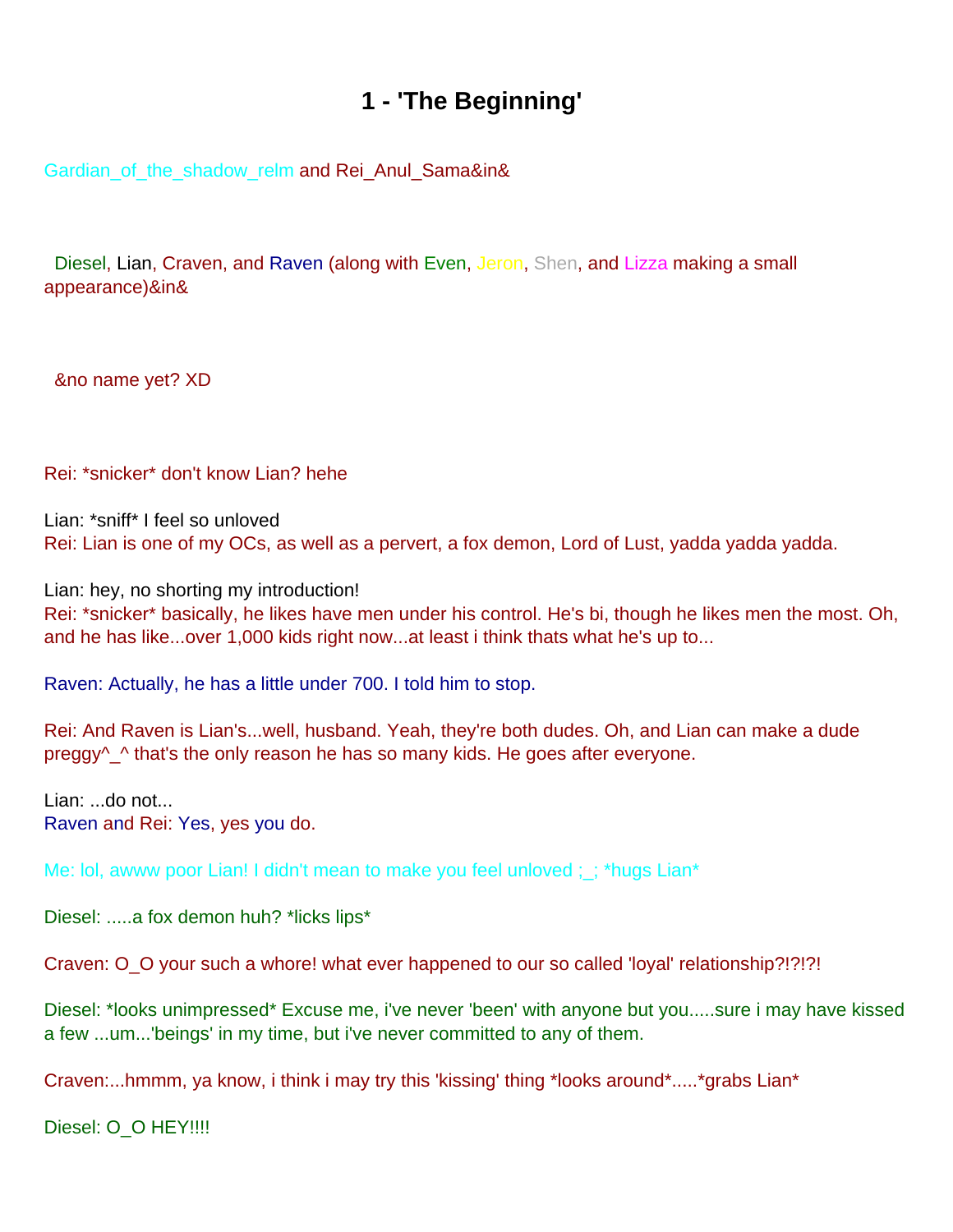Me: oh, dear....I've looked in your gallery, i'm sure there's none of Lian, maybe i missed him. What does he look like?!?!?! and Raven, he sounds like a kick as dude  $\wedge \wedge$ 

Lian: \*smirks\* Ladies, ladies, there's plenty of me to go around^\_^ Raven: \*glares at Lian\* \*grumbles and pulls Diesel over to him, snoggling him for a few moments.\* I think I need a knew partner. You willing, Diesel?

Lian: O\_O ...but...but...wait...that s not cool...\*glances at Craven\* I think I should try a new partner too... Rei: - -' perhaps a little time in a cage, away from everyone, will do you some good, Lian...

#### Raven: \*raises hand\* I second that!

Shen: ...I think Father and Mother need a time out...

Jeron: Yes, I agree...

Lizza: Wait...is the sky falling? Cuz you two just agreed...that's scary...

(Jeron, Shen, and Lizza are triplets and part of Lian and Raven's brood.)

Rei: yes, I think the sky IS falling....

Diesel:......yes, that is a talent which i poses as well....

Evan: o O......humf! did you have to get frisky with him dad?.......You don't realise the crap i get at from other people!!!

Craven: Hey, i didn't know that was gonna happen. It should be impossible!

Diesel: WELL it's not! Alright! ......a new partner.....

Craven: don't you dare! \*Grabs Lian for more\*

Diesel: O\_O \*Grabs Raven and pulls him to the ground\*

Evan: \* starts crying\* i don't want a brother or sister!!!! STOP!!!!! \*runs off\*

Me:....eheh, well, that went well i think.

Rei: O O oh god...can u imagine? A CravenXLian kid and a DieselxRaven kid?

Raven: ...might be interesting, actually...

Rei: Okay, I'd expect that from Lian...but from you?!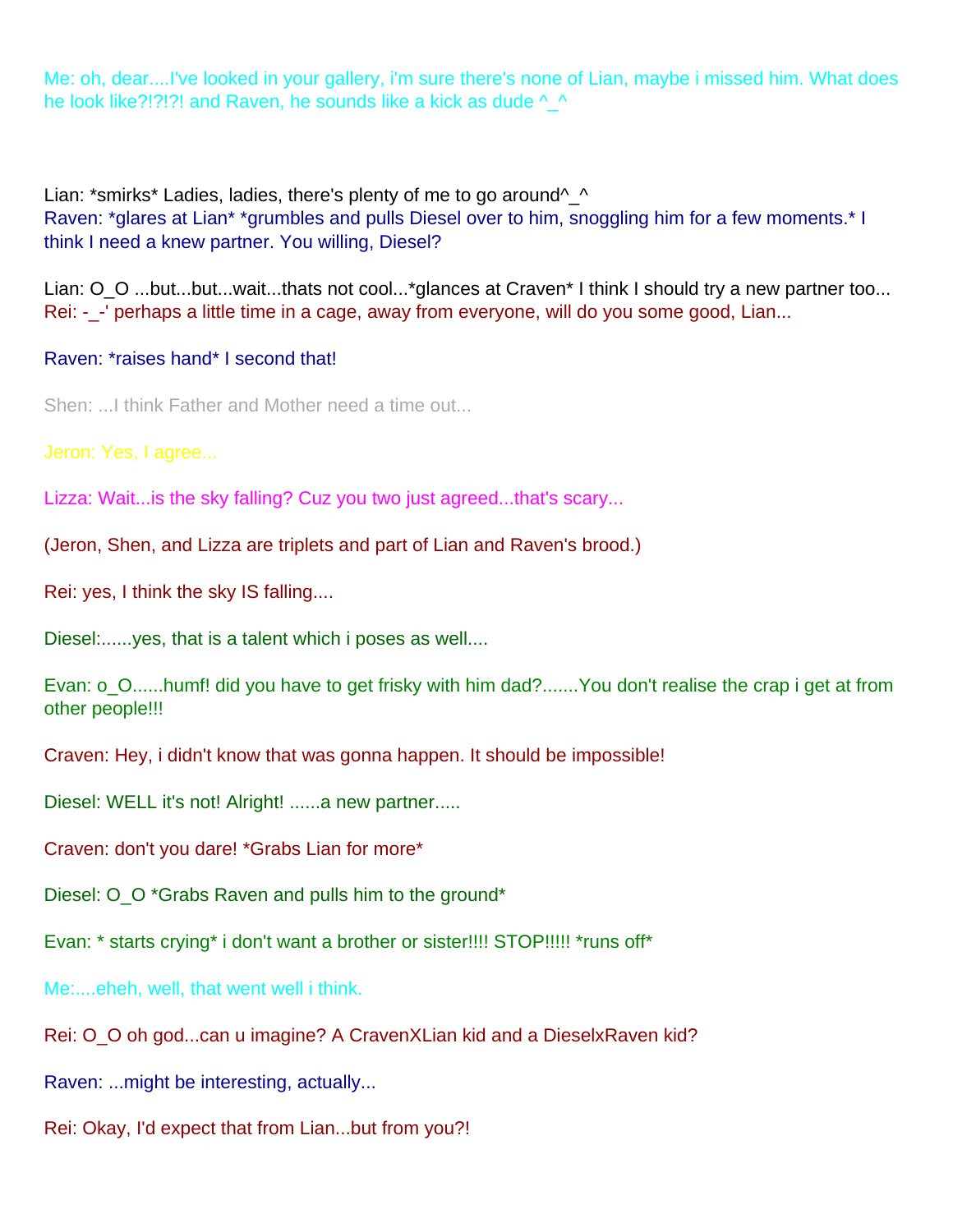Lian: Hey, I'm willing to try it  $\wedge$ Rei: And make your brood number 800? ...did you find someone who sells crack for cheap or something?

Lian: ...heeeeeeeeeeey...i'm not drugged...or anything... \*pulls Craven into his sanctuary (yes, there is a temple to him in his universe) and shows him around\* Welcome, Craven, to my sanctuary... \*OUTSIDE\*

Raven: ...heeeeeeeeeey...\*looking at Diesel on top of him\* ...though I agree new partnership is in order, mind if we find a comfortable place? like a couch or a bed...or even a blanket to put under me?

Craven: O\_O , OH No mister, i'm not givin birth again! Hell i don't know how women do it.....\*looks around sanctuary\*....hmmm, what does this do?

Diesel: \*gets off Raven\* fair enough, though i would prefer to make you scream..... \*evil grin\*

Craven: Is it just me or is it getting hot in here? ......i wonder where Diesel went....

Diesel: \*takes Raven to a comfortable secluded area\*....now what?

Lian: \*takes Craven into arms\* it will become quite hot, no worries^\_^ Raven: Now, you see if you can make me scream<sup>^</sup> ^

Diesel:...humf....you think you can withstand the pain....very well. \*pins Raven to the ground face down and rakes nails down back...then drinks the blood\* This is just the beginning.

Craven: \*swallows lump in throat\* \*heart beat races\* ...but... Raven: \*glances at Diesel, a smirk on his lips\* are you sure you're quite skilled in this? Lian can make me scream...can you?

Lian: \*places a gentle hand on Craven's cheek\* There are no 'buts', dear Craven...\*kisses Craven passionately, trailing his slender hands up Craven's torso, bringing Craven's shirt along\* \*once Craven's torso is cleared of fabric, Lian ends the kiss and begins to lick Craven's left nipple\* Diesel: \*slaps Raven\* How dare you mention his name whilst i'm here! \*smirks back\* ...i have more experience than you could ever dream to have....it's not wise to mock me. \*turns Raven over and runs nail up his chest, causing pain, but not hard enough to pierce the flesh...then runs tongue up throat\*

Craven: \*starts moaning\* \*breathes heavily as Lian touches a scar left by Diesel\* \*starts to dig nails into Lian s back and pulls him closer\* this is wrong...why are you doing this? \*tries to fight it\*

Raven: \*moans\* so we...truly begin now...\*grins, showing his razor teeth, and lets his claws extend to their full length, running his nails along Diesel's back\* Then...I'll just have to tease you more...\*pushes one of his nails into Diesel's thigh\* Shall we also see how much a vampire can withstand?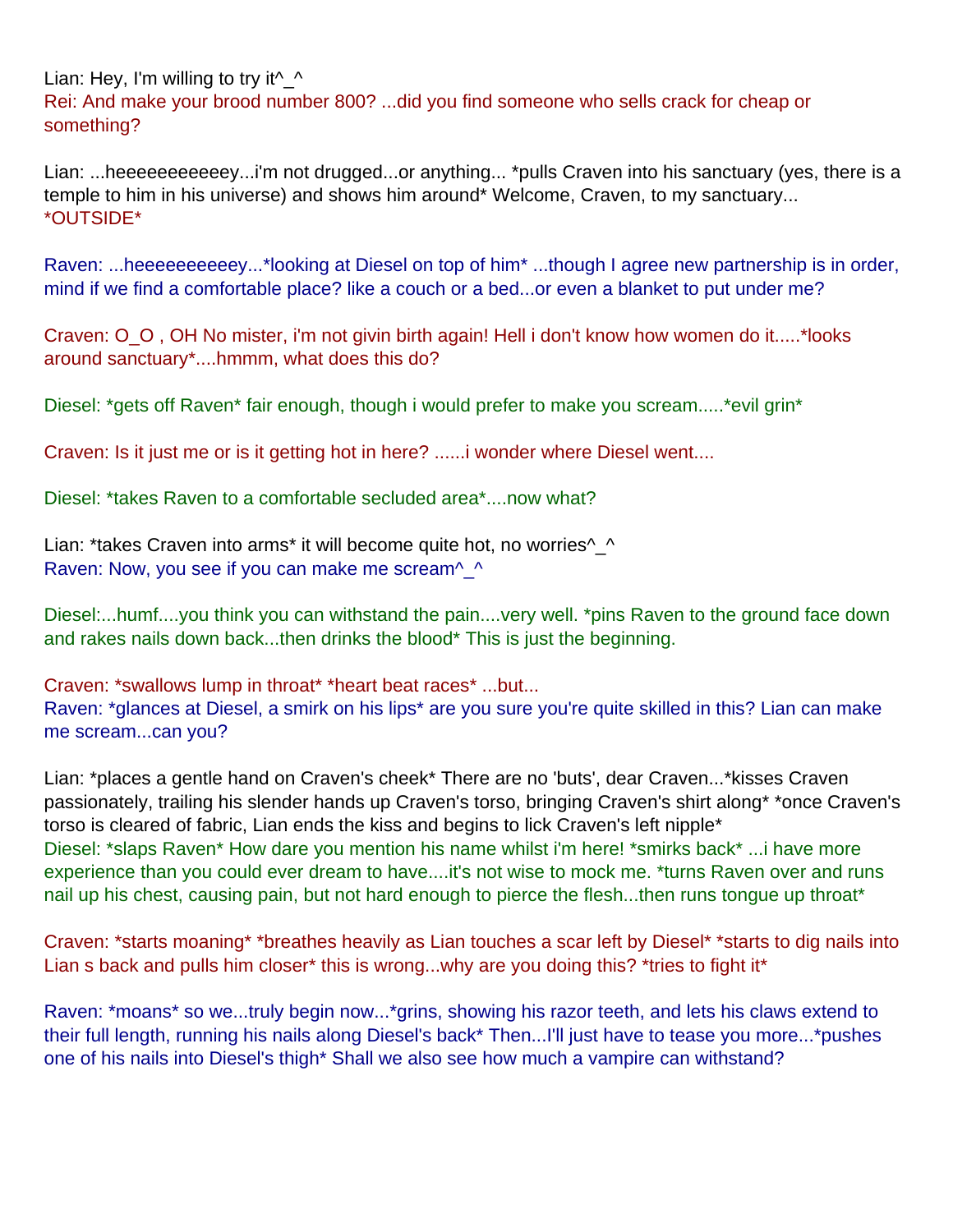Lian: \*moves down Craven's torso, undoing Craven's pants at the same time\* \*trail's his tongue down Craven's middle, going inside Craven's bellybutton (XD)\* nothing I do is wrong, dear Craven...I am a god to these people...everything I do is righteous...\*begins to suck on one of Craven's balls, drawing down Craven's pants and all extra clothing\*

Craven: \*pulse races as blood rushes to lower body\* (least explicit wording i could use lol) \* Craven's grip on Lian's back strengthens , pulling him closer, their bodies entwined as he tries to hold back an intense moan...but fails.\* \* struggling for breath utters some words\* ...p...please...don't....i....oh god. \*pulls Lian's body up towards his face and delivers a delicate kiss\*...why can't i stop...someone s going to get hurt....

Diesel: \*lets out a small sigh of pleasure\* ...We vampires are accustomed to pain, you will have to do more than that....if you want to really to see me suffer...\*leans up close to Ravens face and slowly licks his ear, proceeding down to his torso to deliver a harsh bite on his nipple...then moves down further dragging his sharp nails over his ribcage\*

Lian: \*smiles with a knowing look in his silver eyes as he traces Craven's pelvic bone with a slender finger\* you really shouldn't worry...no one will get hurt...\*leans in and gives Craven a passionate kiss\* (god he loves thoseXD) \*as the kiss continues, one of Lian's hands is busy in the lower regions, preparing for Lian's entry\* Dear Craven, I will be gentle...no one will be hurt...and those other two...ah, they will be jealous...of the time we share, here and now...

Raven: \*lets out a small moan as Diesel's claws drag over his ribcage\* good...then i might really enjoy this...\*retracts the claw from Diesel's thigh, tracing the vampire's spine with the bloodied hand; with the other, Raven brings up Diesel and kisses the vampire, biting into Diesel's lower lip, drawing blood\* \*as he licks at the blood, he looks into Diesel's eyes and smiles a wicked, cruel smile\* you should also know...we Raven Demons...are also accustomed to pain...in fact...we love it...more than our clans...

Craven: \*gets a shiver up spine and jerks forward as Lian continues below\* \*lightly trails a finger down Lian's Mid-drift; with both hands thrusts his pelvis tight against his and lets out a moan\* ..please don't hurt me, .....\*suddenly something snaps\*.....\*grins\*, at least not yet...\*Grabs hold of Lian's manhood XD and squeezes tightly and bites his shoulder\* oh yes...they will be jealous of our time together...

Diesel: \*gives a piercing look into Raven's eyes, revealing his fangs as they grow to their full length, blood still dripping from Raven's bite\* I think i'm going to enjoy this...\*licks the blood from his mouth and dips his spine as Raven's finger moves down, slowly moving his pelvis from side to side whilst pressing against Raven's...then takes a hand and digs his claws into Raven's manhood, pressing his thumb nail into the tip and smirks\* ..I see....so this is what you give me to work with....

Lian: \*lets out a moan and grins\* indeed they will...\*moves second hand down Craven's midsection and grabs hold of Craven's length, claws extending; his fox tail appears, weaving above his head and stroking Craven's thigh\* \*nips at the nape of Craven's neck, using his first hand to insert two of his long fingers, claws extended, into Craven's @\$\$ and begins to pump and move them around\* Now you will see...why fox demons...are often called...vixens...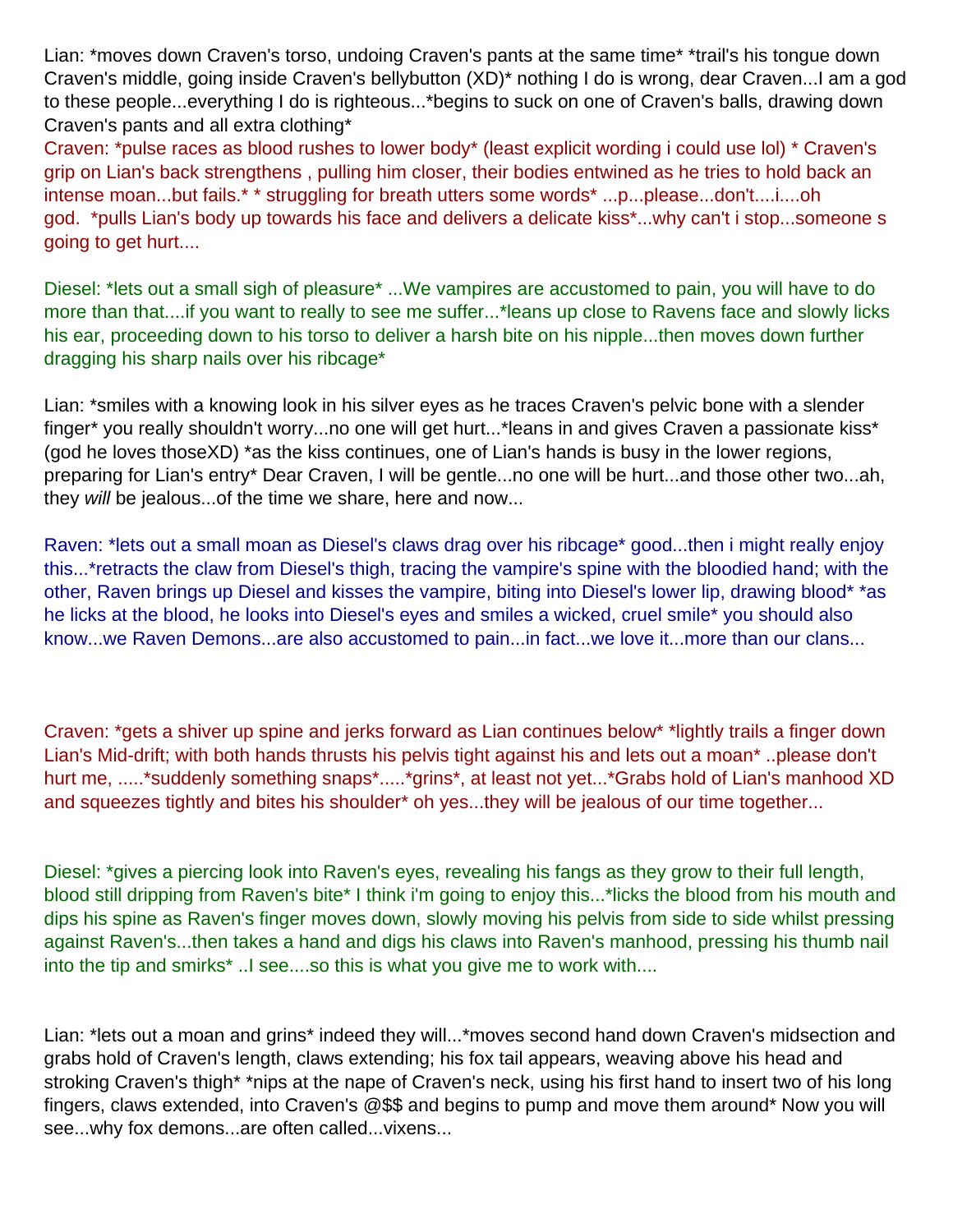Raven: \*throws back head, mouth open in a silent exclamation of pleasure\* \*out of the corner of his eye, he gives Diesel a wicked, pleasure-filled smirk\* perhaps...I've given you...too much...to work with...\*digs nails into Diesel's back and pushes himself to Diesel's hands\* and i'm sure...you can do quite a lot more...\*wicked grin\*

Craven: \* Lets out an intense moan as a single tear runs down his face\* \*claws the ground in an attempt to bear the pain<sup>\*</sup> \*his arms give way as he falls to the ground<sup>\*</sup> \*tears in his eyes he looks into Lian's \* y....you said you wouldn't hurt me. \*lays face down on the floor, helpless as Lian's body presses against his\*

Diesel: \*Digs nail in further to the tip of Raven's manhood drawing blood\* \*Fangs bared, starts at the throat, moving his tongue down Raven's chest, proceeding down to his pelvis; Still clutching Raven, glides his tongue over his manhood, sucking the blood from the tip.<sup>\*</sup> \*suddenly takes both hands with elongated claws and rams them into Ravens thighs piercing the flesh, then violently drags them down creating deep gashes\*

Lian: I will give you pleasure beyond pain&\*his mouth takes the place of his hand as he begins to suck on Craven s length, as well as taking out his fingers. As he sucks on Craven s dick, his hands are busy stroking Craven s thighs alongside Lian s tail\* \*as Craven releases, Lian moves up to cover Craven's body, gently stroking Craven's cheek\* Dear Craven, \*Lian whispers into Craven's ear\* I could never give you pain without equal pleasure...though it will hurt...will you allow me in?

Raven: \*moans loudly as Diesel moves, then lets out a surprise yelp when Diesel claws Raven s thighs and drags them down\* \*as the vampire draws blood, Raven whimpers with the pain, his hands forming fists\* \*a tear at the corner of his eye and a grin on his lips, Raven almost laughs\* I have to say&this is the most fun&I ve had in years&

Craven: \*Moans loudly as Lian caresses his thighs; pushing himself further into Lian's mouth as he releases; wrapping his thighs around his neck.\* \*pulls Lian's hot pumping body close up against his, wrapping his arms around his slender neck; running his delicate fingers round the back of his head and through his long hair\* \*gives Lian a passionate kiss, his mouth still full of cum (O\_O)\* ....why are you doing this to me...you make me so bad, i love.....i...love.....\* moans as their lengths touch\*

Diesel: \*brings head up and gives a cruel grin, fangs dripping with blood\* You like that....you said you liked pain, do you want more?...\*retracts claws as he runs his slender fingers back up Ravens hot torso, leaning in, pressing his cold dead body against Raven's; continuing to run his fingers over Raven's arms,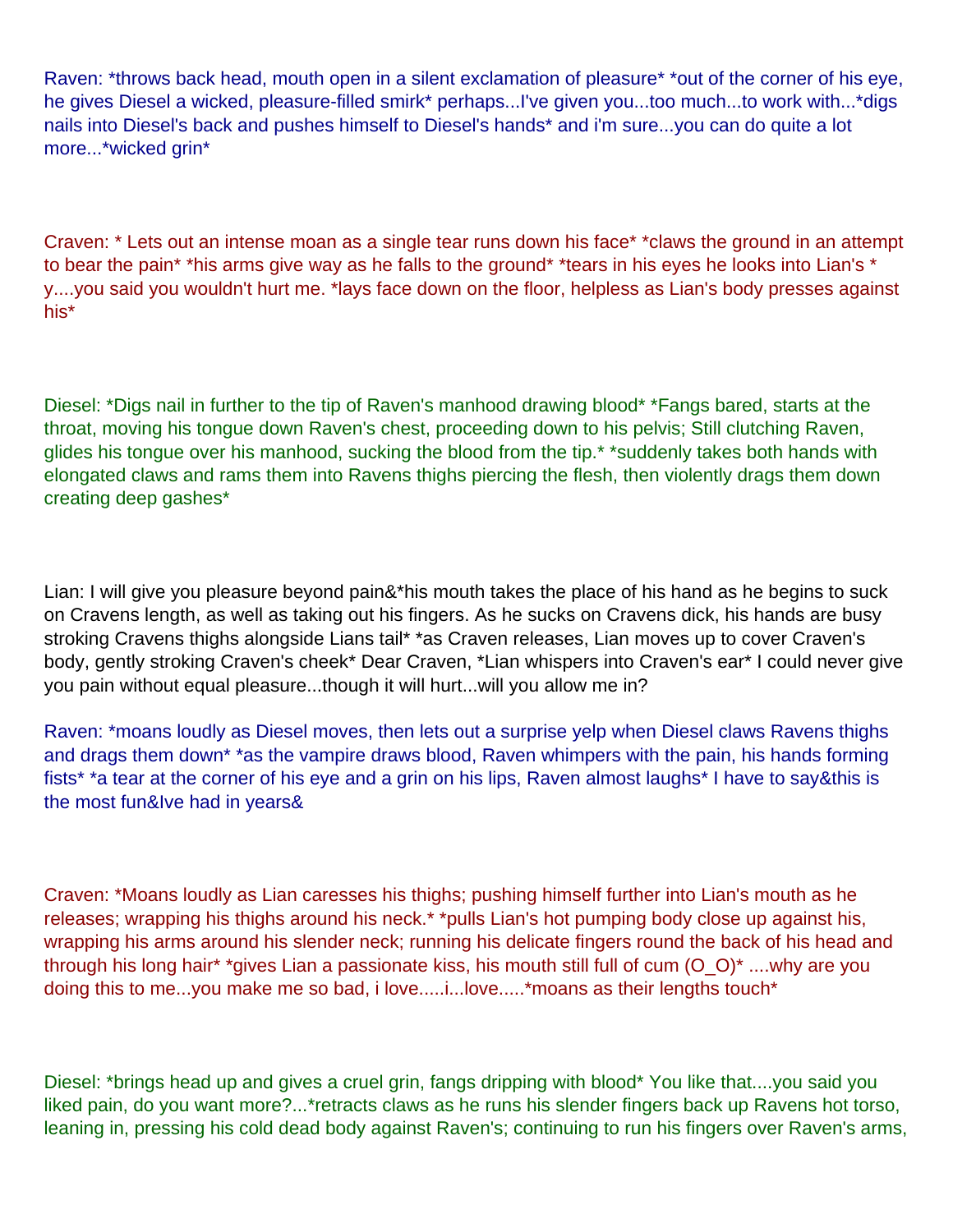delivers a sharp bite to his right bicep as he brings his thumb nails over Raven's nipples\* heh-heh...you seem to be giving in slightly, do i detect a hint of weakness.....

Lian: \*presses himself against the heated body beneath him\* Dear Craven, \*he whispers into Craven's ear\*, I'm going in...\*pushes his lance into Craven's @\$\$, stroking Craven's thigh with one hand and his tail, while with the other hand he holds Craven's cheek\* \*with his claws withdrawn (contrast to DieselXD), he gently holds Craven's cheek, and kisses the mortal beneath him\* \*whispering into his ear, he reveals one thing he's never told another, mortal or not,\* I...love...you...

Raven: \*mouth open in surprise, Raven lets out a small scream\* ah...maybe...but only...to you...\*he rolls, pushing Diesel under him; suddenly, the dark feather wings of a raven sprout from his back as he leans in to kiss Diesel\* only...to you...\*Raven kisses Diesel and envelopes himself and the vampire with this black wings\* \*he whispers into Diesel's ear as his arms wrap around the vampire, holding him in death's grip (no, Raven's not dead, just very strongXD)\*and to you&I give...my...love...

Craven: \*Arches his back as Lian enters, letting out a small moan; tilting his head back as Lian strokes his cheek\* \*closes eyes and moans again\*...why do you torment me, what about Raven...you don't mean it...\*breathing becomes heavy once again as he feels the blood rush towards his length\* \*helpless to do anything as Lian holds him in place\* ...how can you love me, we should both go to hell for what we are doing, we're betraying the ones we truly love....

Diesel: \*gives a sadistic grin\* ...tell, me...who takes control when your with Lian?....\*hesitates for a slight moment\*...what did you call me...you should not say such things...that you do not mean. Love is sacred. The life i live is a living hell, i'm damned. I do not deserve love....\*suddenly a slight glint appears in Diesel's eyes\*....what am i doing....\*moans loudly as Raven's wings stroke his torso\* I want more...make me pay for what i have done. I cannot be killed.

Lian: \*smiles gently, leaning over Craven, gently stroking the mortal\* do not fear hell...I have seen it...my brother rules it...and Raven...hah...I mean nothing to him...\*places his head on Craven's shoulder, letting a small tear run down his face\* only once...only once have I loved...but never did I confess...but you...you have changed me somehow...\*places a hand on Craven's chest, running his fingers up and down, from his neck to his chest\*

Raven: \*lets out a haunting laugh\* the Raven Clan and the Fox Clan can never unite as one. \*lets his claws extend and runs them down the front of Diesel's body, drawing small channels of blood\* \*he licks up the blood then kisses Diesel without swallowing the blood, giving some to the vampire\* I will make your life so much better than it is...\*cuts open Diesel's left arm, bites down on Diesel's shoulder, and impales himself on Diesel's manhood\* the pain I will give will sate your desire...your lust...this pain will show you...how much I ve come to love you...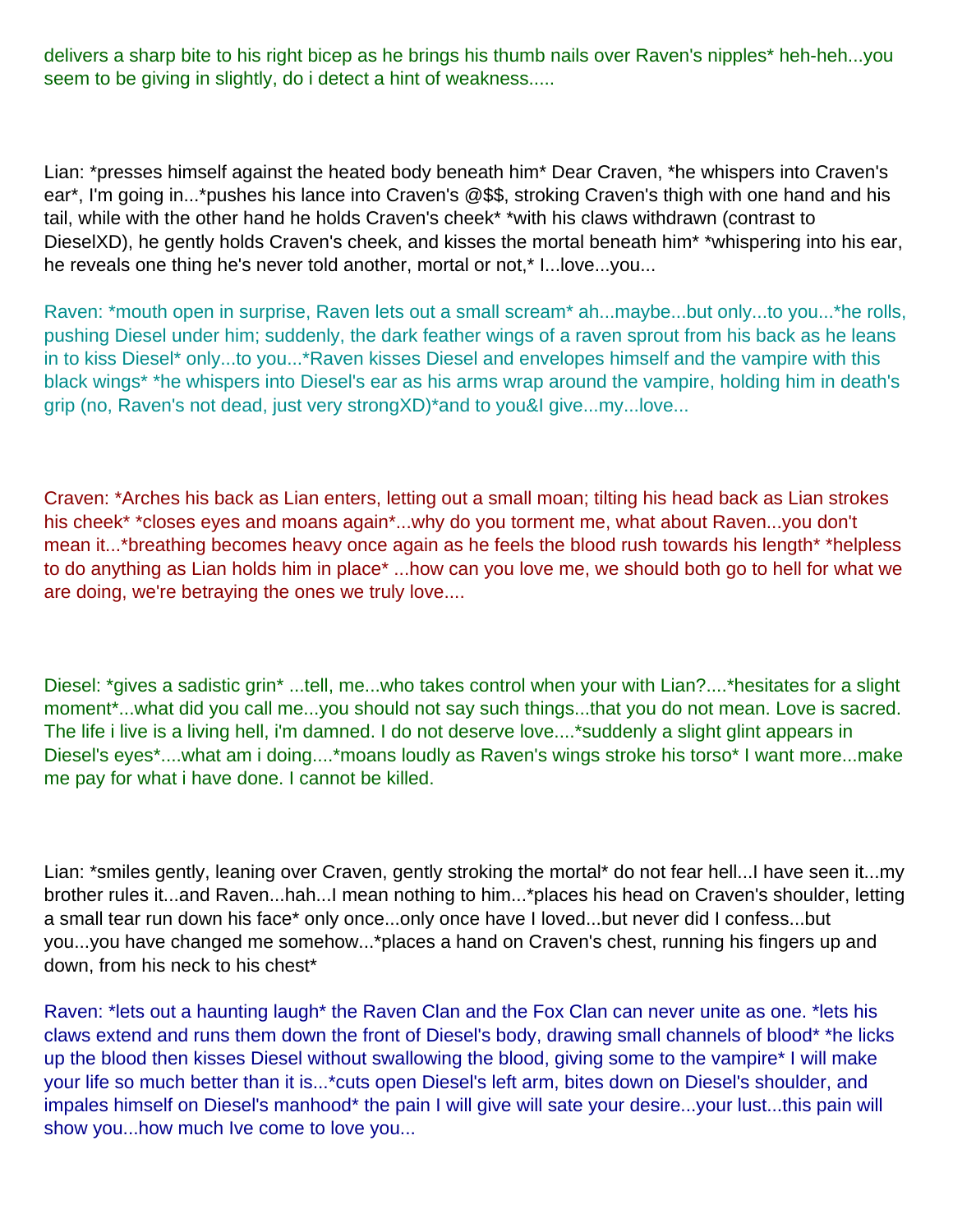Craven: \*his heart skips a beat as he hears Lian s fragile words\*...But why me...i have done nothing for you, except spend time with you right now...before this night, you never even knew i existed...\* heart pounds as Lian strokes his chest\* ...I fear death...and hell. Diesel does not know...i am weak compared to him. \*rolls over as Lian slides beneath him\* \* places a delicate hand on Lian's cheek; with his thumb, wipes away his tear as he gazes into his eyes\* ...\* places his head on Lian's chest; breathing in time with his heart beat\* \*running one hand of his slender fingers back and forth against his ribs\* ....what is it you seek from me....

Diesel: \*draws in a deep silent breath and jerks forward as Raven bleeds him\* \* pulling the Demon close against his ice cold body; digging his claws into Ravens back\* ah...you think you can give me what I need...you might be right...\* Blood rushes to Diesel's length as it presses against Raven's\* \*he moans slightly, both out of pain and pleasure\* \*the stitches in his left arm begin to open\* ahaha...so your Clan would not unite with the fox...but why the Vampire...are you so fervent.... to see blood flow?......show me, how much i mean to you...make me believe you...

Lian: \*cradles Craven against his chest\* I have watched all from the shadows of my brother's domain...there is no reason to fear death or hell, for I will be there to comfort you...and there is no need to compare yourself to a vampire...but for a mortal, you give yourself far too little credit...\*strokes Craven's hair, letting the silent halls fill a vast emptiness within him\* all I seek...is one to talk to...Raven does not listen, he does not even care...no, one of Raven Clan would never care...they are carrion eaters...while humans...mortals are creatures out of myths, ones who think and imagine and create...but not the demon clans...no, they do not like change...\*wraps his tail around Craven's leg, brings Craven up and kisses him\* now...do you want me out of you, or should we continue?

Raven: \*blushes under the vampire's gaze\* my clan...though I am the heir to the clan...I am yet to be their leader...nor do I want the position...whoever I choose to give myself to...for him or her I would leave the clan behind...I would leave my position, my title, everything I have...to be with you...\*begins to move on Diesel's length, pushing himself up and slamming himself down, giving out a cry as he did so\* I...I'm not sure if I can do this...\*blushing profusely, he turns from Diesel, his wings wrapping protectively about him\* the only thing I can really offer...is pleasure in life...\*he glances back at Diesel and leans in to the vampire\* hope i'm not too boring for you...\*licks at the blood on Diesel's shoulder, his saliva entering the vampire's veins\* did you know...a raven demon s saliva...is much like a snake demon s? We have two properties alike...though it isn't lethal, it will hurt a great deal for at least four hours...and it can either go in the victim's body by saliva or fangs...hope it's not too much...\*grins wickedly at the vampire\*

Craven: \* sheds a tear, turning his face away from Lian s out of shame\* ...humans are over rated...power-hungry, destructive, easily corrupted. I have nothing to be proud of. Diesel, is what keeps me going, he fascinates me, yet he does not see....\*jerks slightly as Lian moves\*...you...\*suddenly, hugs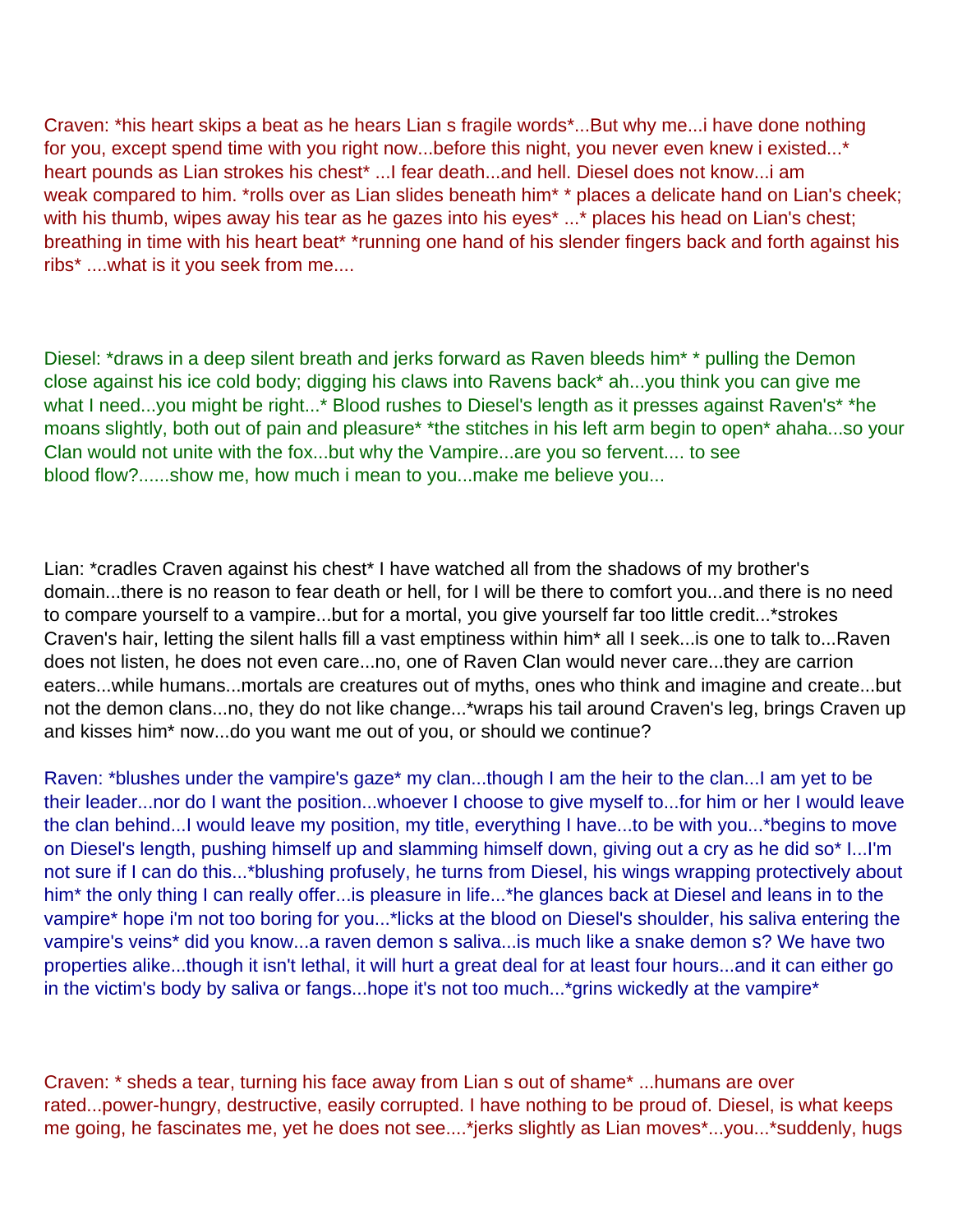Lian tight. Tighter than the first night he ever made love to Diesel\* \*bringing his head up to rest against Lian's slender neck<sup>\*</sup> ...something inside me...this feeling...it burns, like my blood is on fire...i......i.....\* slides his tongue into Lian s mouth as they kiss; uttering only two words\* ....don't stop......

Diesel: \*leans over Raven as his wings encase him; slowly encouraging his wings to open\*...Dear Raven, do not be afraid...you have made it clear how you feel \*takes Raven into his arms, holding his body tight\* \*grinds his fangs as the saliva enters his body\* ....you amaze me... fascinate me...fulfill my desire...my lust...my....\* suddenly screams in pain as the venom starts to course through his veins\* ...what have you done to me....\*loosens his grip on Raven as he continues to scream\* yes.....\*out of nowhere slams Raven into the ground, his infected wound still pumping<sup>\*</sup> \* his eyes turning an even more vivid crimson than before\* ...so you truly love me...you would give everything up....\*gazes into Ravens eyes a hypnotic stare; revealing a tiny glimmer of empathy\* \* withdrawing his fangs\* ...would it make you happy if i did the same.....

Lian: You should be ashamed...of nothing...\*lays Craven gently on the ground as he moves with Craven\* \*lavishes the mortal with kisses filled with a burning passion\* \*holds tight to Craven, almost as tight as Craven did to him\*

Raven: whatever you choose...that would make me happy...ecstatic...\*holds tight to Diesel's back, encompassing the two of them in his dark wings\* anything...for you...\* kisses Diesel passionately\* enjoy my venom...for you will have...four hours of agony...agony I will share with you...

Craven: \*gazes gently into Lians eyes as they kiss; then closes them, enhancing the pleasure of their passionate embrace; sliding his hands up and down his neck\* ...i shall always treasure this time together...\*a single tear slips out the corner of his eye as he pulls Lian close and whispers sweetly in his ear<sup>\*</sup> ......I ...love you...

Lian: \*wipes Craven's tear away, holding the mortal close to him\* I know...

Diesel: \* moans as the pain overwhelms him\* ...you will watch me suffer for 4 hours; my pain is your pain. I bare it for you....\* falls to the ground and turns on his back, pulling the Demon over his body embracing him\* (few hours later) \*as the pain starts to subside, Diesel relaxes, running his slender, corpse like fingers though Ravens wings\* \*sighs gently\* What ever i do or choose, the ones i love will always get hurt. I do not want this for you...i value your very existence....you have made me realize what it means to feel again...stay with me....\* moaning slightly as the pain of the venom fades, the two fall into a deep sleep; a sleep that no other being could reach. The night fades as the two slumber together, their minds at peace once again\*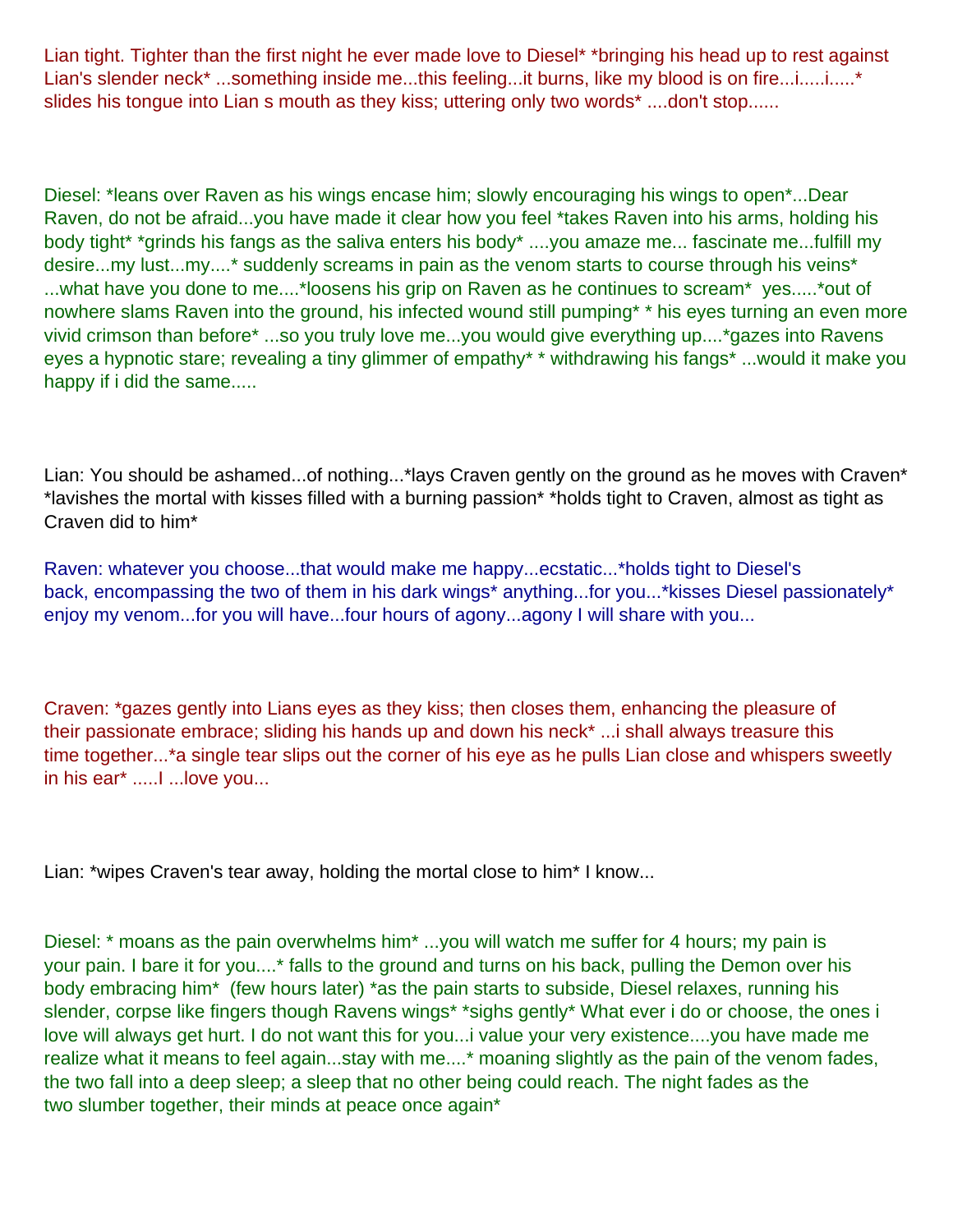And that, is that. At least of this episode. Hope you enjoyed!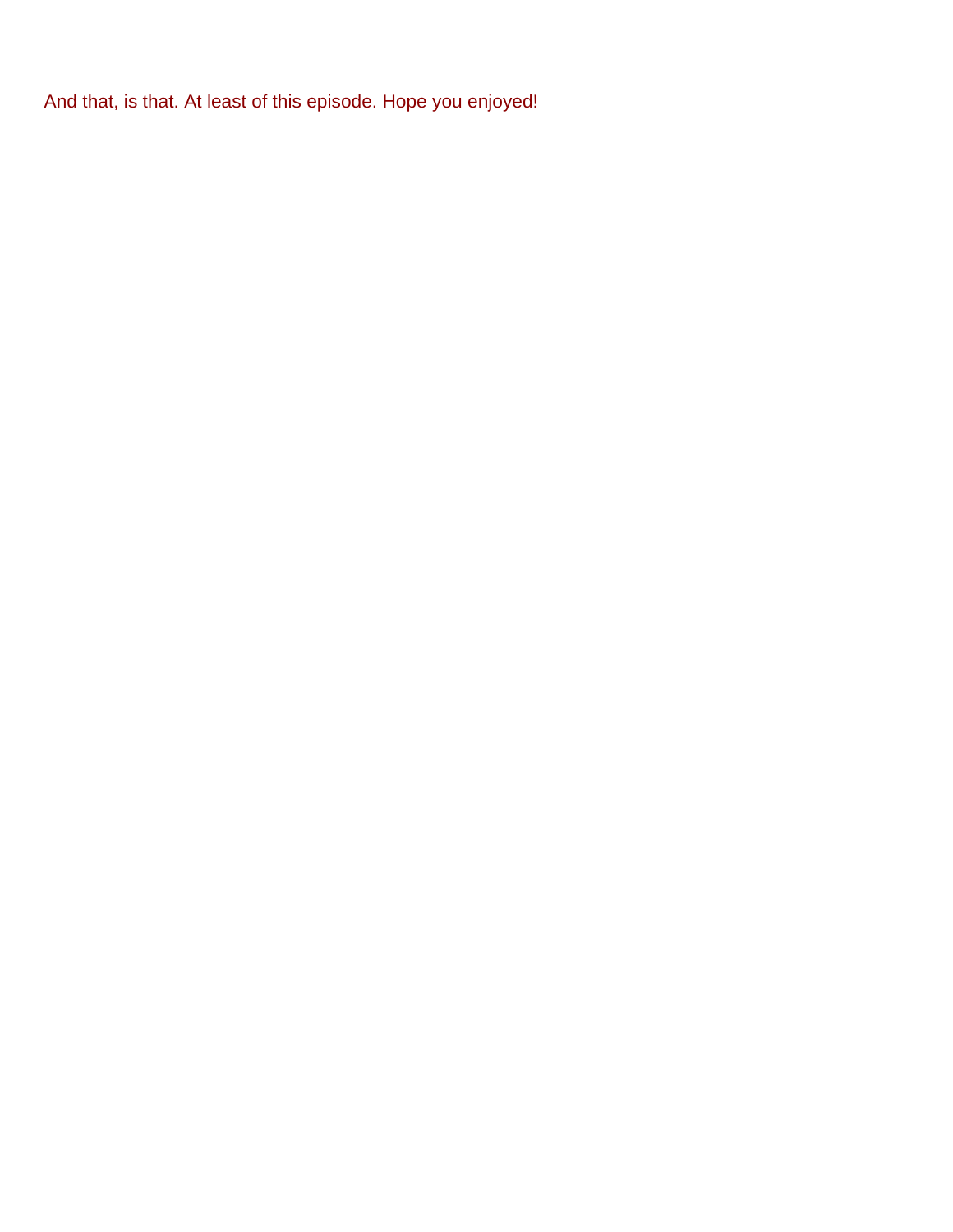## **2 - Want More?..........**

<span id="page-10-0"></span>Gardian\_of\_the\_shadow\_relm and Rei\_Anul\_Sama bring you the continuation of our OC s RPG!

Part Two: Enter Macabre and Airal

The next morning&

Craven: ....I don't want this time to end...but i must go...

Diesel: \*wakes up next morning; subconsciously turns over and puts his arm over the figure laying beside him\*....my love...\*stirs slightly uttering a few words under his faint breath\* no.....no.....i can't lose you.....\*starts to toss and turn\* ...don't go!.....

Macabre: \*to Airal\* I love no one....Ariel my dear. Your bearer is a fool for loving my brother. \* goes and lays down on the sofa. As he gets comfortable, his shirt lifts slightly, revealing a little glimpse of his pelvis\* hmmmmm.....

Lian: \*strokes Craven's cheek\* then return to me soon, Dear Craven...\*allows the sanctuary doors to unlock and open\* do come back to me, my love...

Raven: \*waking, hugs Diesel tightly\* Diesel! \*as the vampire tosses, Raven holds on tighter\* Diesel, wake up! It s a dream, just a dream! \*when Diesel doesn't wake, Raven bites the vampire, holding back his venom\*

Airal: \*watches Macabre\* Raven is younger than me; he is not my bearer. Lian is my sire, though I'm not sure how that happened...\*glances away from Macabre...I don't even know who my bearer truly is...I've asked father to explain it, but...he won't...I don't know why...\*glances back to Macabre to find that a bit of Macabre's pelvis was revealed\* \*has to hold on to his mind, but is really turned on\*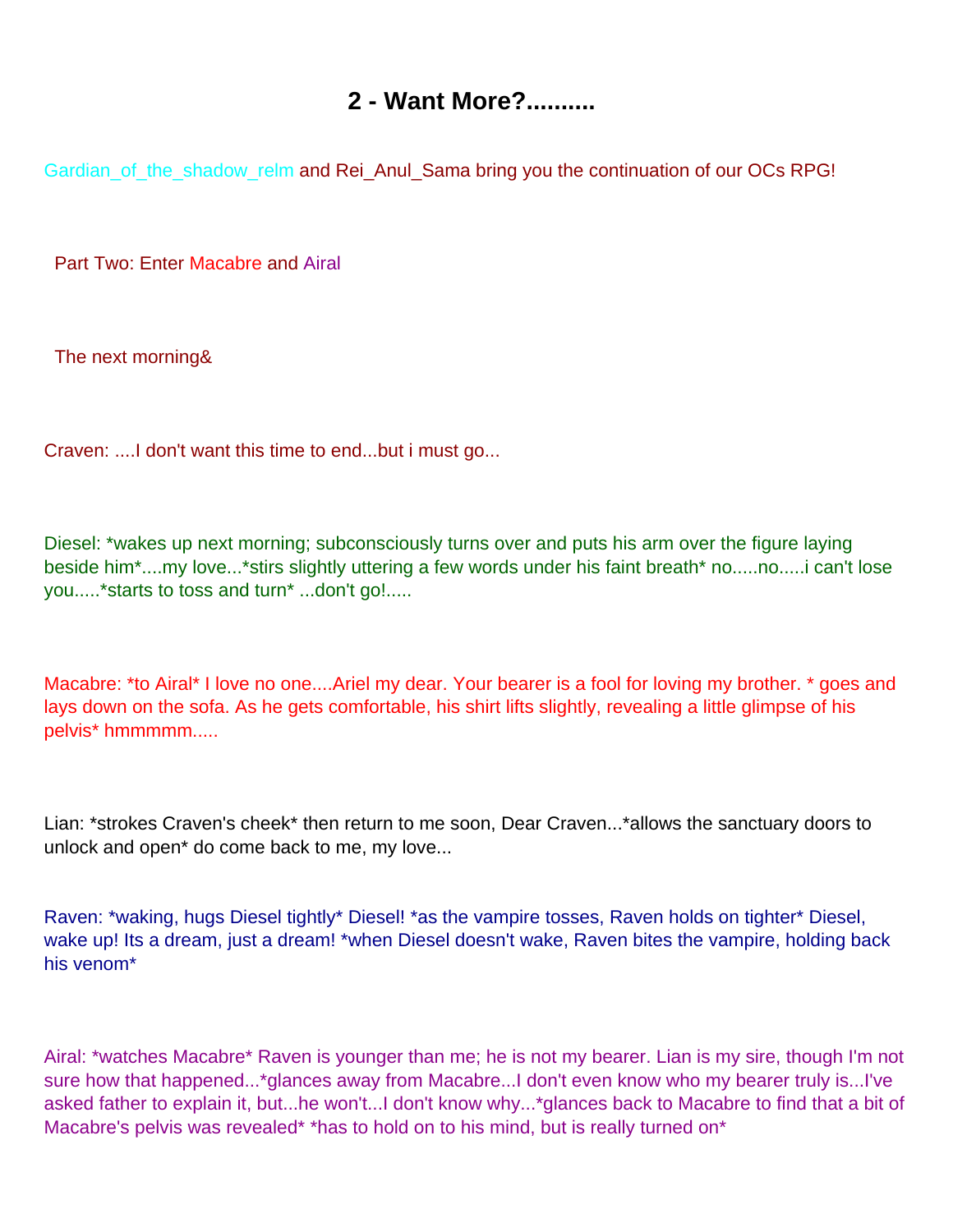Craven: \* smiles gently and kisses Lian on the cheek sweetly\*...do not fear...for i will return to you. \*gets up and walks away, glancing back at Lian just as he exit's the sanctuary\*

Diesel: \* Moans as Raven sinks his fangs into him; suddenly awake, Jerks up. Realizing he has blood dripping from his face...puts his hand to his eyes to find tears\*....It, was a dream...just a dream. \*looks at Raven\* ......\*leans over him and kisses him, holding him tight\* \*gazing into his eyes\*........

Macabre: \*still laying on the sofa\* hmmm....you could have fooled me....the fact that you did amuses me even more...\* avoiding eye contact purposely, looks up at the ceiling\* ..You know, you look very young for your age.....i envy you...\*stretches, revealing even more of his torso as his shirt rises ...and his fangs as he yawns\*

Lian: \*watches silently as Craven leaves, then transforms into a white fox, curling up on the place where Craven had been, closing his eyes, he allows the mortal's scent to fill his nostrils\*

Raven: \*holds the vampire gently, he kisses the vampire passionately\* what dream, love? what could make you toss so? \*eyes full of concern\*

Airal: \*shifts slightly, trying very, very hard not to stare at Macabre's exposed skin\* I'm a fox demon...at least, that's what father tells me...we don't normally begin to show our age until about five thousand years of age. Our powers are really the only thing that shows how old we are. Uncle Lucifer shows his age by his knowledge. Sometimes you can see the past reflected in his eyes. \*glances back to Macabre's exposed skin, blushing profusely\* Ma-maybe I should go... \*shifts eyes to the exit\*

Craven: \* walks outside, goes to a nearby tree and breaks down, falling to his knees\*....what have I done......

Diesel: ...\*lays on his back\* ....I've never felt such feelings. It was like i was human again...being starved of air...only my heart was aching, hollow...dying. \*sits up, looking away from Raven\*...\* wrapping his arms around his bare torso\*....I cannot allow myself to love, not again....I never want to feel that pain again, the pain of loss....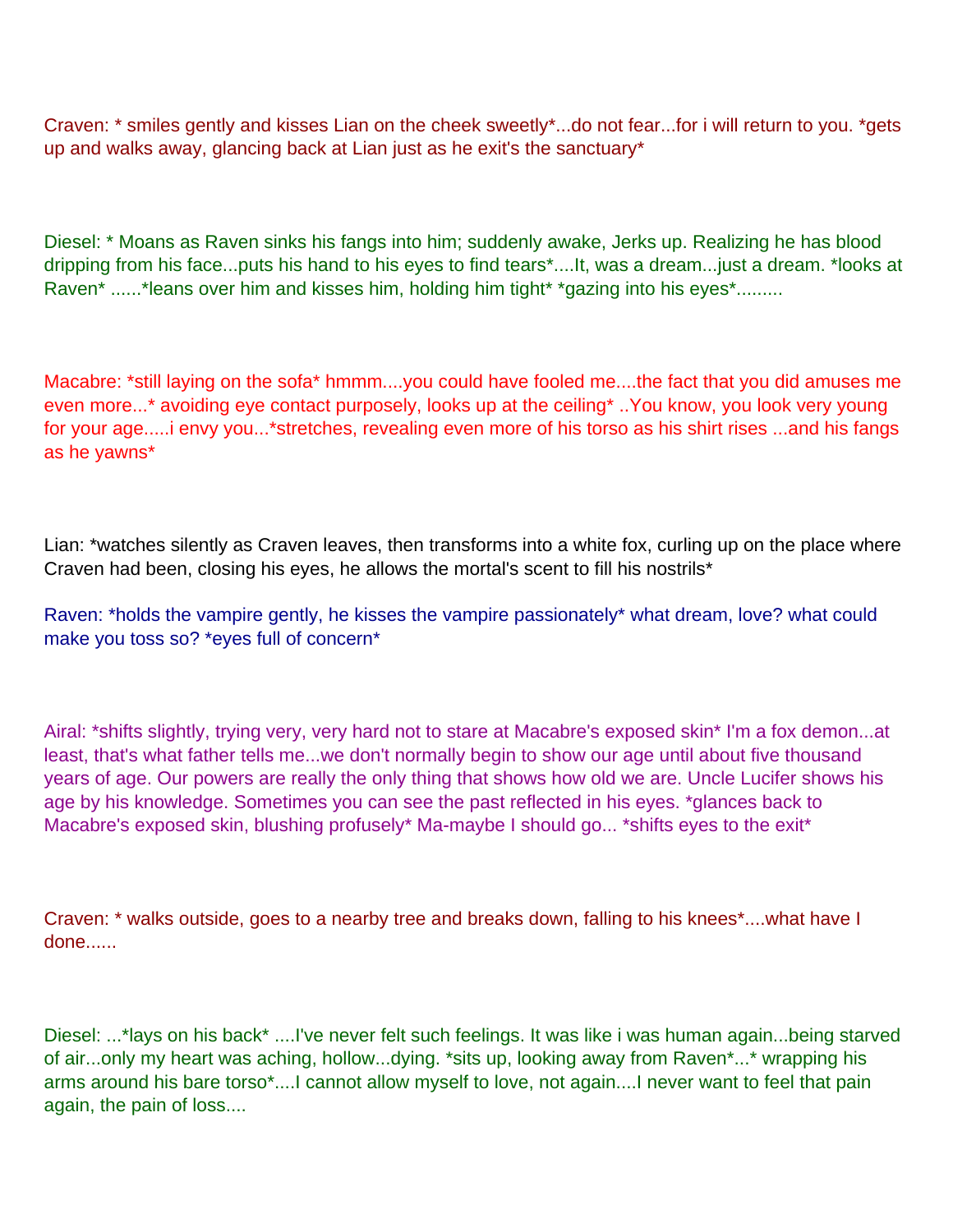Macabre: \* looks into Airal's eyes, an intense stare\* ...how much power do you have?...I would like you to show me. \*slides his tongue over one of his fangs smiling\* Take no notice of Your sire. Even if you are his...it is hard to believe such a demon could produce such a fine specimen such as yourself...i find it hard to believe you've not been with anyone in all your years....Are you telling me the truth?...\* ...Still on sofa lol, relaxes even more, opening his legs and running his right hand down his inner thigh as he scratches an itch<sup>\*</sup>

Lian: \*feels the pain in Craven's heart (after he's been w/ someone, he can sense them and their feelings from a mile away) and pricks up his ears and head, gazing toward the door\* \*as he searches for the mortal's whereabouts, he leaps towards the door, lopping up to the sanctuary's entrance\* \*spots Craven and runs to the mortal, wrapping his huge, lithe body around the mortal, meeting Craven's eyes with his\* \*speaking into Craven's mind,\* what is it, little one? there is much pain in your heart...much sorrow...and doubt...\*eyes full of concern\* are you...regretting it? \*nuzzles Craven's cheek\*

Raven: \*sits up, wrapping his wings and arms from behind around the vampire\* \*rests head against the vampire's cold back\* you won't loose me...I am immortal, like you...that pain you felt...I'll make it go away...I'll make it so you never feel that pain again...

Airal: \*hesitant\* what kind of...demonstration? I can show you my powers...its not forbidden... \*blushes as thoughts forbidden enter his mind\* I...\*glances away from Macabre's gaze\* I've...never been...with anyone...ever...\*hugs midsection tighter, allowing his tail to wrap around his waist\* \*slides down to the ground, hugging himself\* It s...a little embarrassing...admitting it...I know my sisters and brothers...they've been with so many...and father...\*shakes head, trying to clear his mind\* I may have no experience in that area...but in war and battle, I excel. There is no warrior who can beat me, not even Uncle Lucifer. \*really really trying not go to the subject of his virginity\*

Macabre: \*closes eyes and traces a slender finger over his lips, moving slowly down his neck; pressing slightly harder to draw a tiny bit of blood\* \*moans ever so slightly\*

\*glances back at Airal\*....a demonstration....well. Do what ever you feel comfortable doing...whatever that may be...My dear child...by your body language, i can tell your not lying to me. But i can also see you insecure.....why does it embarrass you?....personally, i find it enticing. Tell me.....what do you want right here....right now. What does your heart feel. Forget everyone else......what do you want....

Craven: \*cries into Lian's arms, holding him tight\* I cannot cope with what i have done!......\*pauses for a moment\* ...It's not that i regret our time together...how can i....but my heart tortures me. I love you more than anything...but there is still part of me that is bound to Diesel....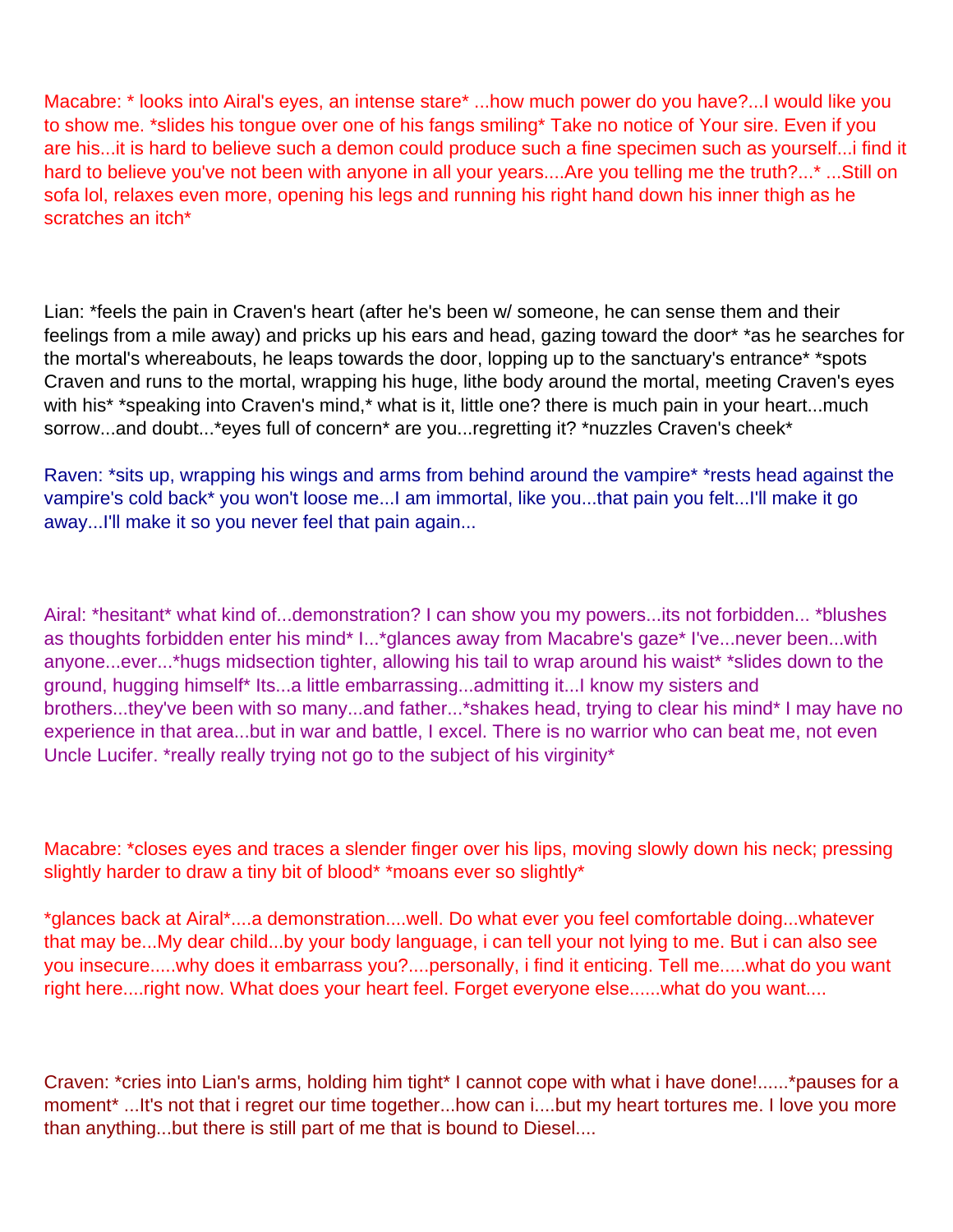Diesel: \*like Lian can sense the pain of those he cares for\* \*pauses for a moment; Grabbing the left side of his chest in pain\* C...cr.....AH! \*moans\* \* glances up at Raven, reaching a hand out to him as he falls unconscious\*

Airal: \*before his cheeks become a deep read, he transforms himself into a mix of a grey fox and wolf, curling his tail around him\* \*glances away from Macabre\* \*can't think of an excuse or lie that wouldn't be too obvious\* I've never been able to tell...what my heart wants. But right now...\*glances at Macabre\* I think...I want...you...

Lian: \*holds Craven close to him, stroking the mortal's hair\* shh, my dear...I'm here...\*simply holds him, not knowing what to say\*

Raven: \*catches Diesel in his arms, shaking the vampire\* \*curses\* Diesel! Diesel!!! \*has no idea how to tell if he's 'alive'\*

Craven:\* curls up in Lian's arms and curls the demon's hair around his fingers\* ....i'm sorry....ignore my emotions.

Diesel: \* smiles as the demon panics\*.....You are so easy to fool.... I am a creature born of night and darkness. Do you really think i would be that easy to kill \* Grins as he gives a chilling glare into Raven's eyes\*

Macabre: \*smiles seductively at Airal\* \*reaching out an arm, curling his index finger\* hmmm....come here a minute, I want to show you something. ...You are such a delicate little creature, what makes this so appealing to you......why now.

Lian: \*shakes his head\* I won't ignore any part of you, good or bad! \*holds the mortal tighter and gazes steadily into his eyes\* Tell me, what's bothering you? What ails your heart?

Raven: \*hits Diesel on the shoulder\* Stop that! \*glares playfully at the vampire\* Don't play with my worries like that! I don't need the stress. \*kisses the vampire squarely on the lips\* I may live forever, but I really don't want my hair to go grey in a few years! I like it black^\_^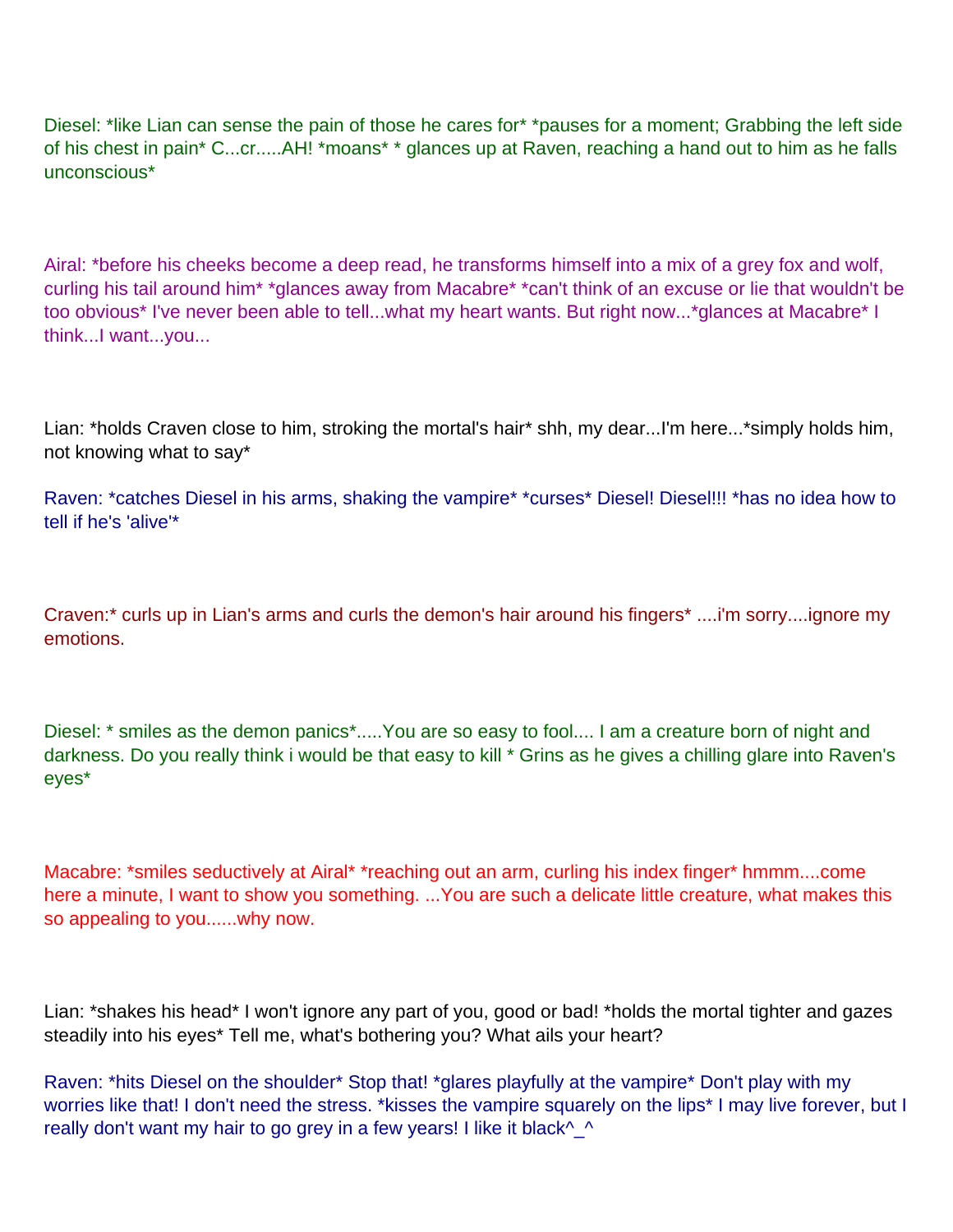Airal: \*cue playing of 'Mountain' by Good Charlotte\* \*as he slowly pads over to Macabre, his form changes and he stands as he did before, his skin radiant with secret pleasure, his eyes filled with a hidden passion\* Perhaps...it is just the atmosphere...all my life, I've been surrounded by those who delve freely in their passions...their loves...but, I've always controlled my emotions...\*sits on the arm of the couch\* Yet around you...I cannot seem to keep my emotions in check...they just...get away from me...\*smiles weakly at Macabre\*

Craven: \*Slides Lian's Kimono away from his chest slightly and places his head against his heart, breathing softly\* ....I love you. That's all you need to know......

Diesel: OW! \*snickers\*....I will play with you all I want...\*leans over Raven, slides a hand down his inner thigh, and squeezes\* [awww.....has](http://www.....has/) your little friend gone to sleep.....that's a shame..... \*grins playfully at Raven; rising to his feet again, suddenly runs off\*

Macabre: (first of all good song choice for the moment lol) \*watches Airal as he gets closer, continuing his stare as he sits on the arm of the sofa; listening carefully to his words\* ......are you trying to turn me on...it's working...\*lets out a big sigh as he undoes his jeans; lifting his shirt up more, slides his right hand slowly down his chest and down into his jeans, moaning slightly\* ...damn...look what you've done.....

Lian: \*strokes Craven's hair, laying his head on Craven's\* are you certain, dear Craven? \*eyes full of concern\* I don't want anything to happen to you...

Raven: Diesel! \*curses again, glaring at the vampire, jumps to his feet and sprints after the vampire, frantically pumping his wings and rising into the air\* \*pursues the vampire and tackles Diesel\* What the hell?! What was that for?! \*glares steadily at the vampire\* more playing, I'm guessing? \*kisses the vampire under him\*

Airal: (thanks^\_^) \*blushes profusely\* \*hastily glances away, though out of the corner of his eyes, he sees Macabre's length poking out of Macabre's jeans\*

Craven: \* gently kisses Lian's Chest\*...i'm certain, don't worry....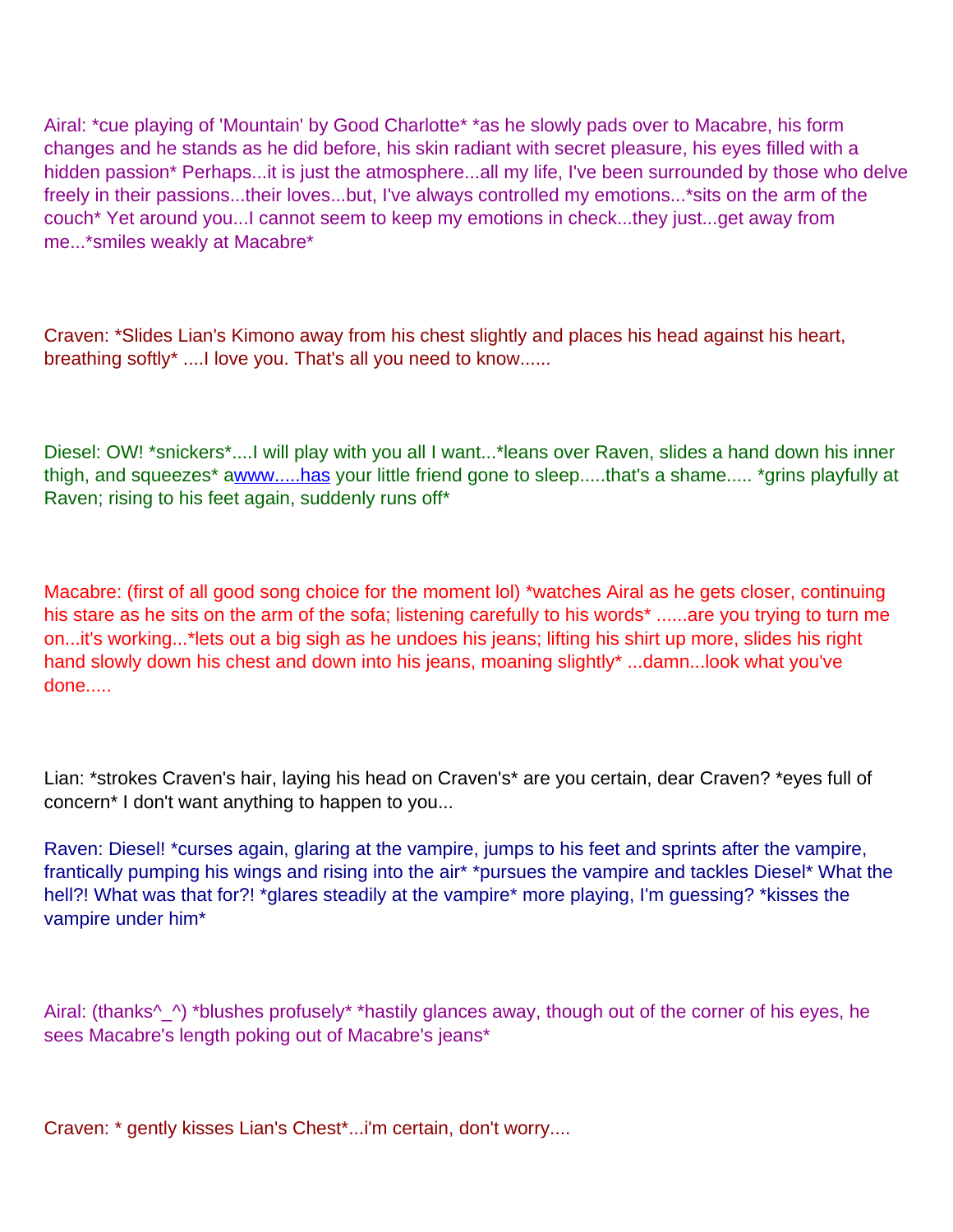Diesel: \* Lets out a playful yet sadistic laugh as Raven takes him down\*...So what if I was playing. What are you going to do?....punish me....I like to play. You should know that by now...\* grinds his pelvis against the Demons as he kisses him\*

Macabre:...does my body not please you..\* gives a luring stare into Airal's eyes, forcing him to make eye contact\* ...\* gently takes Airal's hand and moves it across his chest, running it over his nipples as he inhales deeply, bringing it up his neck; starts to suck on Airal's finger\*.....is this what you want...

Lian: \*smiles gently\* very well, my dear Craven...\*brings Craven's chin up and kisses the mortal\* then I will press no further...

Raven: Oh, I know you love to play! \*holding Diesel's chin in his hand, the demon runs one claw over the vampire's chin, cutting the vampire slightly\* And don't worry, I will punish you so you will never leave...\*leans down and licks up the small trickle of blood, trailing his tongue down to the vampire's nape and playfully nips him\* \*while he does so, his other clawed hand is busy running over Diesel's chest, playing with one of Diesel's nipples\*

Airal: \*blushes an even brighter scarlet\* I...I do want it...\*is drawn to sit between Macabre's legs\* I just...don't know...what to do...\*can't seem to stop his blushing\*

Diesel: \*His senses completely clouded by lust, bares his fangs as he moans out in pleasure as the Demon plays with his nipple\* mmmmm..... \*pulling Raven closer, grinds his body against the Demons\* You learn fast.....you know what pleases me....make me pay. \* runs his claws down Ravens rib cage, then digs his thumbnails into both his nipples\*

Macabre: aaww.....look, i see you re nervous. You do not need to worry..... I will take you gently....i will be your first....i will give you the pleasure which you have so longingly yearned for....\*as Airal slides between his legs, he tightens his thighs, pressing his trapped length up against his back\* \* continues to take his shirt off completely; starts to grind his hips against Airal's back and moans faintly\* mmmm.....It's not very often i get to play with beginners \*grins\*.....i remember my first time......long ago...for now though.....i am yours......\*guides Airal' hand between his legs\*...do as you wish...

Raven: \*moans slightly, pressing himself into Diesel's hands\* \*with his claws dragging across Diesel's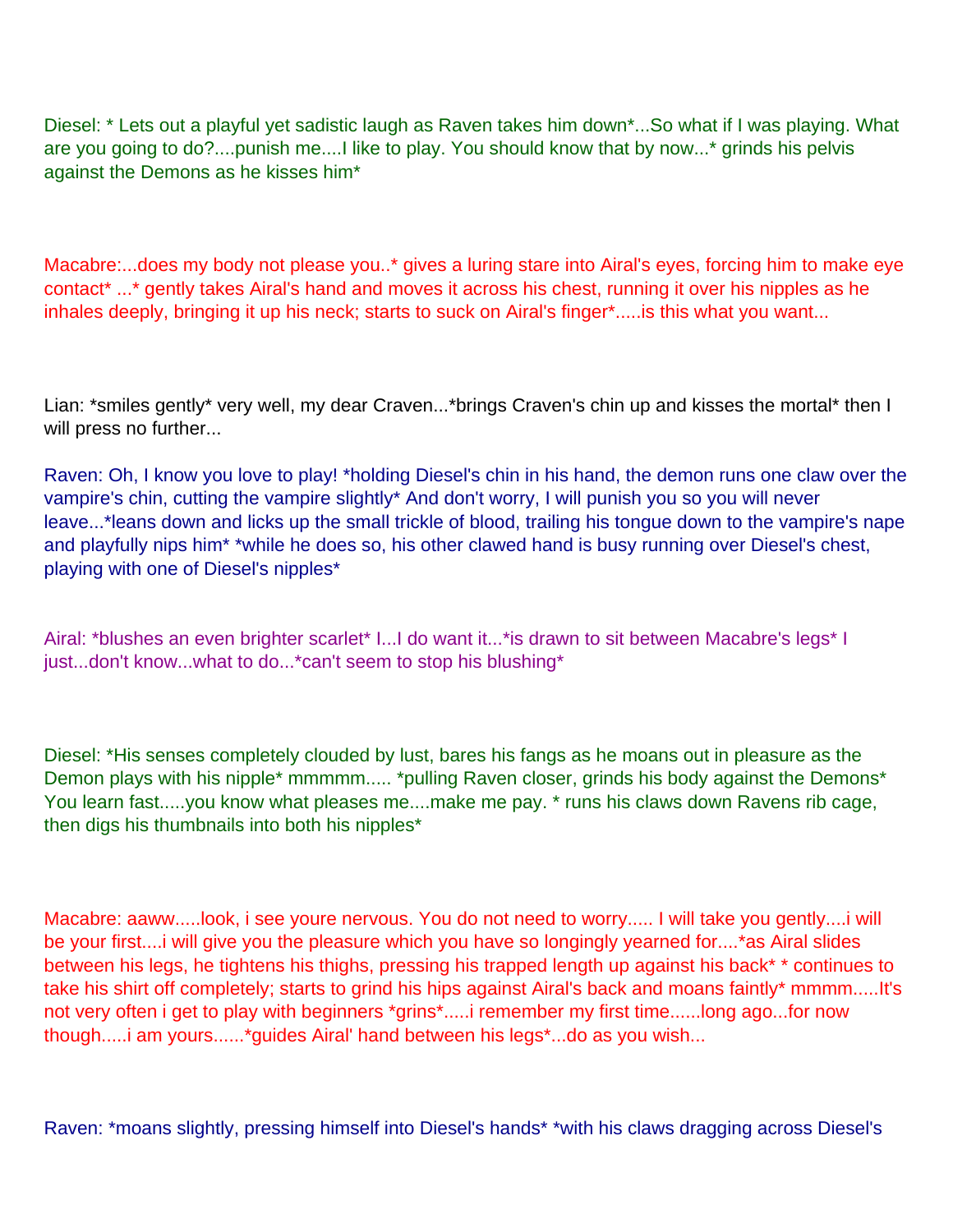chest and drawing blood, the Demon moves down Diesel's torso\* \*when he encounters Diesel's pants, he slowly unbuttons the vampire's pants, slowly removing them\* \*using his tongue, he laps at the blood on the vampire's chest; using one clawed hand, he massages the vampire's dick, cutting lightly into the cold membrane\*

Airal: \*blushes as his hand touches Macabre's dick\* I...what do I do...? \*he looks questioningly into Macabre's eyes\* I've...I've never...\*blushes more\*

Diesel: \*Moans loudly as Raven works, getting even harder, pushes himself into Ravens claws\* yes.....more!....\*throws his head back in pleasure, wrapping his thighs around Raven's waist and pushes into him\* ...harder! \*starts to claw at the ground both out of pain and pleasure as his blood starts to form a puddle around him\*

Macabre: \*places a slender finger on Airal's sweet, innocent, tender lips\* hush my dear.....i will guide you \*Licks his right fang as they grow to their full length\* \* gently starts to slide Airal's hand over his length, gradually closing his hand to intensify the grip\* \*moans slightly\*.....you see.....; see what youre doing to me..\*grits teeth to hold back an intense moan whilst staring into Airal's eyes\* mmmmm....wait....\*Rolls over, forcing Airal underneath his body\* \*moving his hand away from Airal's allowing him to

continue, he brings his slender hands up Airal's chest, undoing his Shirt\* ....\*moans again as Airal continues\*

Raven: \*grins mischievously\* very well...\*bites Diesel's dick, sinking his fangs into the hard membrane, not injecting his venom (he wants to have fun)<sup>\*</sup> \*as he sucks on the membrane, drawing in the blood and hardening the membrane further, one clawed hand sinks into Diesel's thigh, moving up and down, while the other is stroking the vampire's other thigh\*

Airal: \*still embarrassed, Airal does as Macabre instructed and moves his hand over Macabre's dick\* \*moans slightly as Macabre finds Airal's hard nipples\*

Diesel: \* suddenly rams his nails into Ravens back as the demon bites\* \*moaning loudly, pushes himself further into the Demons mouth<sup>\*</sup> \*his skin going even paler then before due to blood loss, he starts to laugh sadistically\* You hit the spot right there..... \*starts squirming underneath the Demon as he struggles to hold back\* Ah!.....not yet....not yet!......\*suddenly pulls Ravens mouth to his, biting his tongue, the two embrace in a bloody kiss\*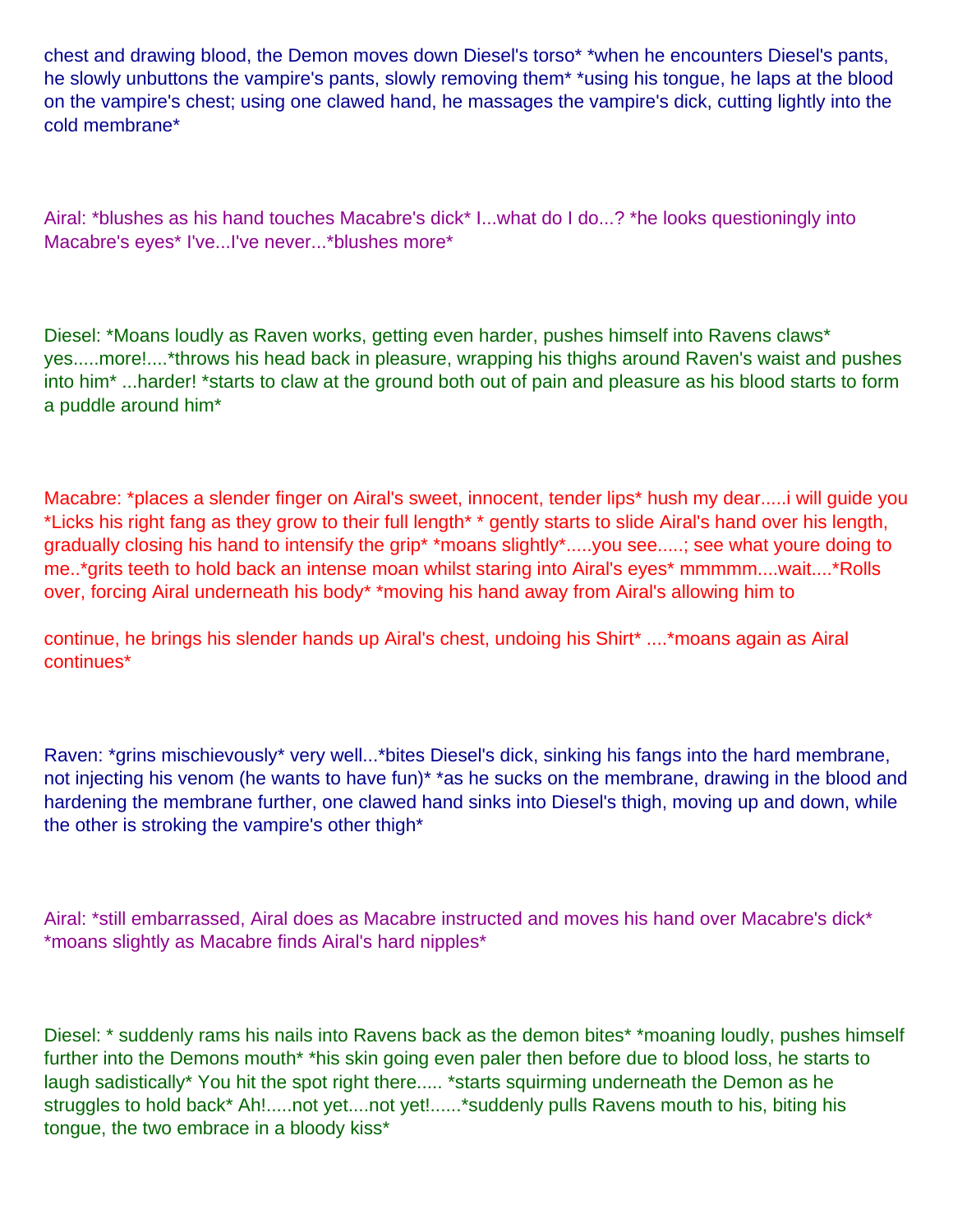Macabre: \*as he moves his hands up Airal's body, he feels the demon trembling beneath him\* ....calm yourself....you need to relax...only then will your senses be blind to nothing but lust........\*presses his body against Airal's, jabbing his pelvis against Airal's\* \*Gazing softly into the demons troubled eyes, he leans in close and slides his tongue into his mouth to deliver Airal's first kiss\*

Raven: \*As they kiss, one hand travel's up the vampire's chest and one claw sinks into Diesel's nipple\* \*he lets his wings sag into the vampire's blood and rests his body atop the vampire under him.\*

Airal: \*blushes as Macabre's tongue enters his mouth, but closes his eyes and forces himself to relax, still moving his hand on Macabre's length\* \*moans into the kiss as their membrane's touch\*

Diesel: \*breathes heavily from his weakened state, wrapping his lean arms around the Demon. \*sighing out of pleasure; His surroundings, becoming nothing but a blur as he gets drawn deeper into the moment, making intense eye contact, panting heavily still fighting to hold back\*

Macabre: \*rolling his tongue around Airal's, shows as light grin as he hears Airal's faint moan\*....it's beginning to happen....do you feel it in your blood...it's like wild fire....Fierce, untamable, but above all....the feeling of ruthless passion...\*slowly slides his left hand down to Airal's length, which is now beginning to harden for the first time\*.....oh....your quite impressive, I must say...I think I m going to enjoy breaking you....\*gradually trails his tongue from Airal's mouth down his heated torso and round the base of his length\*....now......let me show you how it's done....\*begins to suck gently on the membrane as his hand caresses Airal's thigh\*

Raven: \*grins seductively, moving back down in between the vampire's thighs, gazes at the vampire in his pleasure-filled, weakened state\* Would you like me to finish...with my mouth, hand, or @\$\$? \*lightly strokes the vampire's membrane with his long nails\*

Airal: \*lets out a surprised yelp, and moans loudly as Macabre begins on his cock\* \*squirms slightly under Macabre's masterful touch, blushing scarlet, his head pushing back into the couch cushions, his mouth open, letting out loud moans he couldn't possibly keep in (he is new to thisXD)\*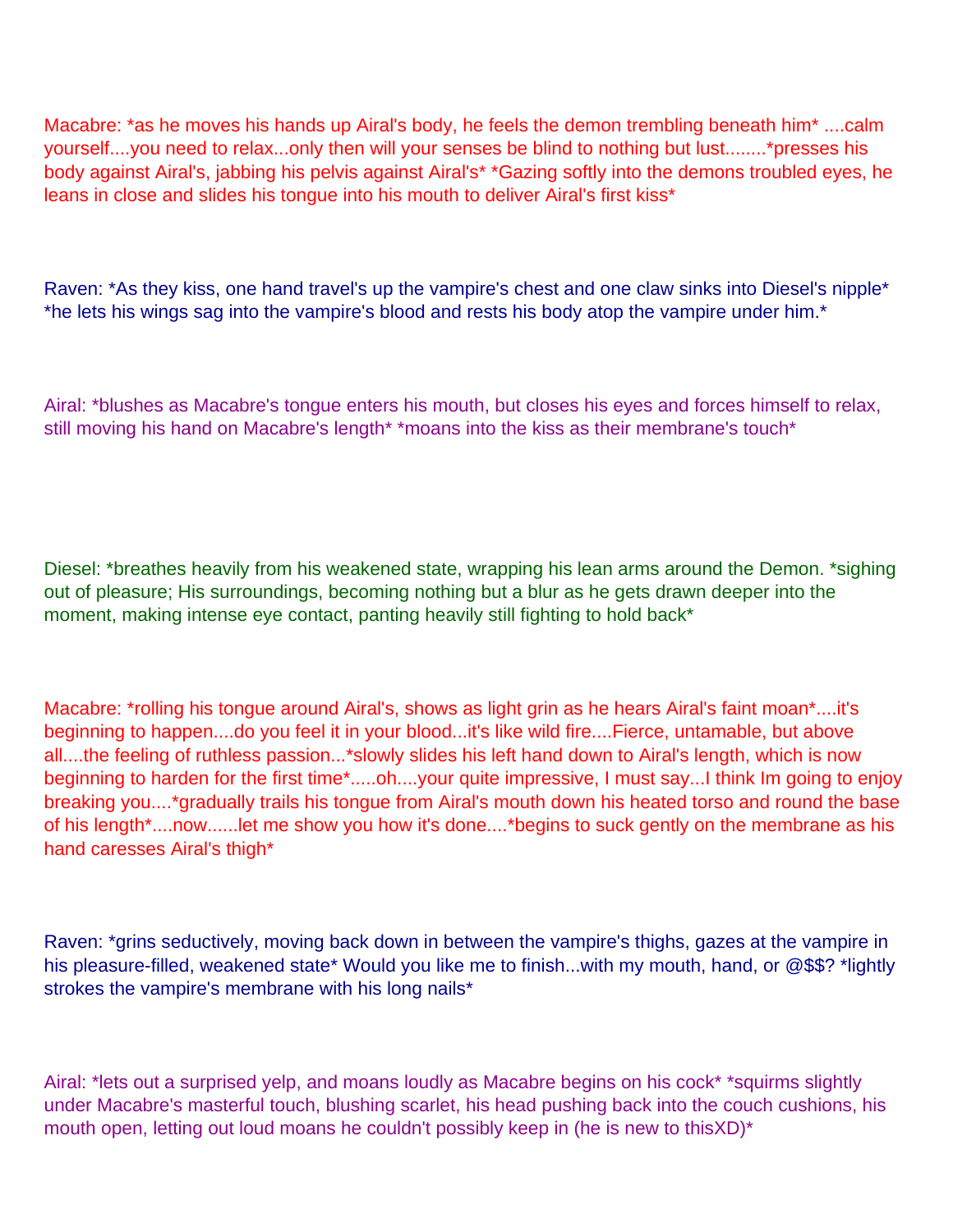Diesel: \*bucking his hips slightly as Raven gently claws his membrane; Digging his own nails into Raven's lower arm\* mmmm.....finish already....\*grins\*....your mouth....do you think you can manage it \*Licks the Demons cheek\*

Macabre: \*moans with Airal as he sucks, encouraging him to moan louder and get even more aroused\* \*starts to suck harder, focusing on the tip of Airal's length\* let it out.....don't hold back, don't be afraid....it's just you and me....\*moans again as he lowers his upper body more and slides Airal's thighs onto his shoulders, using his claws to run up the Demons body and rub over his nipples\*...is this how you envisioned....does it feel good....

Raven: \*smirks\* do not mock me...of course I can manage it...\*as he moves down Diesel's torso, his other clawed hand rakes gently against the vampire's skin\* \*closing eyes, he takes the vampire's bloodied cock into his mouth, sucking gently at first, then more, encouraging Diesel's climax by running his claws over the vampire's thighs, torso, and swollen balls\*

Airal: \*cries out in ecstasy, rising his midsection and pushing further into Macabre's masterful mouth\* mo...more...ahhh...\*moans very loudly, gripping the cushions beneath him, pushing his head further into the cushions behind him\* ahh...! Ma...ca...bre...ahhhh! \*let's himself release, crying out, and moaning louder\*

Diesel: \*smirks as he taunts Raven; resting his head on the ground smiling\* \*suddenly when Raven starts to suck again, he arches his torso forward, slamming his head into the ground, oblivious to the pain as his lust takes over\* \*As the Demon works, his heart pounds, as if life itself were returning to his body once again; letting out intense moans as he claws the ground. Blood still pumping from his body\* AHHH! R...RAVEN!....AAAHHH......\*Trying desperately to grind his teeth to prevent his moans, clawing the Demons hands as they move over his body\* \*finally, as the Demon increases power, he explodes into his mouth\* \*still panting for air, he relaxes as he brings the Demon's mouth up to his and delivers a soft kiss upon his lips\*........

Macabre: \*feeling Airal's release, grins as he gently slows down the pace, bringing his head up, tilts it back in a provocative manner as he swallows, running his tongue over his lips\* mmmmmm......\*brings his head forward again to make eye contact with the demon\* ...you taste good.....\* leans forward and gently nibbles Airal's ear; guiding his right hand from the cushion down his torso and into his jeans\* .........do you want to see what it's like.....your doing so well....i'm impressed.....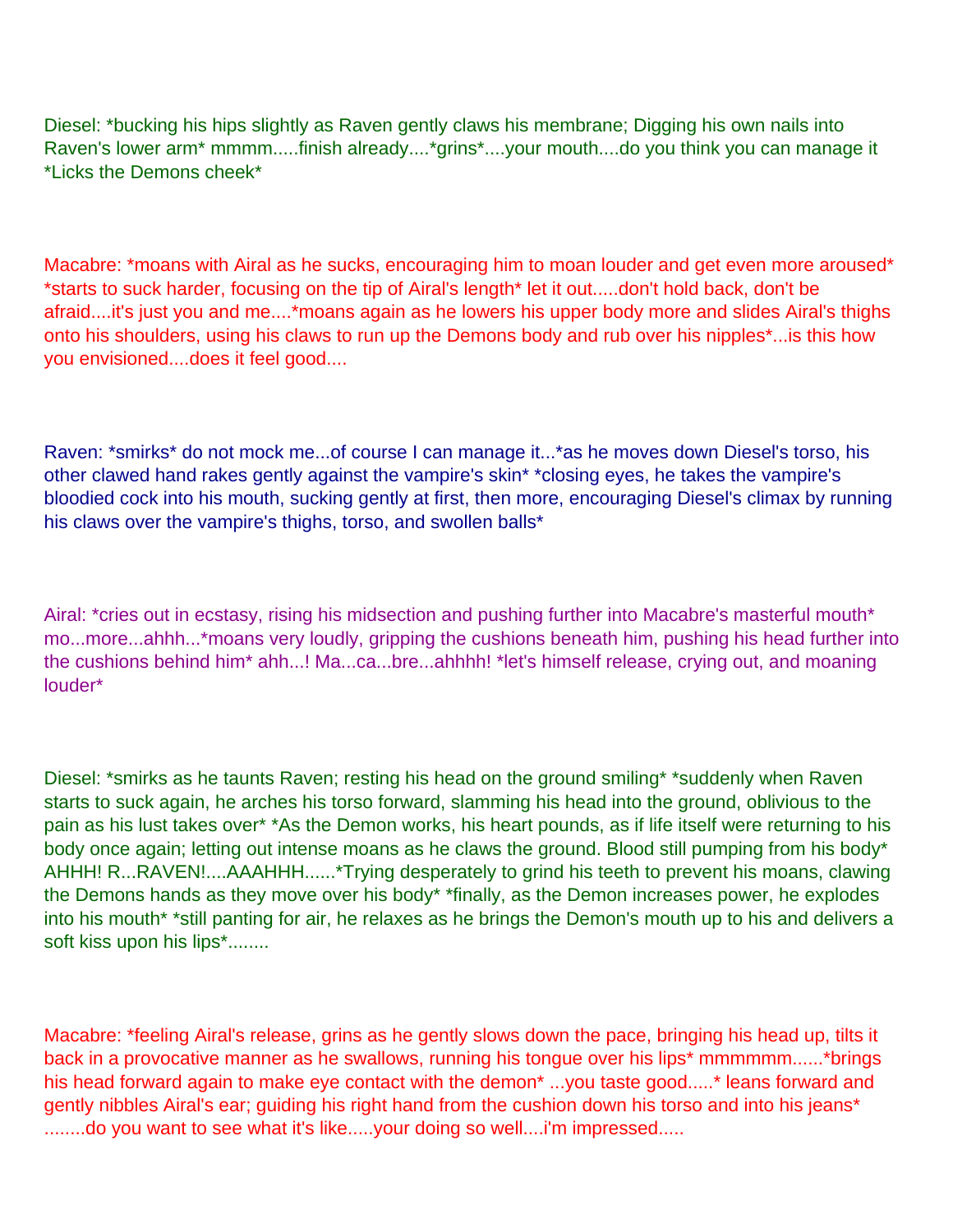Raven: \*enjoys the kiss, running his hands over the vampire's soft body, playing with a nipple\* \*his hips lay atop Diesel's; he moves his pelvis seductively, smiling into the kiss<sup>\*</sup>

Airal: \*blushes profusely\* I...I'm not...boring...? \*searches for answers in Macabre's glorious eyes\* \*let's Macabre guide his hand and pushes himself against Macabre, burying his face in the nape of Macabre's neck\* I'm...doing well...? \*slowly grips Macabre's hard cock, his cheeks turning a rose color\*

Diesel: \*gaining control back of his breathing, he gently rubs his body against the demons as they kiss.\*....\*under his breath utters a few soft words\*...I love you.

Macabre: boring?........my dear Airal, you are nothing of the sort...\*gazes into his eyes softly making him relax\* ...\*grins slightly\* ...are you sure this is your first time, your a natural at this.....\* kisses the demon's neck softly and moans into his ear as Airal starts to slide his hand down his membrane.\* It's your turn.....do not be afraid....my body is yours to do as you wish......

Raven: ...\*smirks\*...I love you more...\*is certainly asking for it (Raven: HEY!)\*

Airal: \*blushing a rosy pink, he grips Macabre's cock tighter, feeling the hard membrane distinctly\* \*begins to move his hand in quick, hard movements\* \*going by instinct, he moves his other hand over Macabre's chest and lays his hand on one of Macabre's nipples\*

Diesel: ....oh i don't think so \*squeezes Raven between the legs as the Demon's body lay atop his\*...oh look...your friend woke up i see....\*smirks, gently pulling Raven's head close to kiss him\*

Macabre: \* leans in close to Airal, resting his head against his neck\* \*he moans as Airal moves\* yes....mmmmm.....\* Rubbing his hips against Airal's, grins\*....how does it feel.....does my please you....AH! more!.....MORE! \*gives a sudden nip to Airal's neck as his heart pounds, pulling his hand away\*......that s enough. \*sits up and faces the Demon, stroking his cheek gently as he gazes into his eyes\*....do you want to know...how it tastes.....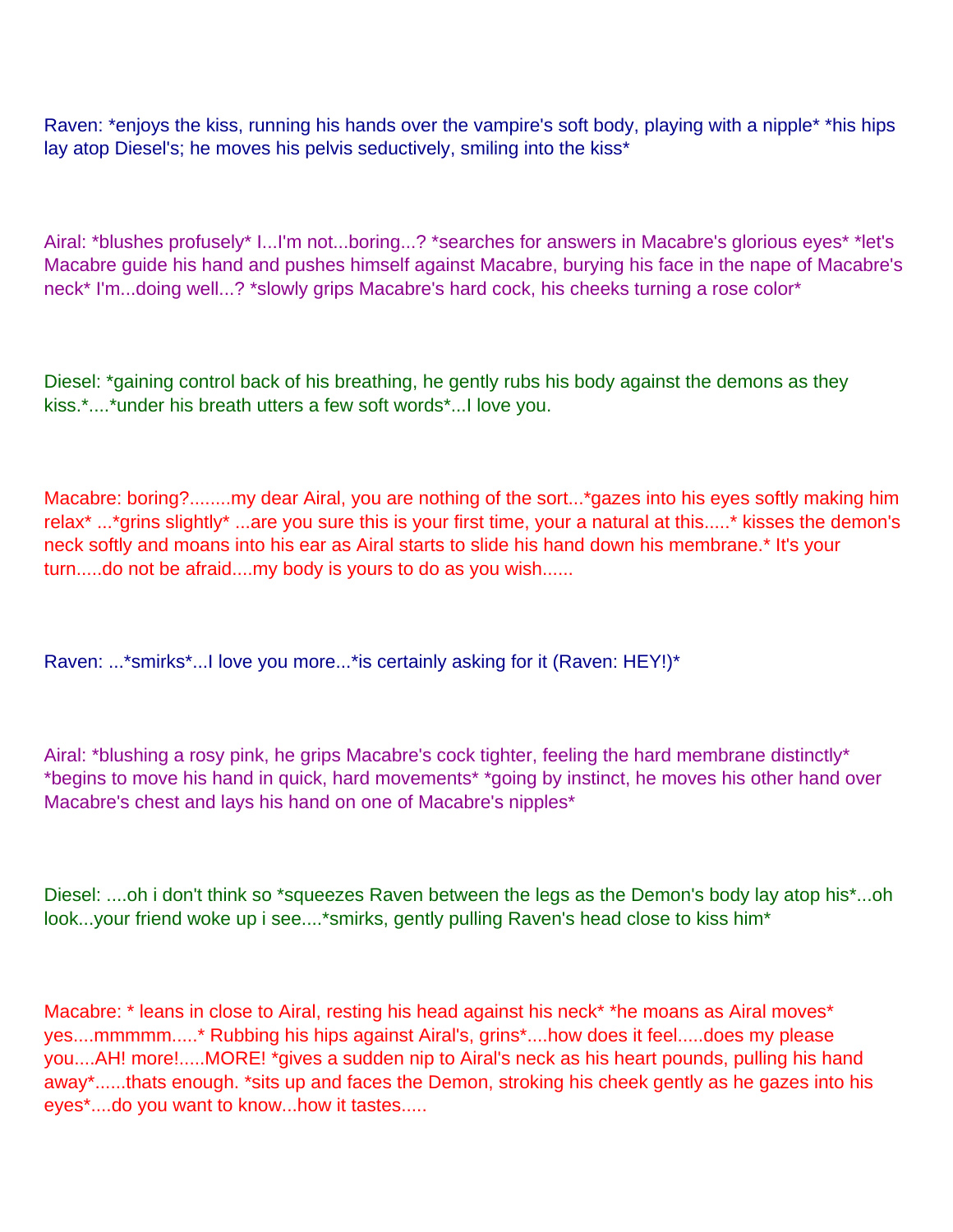Raven: \*moans gently into the kiss\* \*smirks\* my little friend...has been awake for some time...\*nuzzles Diesel\*

Airal: \*blushes\* I...for you...\*pushes Macabre onto his back, blushing slightly as he moves in between Macabre's legs and take's Macabre into his mouth\*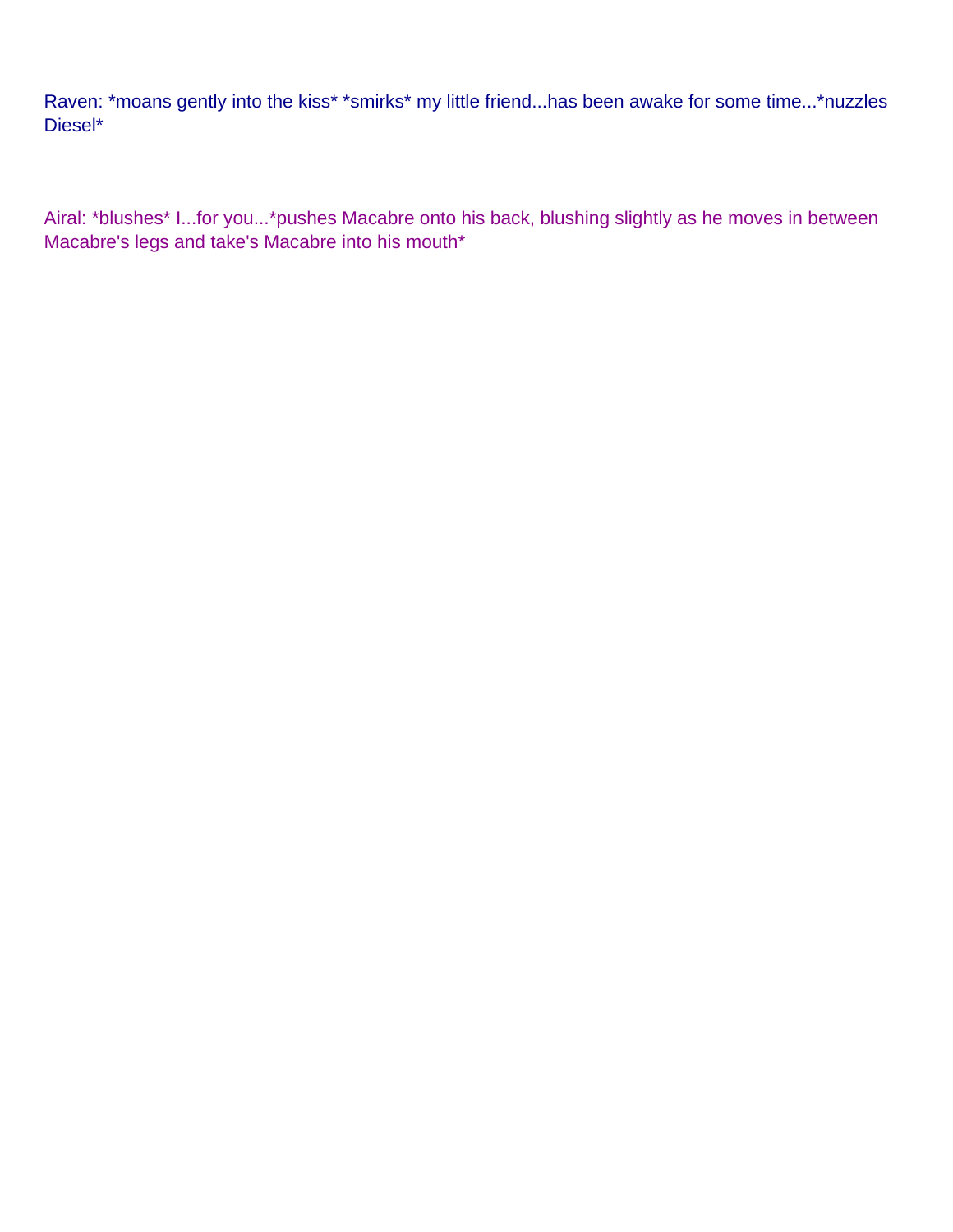### **3 - o.0...More?.........**

<span id="page-21-0"></span>Gardian\_of\_the\_shadow\_relm and Rei\_Anul\_Sama bring you the continuation of our OC s RPG!

Part Three: Enter Macabre and Airal

Diesel: \* Smirks\*.....have i worn you out that much?....that s a shame...\*smiles as he kneels down again to kiss the sleeping Demon, then walks away\*.....your so beautiful when you sleep ...

Macabre: \*reaches climax as Airal takes him in; moaning loudly, bringing his hands up to cover his face\* .....hahaha...\*inhales deeply\*...that s it.......

\*\*\*END DIESEL AND RAVEN\*\*\*

Airal: \*lets go of Macabre's dick, cum dripping from his mouth as he gazes at Macabre\* \*smiles at him\* I think...I'm not embarrassed anymore...

Macabre: \*gently smile at Airal\*...you see....it wasn't as hard as you thought was it?........You took it like a pro.....Of course. You are only half way there to being fully taken over.....but i think that is enough for now.

Airal: \*puts his forehead against Macabre's chest\* what do you mean...?

\*\*\*ENTER DREYIN AND DAMIEN (at a rather interesting moment)\*\*\*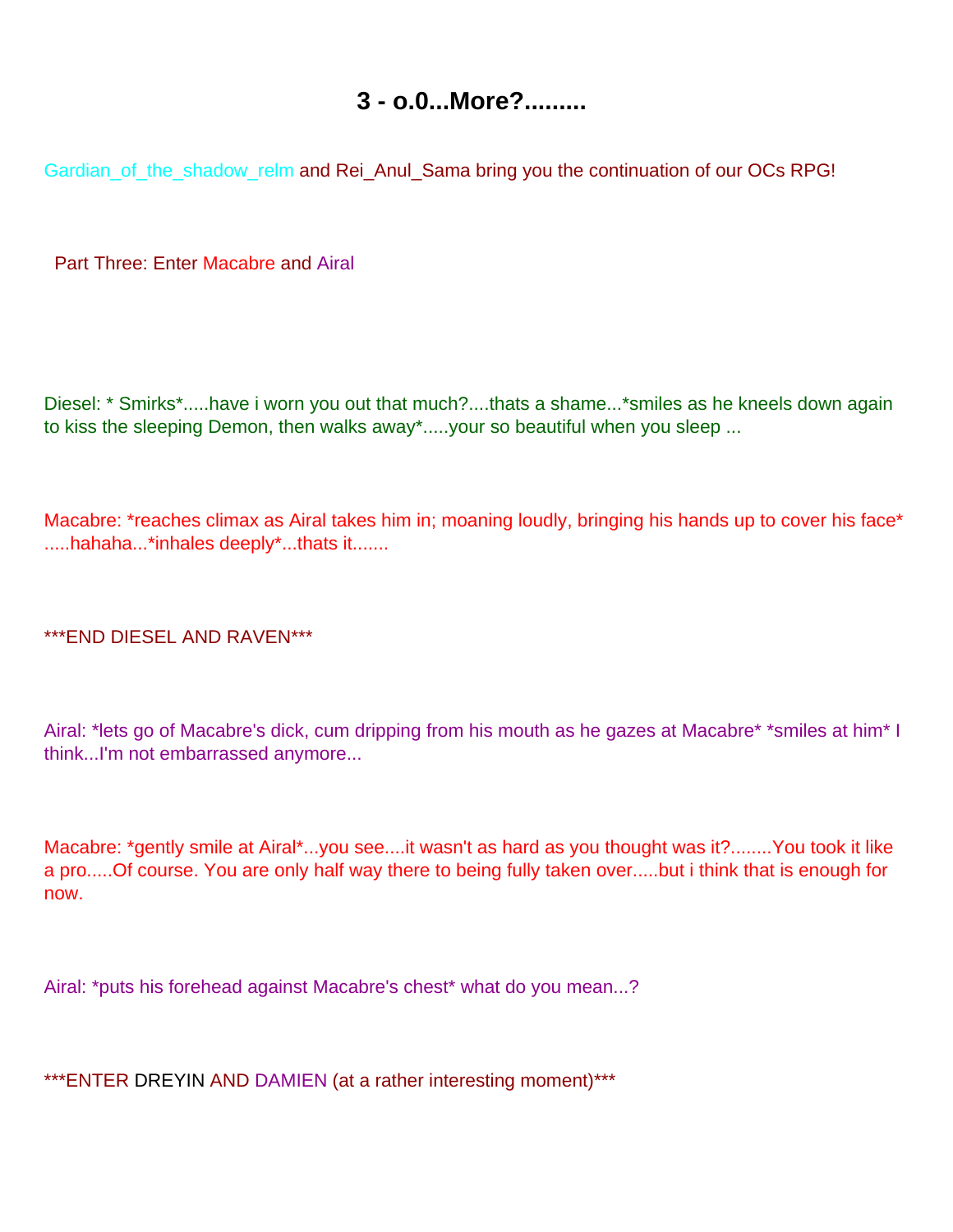Damien: \*walks over to Dreyin and leans his head close to Dreyin's mouth, but not quite touching him\*.......are you sure......

Dreyin: \*doesn't blush\* er...sure of what...?

Macabre: What do i mean?...........\*smirks\*.....do you mean to tell me you don't know the next stage...... think you do.

Airal: I...erm...\*glances away from Macabre, very close to blushing\* I guess...I do...

Damien: \*narrows eyelids giving a suspicious look\*.......i think you know.......\*sigh\* oh well......\*turns and starts to walk off; whilst passing me, gives a quick kiss\*

Me: :P

Macabre: \*grins\* maybe another time \* Kisses Airal softly\*......if you want. \*starts to fasten his jeans back up and put his top back on\*

Dreyin: \*speechless\* \*after a few seconds\* hey, wait! \*runs after Damien, and cuts him off\* Now look here! I was simply trying to defend my honor! Though my Uncles may flamboyantly say things such as that without a care in the world, I try to preserve some of my pride!

Airal: Uh, wait...\*catches Macabre's hand before his jeans are all the way zipped up\* \*blushes slightly, looking away\* look...I...I'm sure now...but...I don't know...if it'll be the same...\*gazes into Macabre's eyes\* ...are you...were you just...teasing me...?

Damien: \*glances at Dreyin\*.....oh.....so what ARE you saying?... Ya know, i think your the one who's toying with me.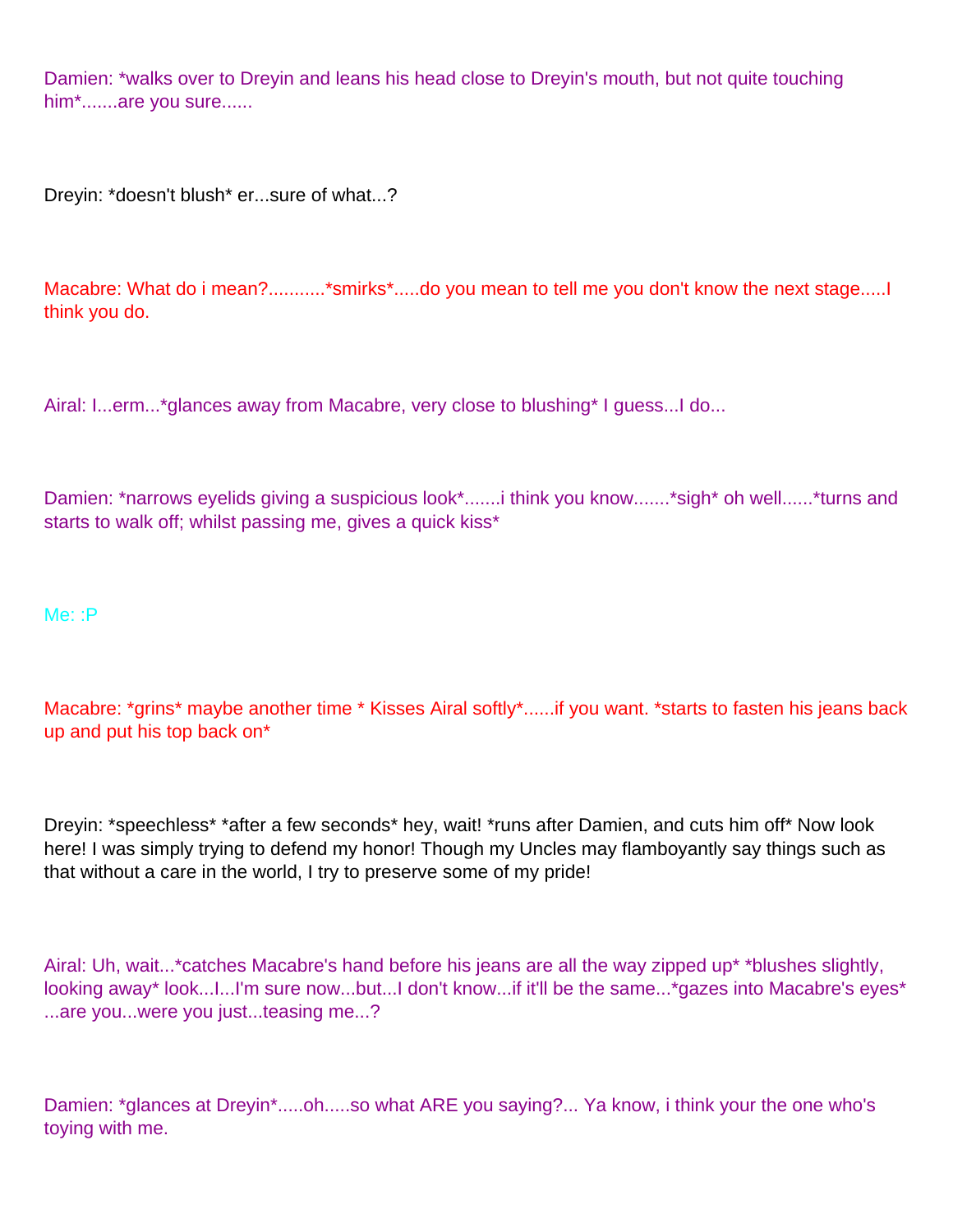Macabre: \*smiles as he looks into Airal's eyes\* ......Airal......\*taking his gaze away from Airal and glancing at the ground\* Forgive me.....I did not mean to tease you....I just want you to be sure it's what you want. All that has lead to this point....what will happen next will be the most meaningful......

Dreyin: Me?! I...I'm not toying with anyone. I may be the Lord of Shadows, but I do not tease! I...\*blushes as he realizes what he just said\* \*glances away from Damien\* I...guess I was teasing...without meaning to...\*glances at Damien\* s-sorry...

Airal: \*lifts Macabre's chin so he's looking into his eyes\* Macabre....\*kisses Macabre passionately, leaning in closer to him, forcing him to lay back on the couch\* \*when the kiss ends, Airal whispers into Macabre's ear\* I...I love you...\*buries his face in the nape of Macabre's neck\*...and...I'm sure...

Damien: ......Without meaning to...are you trying to dig yourself a deeper grave?.....or are you just 'teasing' me more....honesty \*turns away\* My poor tormented soul!......\*smirks\* how will i cope......so YOUR the Lord of Shadows.......

Macabre: \*shocked at what he has just heard, his cold body tenses\* ...wh....what did you say.....\* His emotions of lust and empathy fighting each other, he fights to keep his claws withdrawn as he hugs Airal\* you...Airal.....are you sure.....never have i done this without....without....feeling such emotion....

Dreyin: \*grabs Damien's upper arm and spins him around\* Alright, look, I do like you! Its just...I don't know how to express it! \*begins to slowly blush as he continues\* I've never had a crush on anyone! And I'm hoping its not a high school crush, as they're called. I really like you...from what I've heard. But I want to get to know you before I make any lasting decisions. \*glances away from Damien\* And yes, I am the Lord of Shadows. That title was given to me by my grandfather. And...I hope that won't ruin our friendship...or something greater...

Airal: \*hugs Macabre tighter\* I'm sure...

Damien: \*tilts head and smirks\*......so, you admit it haha, you make me laugh.....Something which only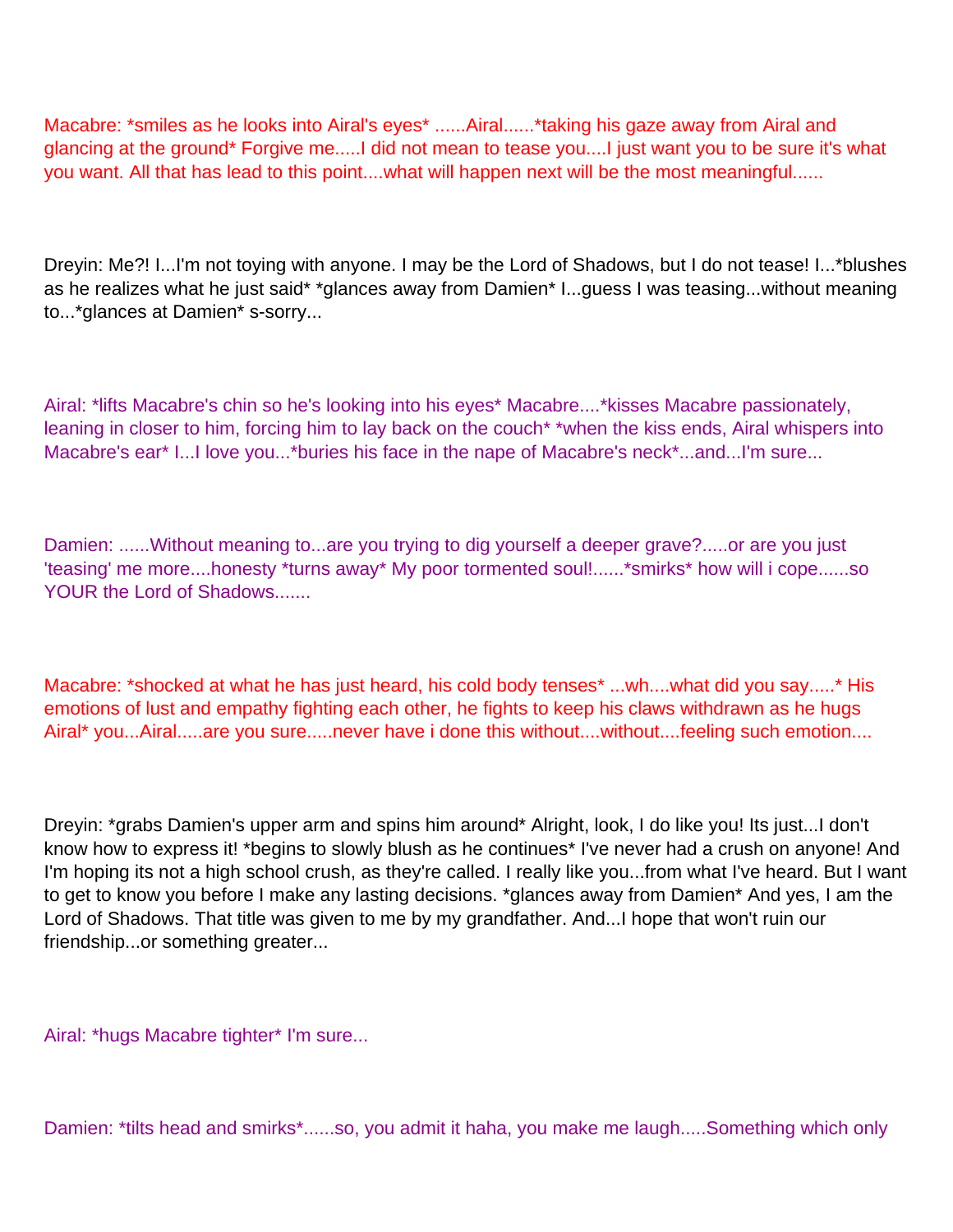my brother can do usually. You like me.....from what you've heard?...and what might that be? I'm flattered that you wish to know more. Well....what is it you want to know. On the contrary....... Dreyin. The Lord of shadows is a title that does anything but put me off, if anything it entices me, lures me.....\*looks up\*.....it makes me curious. \*looks back down at Dreyin\* so......

Macabre: \*Closes his eyes and slides his tongue into Airal's mouth\*......As you wish. \*running his nails gently down the Demon's torso, the Vampire pushes Airal beneath him, carefully maneuvering him onto his stomach, as he moves his claws between his inner thighs; pausing for a moment, he then runs his dexterous tongue up Airal's spine\*

Dreyin: \*blush\* I...I want to get to know you...everything about you...I don't just want to go on what I happen to hear about you...or only what I see...I want...I want to know everything...\*glances away from Damien\* ...everything...

Airal: \*moans softly, pushing up towards Macabre, inviting him\*

Damien: Everything.....you do start fast, don't you. Well.....you'll have to work to get 'everything' out of me. How about we take a walk....just us. I promise i won't bite \*grins\*

Macabre: \*feeling turned on once again by the Demon's warm body pressing against his, he moans slightly\* \*Keeping one hand moving on Airal's body, he subtly moves the second towards his jeans, slowly undoing them again as he begins to get hard\*

Dreyin: \*grins back\* I won't mind if you do, Damien.

Airal: \*breath hot, body steaming, and dick hard, Airal moans again, his body's lust taking over\* ...Ma...ca...bre...\*his eyes slits as he gazes at Macabre, eyes filled with passion\*

Damien: \*rolls his tongue in a highly seductive way\*.....hmmm....\*looks down\*......\*grins\* ...you seem to please my body already.....but can you satisfy the rest of me......I wonder. .......how hard do you bite? I would like to find out.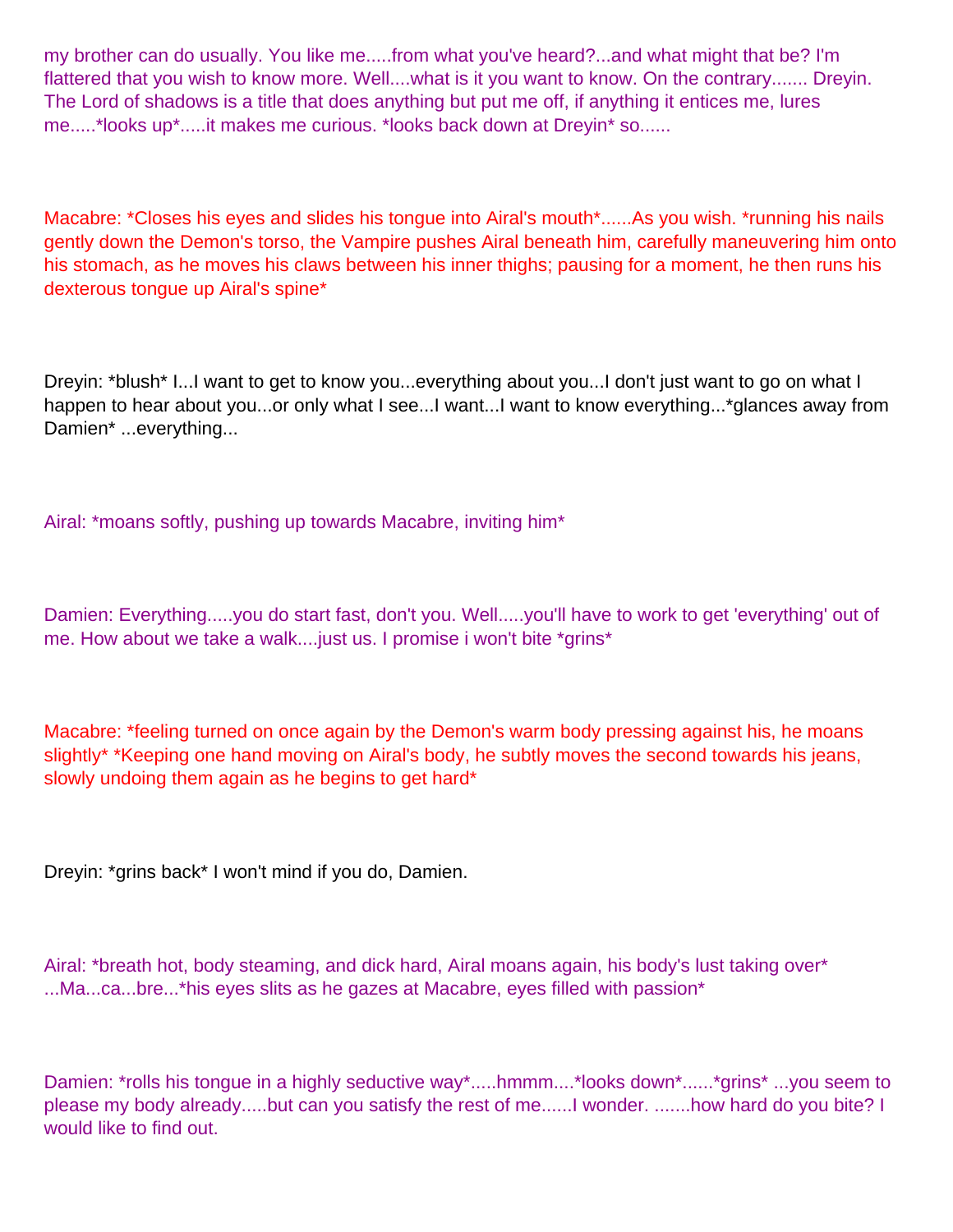Macabre: \*getting even more aroused as he Sees Airal hard again he grinds his hips against the Demon's @\$\$; then, gently leans over Airal and nips him on the shoulder, his long black hair starting drape around the Demon's neck\*........I.........I...........\*moans loudly as he becomes fully hard\* .......I'll try not to hurt you.........

Dreyin: \*his grin widens, showing his sharp, wolf-like teeth\* how hard do you think these can bite? \*in a seductive way, he lightly bites the back of his own wrist, enough to draw blood\* \*the blood travels down the demon's arm, coating his sleeve in the dark blood\* do you think I need to go harder?

Airal: \*glances back at Macabre\* there is no... need...to hold back...

Damien: \* His dark eyes widen at the sight of the blood\*.......\*Licking one of his long fangs he places a chain on his chocker and runs it through his fingers like a snake\*........hmmmm...........your defiantly teasing me now........how cruel.

Macabre: \*moaning softly he positions himself ready\*.....\*placing one hand on Airal's back, he leans over and whispers softly into his ear\*.....this may hurt....for your first time....tell me to stop if it's to much. \*with that, he softly kisses Airal on the shoulder and enters, moaning as he does so\*........\*Moving gently at first, he continues to moan and caresses the Demon's back; Gradually moving faster, he allows his nails to grow, drawing small amounts of blood\*

Dreyin: \*smirks\* \*licks the blood, letting it run down his tongue and chin\* If you don't like it...\*glances at Damien, laughter clear in his eyes\* then do something about it...

Airal: \*cries out softly as Macabre enters him, moaning as Macabre moves within\* Mo..re...aaah...\*his moans become louder, becoming cries of 'more' and 'faster'\* Ma...ca...bre...aaaaah!! \*pushes against Macabre, aiding him, letting his blood be drawn\*

Damien: \* His fangs bared at full length, he feels slightly turned on by Dreyin's playful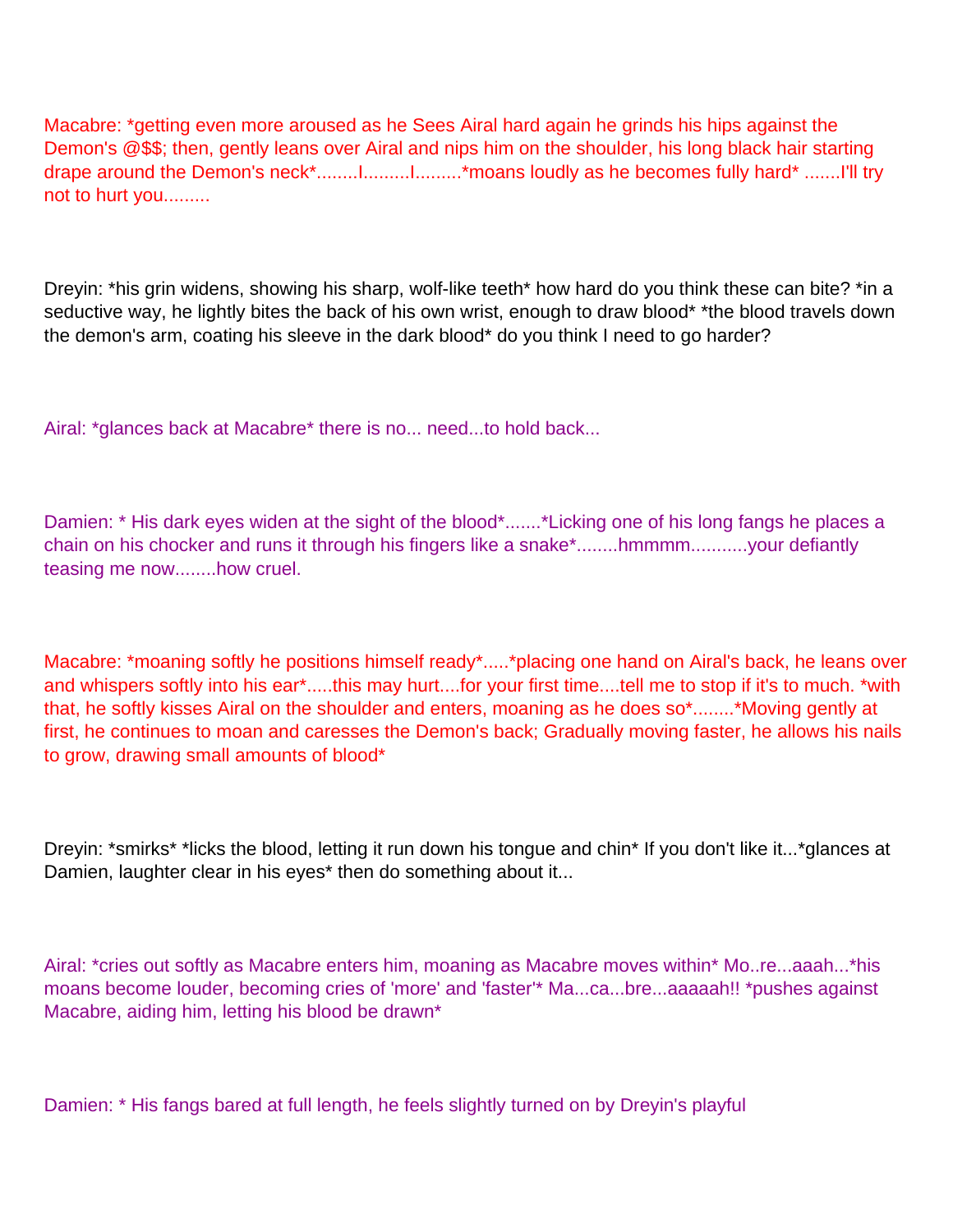teasing\*......Do you want me to do something about it.....because i will.....I will gladly drain your body should you wish it.....\*Still with the chain round his neck and in his hands he starts to sway his body in a seductive manner\*

Macabre: \*His lust now taking control of his body and mind, he pushes harder and faster as Airal cries out\* AIRAL!.........\*moaning frequently his Claws dig deeper into Airal's back, his fangs bared\* \*As he moves, his breathing becomes shallower and quicker\* aah.......hold on........not yet......\*pulls Airal closer by digging his nails into the sides of his

pelvis drawing yet more blood\*

Dreyin: \*Smirks, gazing seductively at the vampire\* \*leans in, quick as light, and steals a seductive kiss from the vampire, biting lightly at Damien's lower lip\* \*when he pulls back, he smiles again, his sharp fangs now tinted red from his blood and the vampire's\* Do all you wish, little vampire...\*laughing playfully, he steps away from the vampire, then turns and runs, laughing all the while\*

Airal: \*small tears begin to trickle down the his cheeks\* aaah...Ma...ca...bre...plea...se ...aah...\*closes eyes tightly, not wanting his tears to flow\*

Damien: \*Slightly shocked by what Dreyin just did\*....\*grins\*.....HEY! Get back here.....\*runs after Dreyin and jumps on his back, tackling him to the ground\* ......so......\*beginning to straddle the Demon beneath him<sup>\*</sup> ....I can do as i wish?......<sup>\*</sup>smirks<sup>\*</sup>....then this will be veeery satisfactory....i know. \*squeezes Dreyin between the legs playfully\* mmmmm.......your not awake just yet....\*tilts head and gazes at the Demon\*...how sad.

Macabre: \*sensing Airal is in pain, he fights his lust\* \*withdrawing his claws, he leans over to lick the blood\*.....my dear....\*moans again\*....am I hurting you too much?.....i'm sorry.....\*struggling not to moan and nearing climax he can t help but draw his claw out once again\* aaahh.....no.....I don't want to hurt you! \*grinding his teeth he moves faster\* aaaah......Airal......\* suddenly, no longer able to hold back he pushes the Demon down and leans in just as he explodes, releasing with one final moan\*...........

Dreyin: \*smirks, his length hardening\* Oh, I think I'm awake...\*leaning on one elbow, he uses the other hand to bring Damien's head in line with his and kisses the vampire with a fierce and fiery passion, lifting his hips as he does so<sup>\*</sup> \*when the kiss ends, the demon's eyes burn with a passion as fierce as the kiss<sup>\*</sup> ...........\*gently, his long, slender fingers, claws half-way extended, stroke the vampire's cheek\* \*smiles\* I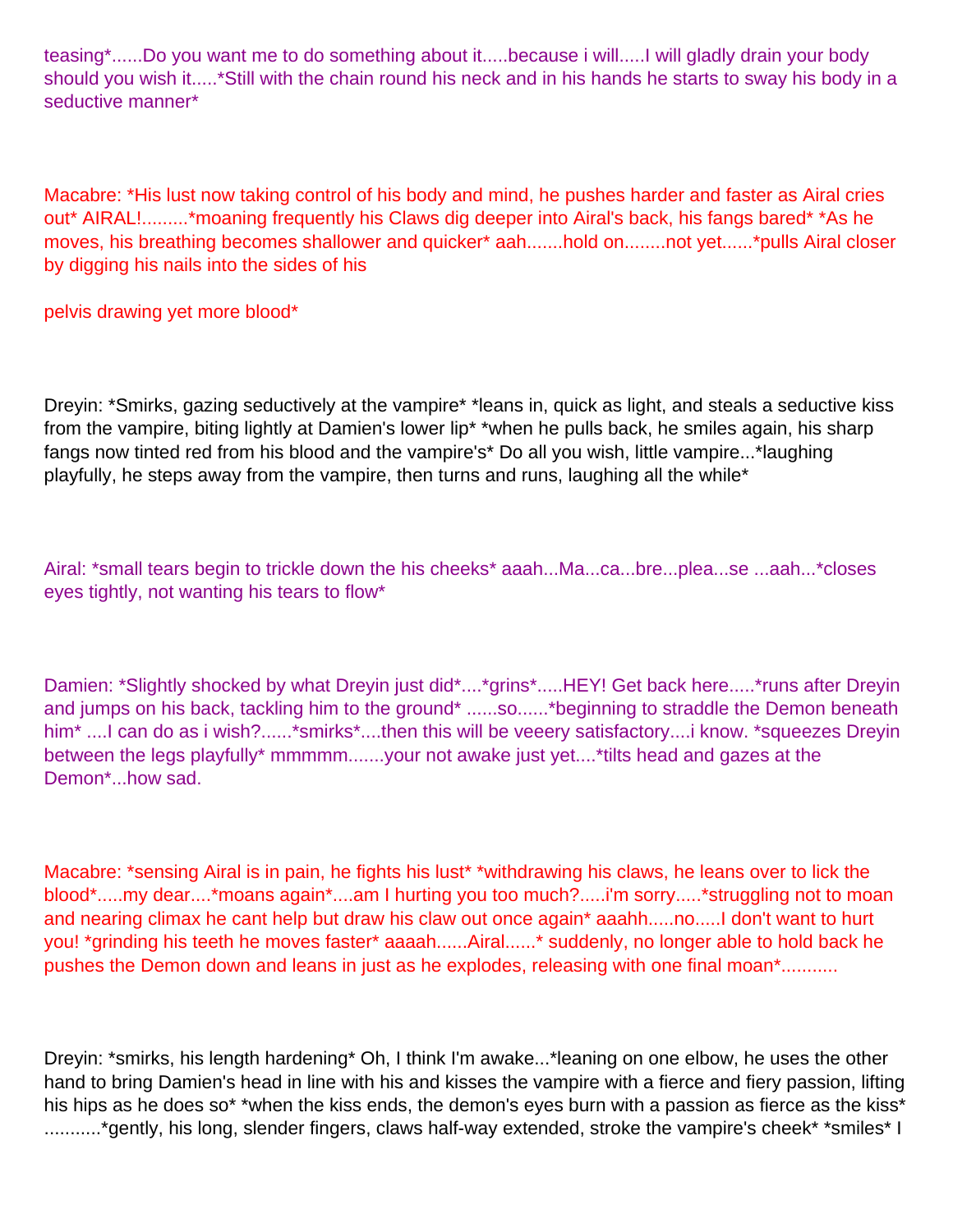think I shall enjoy this as well...

Airal: \*moans softly as Macabre releases within him\* \*twisting around slightly, Airal gazes at Macabre with eyes full of love and desire\* Maca...bre...\*smiles, closing his eyes, hands gripping the couch\* never...too much...you could never...hurt me...

Damien: \* Smirks and rubs his hips against Dreyin's length\* hmmmm......though i should tell you, i'm not accustomed to yielding.....i don't think you are either.....this could be fun....\*knocks Dreyin off balance by grabbing the arm he was leaning on\* \*leaning in close, his coat falling open so that his chest rubs against the Demons\* mmmm.......\*starts to suck on Dreyin's neck, giving him a quick nip as he does so, drawing a little bit of blood\*...........

Macabre: \*relaxing slightly, he leans back out of exhaustion\*........\*gazing at the Demon in front of him he gestures for Airal to come forward\*.......my dear, just how old are you......i would like to know......never has this happened so quickly.....but......\*glances away from Airal\*........I think......I ve fallen for you....

Dreyin: \*moans softly, pulling the vampire closer\* \*without warning, he uses his demonic strength to twist and turn Damien on his belly, Dreyin pressing against his back\* \*be breaths in the sent of the vampire, smiling as he does so\* ...a beautiful sent...like roses, dead and gone...\*lightly licks the vampire's ear, running his nose down the vampire's neck and kissing it\* ...such beauty and brutality...all in one package...\*runs one hand through the vampire's hair, taking in the sent as he goes\* ...and hair of silk...delightful...\*smirks down at the vampire, leaning close to his head, whispers in his ears\* I think I'm quite aroused...\*this is true, since his dick is hard and pushing against Damien's @\$\$\*

Airal: \*taking Macabre's face in his soft hands, he makes Macabre face him, smiling lovingly\* I'm around a thousand years of age...I hope it is not too great...\*kisses him, hopeful\*...because I've fallen for you as well...

Damien: \*moans as Dreyin move's on top of him, tilting his head back slightly as he runs his slender fingers through his hair\* mmmmmmm\*even with the Demon atop him, he brings his arms to the side to support his weight and arches back, raising his slender spine against the Demon's chest\* .....my scent has accumulated over the years and become more potent.....i'm glad it pleases you.....they say it's one of the key factors in finding a true mate.....could you be mine....i wonder \*he sways slightly, gently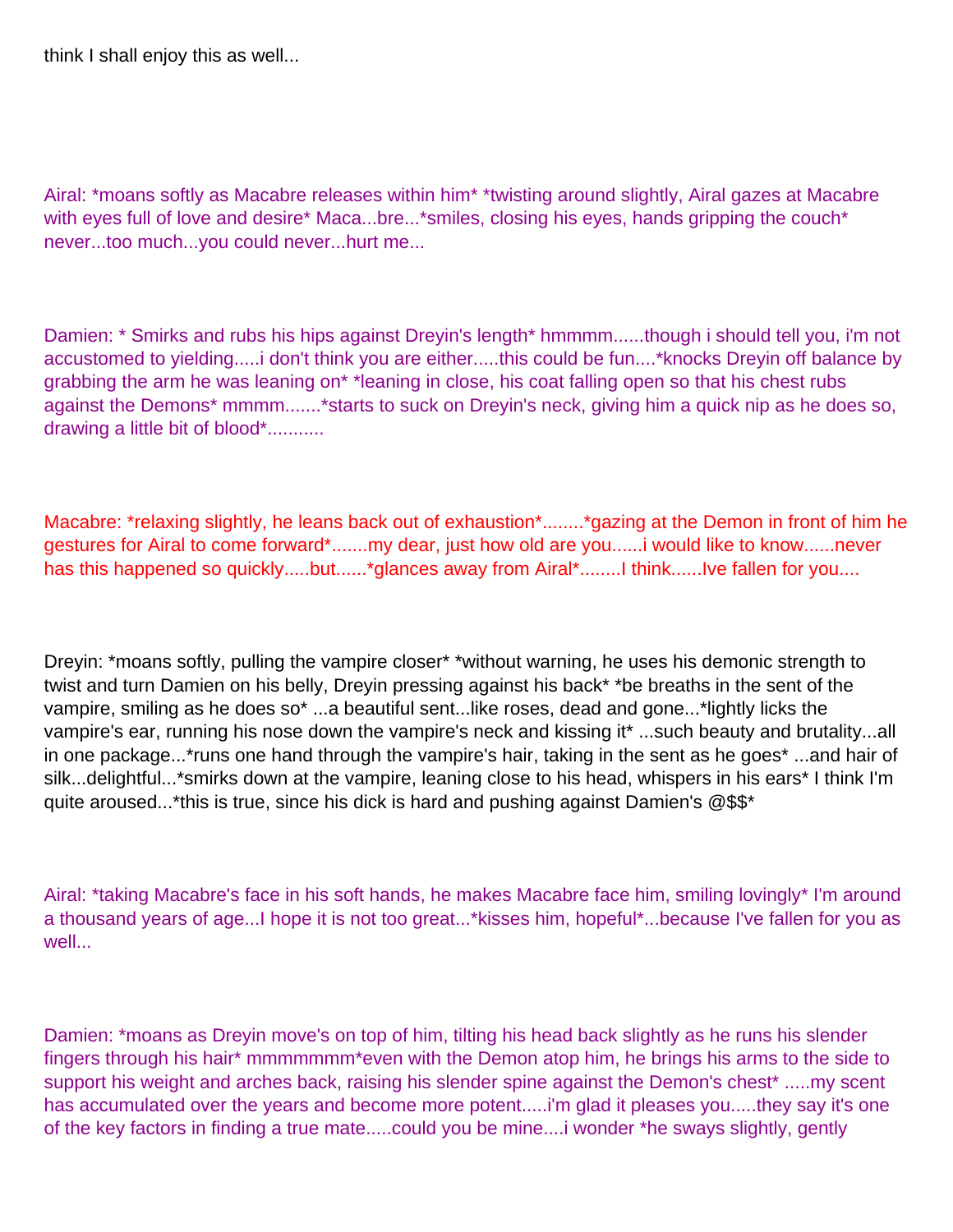teasing the demon above him\* ...\*suddenly he vanishes, making Dreyin fall to the ground; reappearing stood above him, glancing down, he kneels to straddle over the Demon, turning him over to face him<sup>\*</sup> \*leaning in he whispers something\*.....my turn .....\*eying up Dreyin's body\*...you are a beautiful creature aren't you.....\*bringing one of his thighs up between Dreyin's legs he pushes in gently, smirking\*....and just what do you want me to do with this?......

Macabre: \*smiling softly, with a gentle look in his eye\*.....am far younger.....but it changes nothing. The fact that all this time.....and yet one my age has \*glances away again\*....loved you, means all the more to me. \*gazes into Airal's eyes once again\*.....I may not have lived as long as you....but i know i have found my true mate....beneathe our flesh...we are already one.......\*takes Airal gently by the arms and pulls him closer up against his body, kissing him softly\*.....all that is left of my soul.....i give to you.

Dreyin: \*moans slightly\* \*smirks at the vampire\* whatever you like, little vampire... \*able to get up enough so that Damien is sitting on the demon's legs\* \*cups Damien's head in his hands\* ...such lovely eyes...\*kisses one of the vampire's eyes, moving down the vampire's face until he reaches Damien's lips\* \*lightly brushes Damien's lips with his, opening his mouth and letting his tongue stroke the vampire's lips, coaxing them open and engaging the vampire in a passionate kiss, exploring Damien's mouth and coaxing him to do the same\* \*pulls the vampire closer to his body, warming even the vampire's cold body, running his hands down Damien's spine and chest\* ....\*pulling his mouth away slightly, the demon whispers<sup>\*</sup> does that answer your question...little vampire...?

Airal: \*hugs Macabre as if he would loose him any second\* Macabre...you are the first of any age...and I think you will be the only one...\*snuggles his head into the nape of Macabre's neck, closing his eyes, holding tight to Macabre\* ...and... I think you're right...\*glances up at Macabre, holding him tighter\* ...beneath our flesh...we are one...\*kisses Macabre in a deeper kiss than ever before\*

Damien: \*leans into the kiss moaning slightly, pushing his hips against Dreyin's\*...... \*pulling away from the kiss slightly, still eyes closed he whispers\*...yes....\*glides tongue gently over the Demons lips\*....yes......i want more......\*kissing Dreyin softly and leaning forward, he pushes the Demon down with his body<sup>\*</sup> such a strong tongue you have.....i wonder if the rest of you is as strong \*pulling away slightly he glances down briefly; very aroused at what he see's, he guides the Demon's hand onto his hardening length<sup>\*</sup> make me squirm....as that is what i am going to do to you.....<sup>\*</sup>taking his chocker off, he places it round Dreyin's neck\* \*holding the chain tight, he begins to trace Dreyin's hard nipples with his tongue\*.........

Macabre: \* pulling Airal close, wrapping his arms around his neck, he engages in a passionate kiss, moving his tongue gently between Airal's soft lips and into his mouth<sup>\*</sup> ......you are mine.......i will do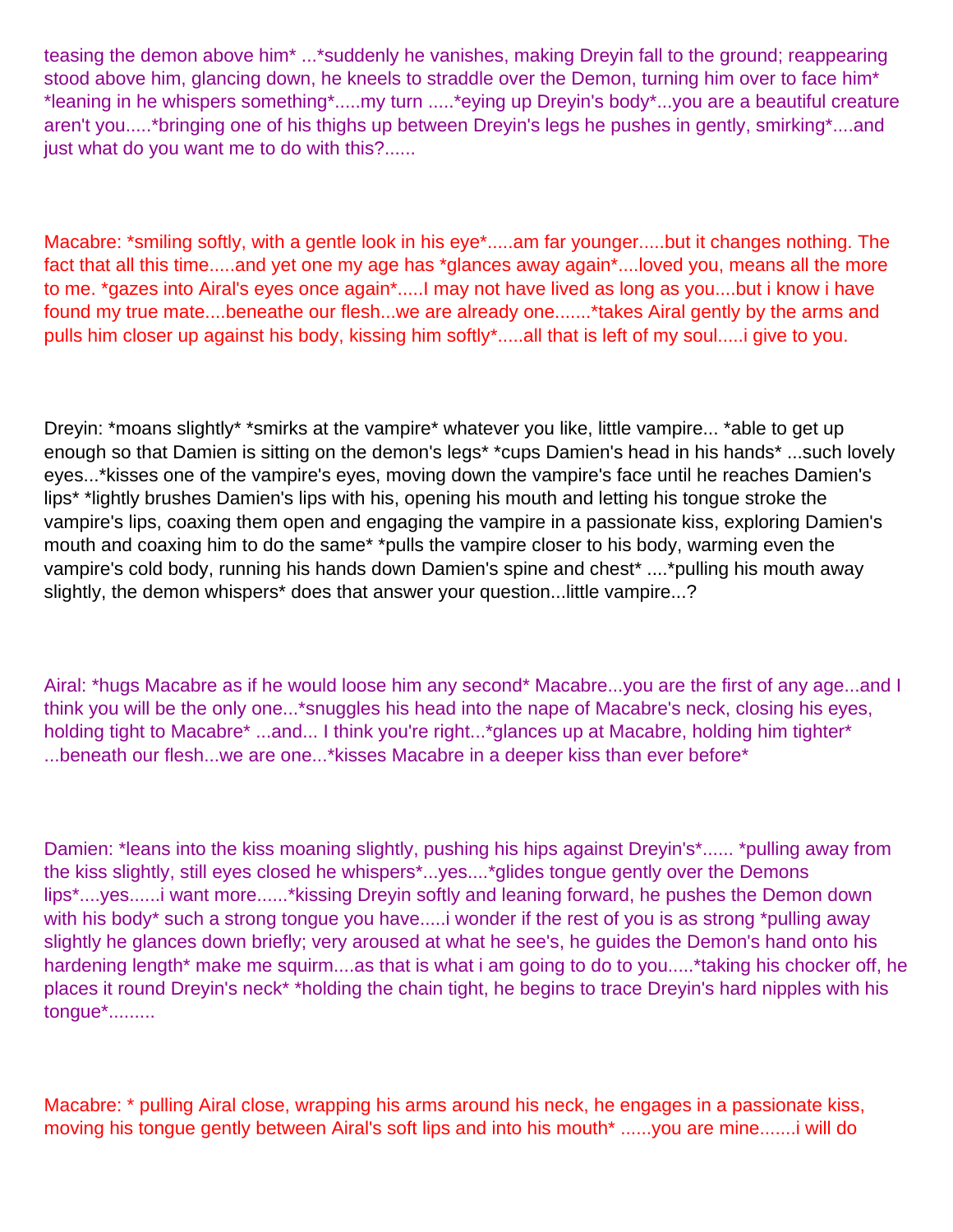anything for you.....age makes no difference.....\*moving his tongue near Airal's ear he whispers softly\*......i love you.........\*simply holds the Demon tight, resting his head against Airal's.\* \*remembering back to just a few hours back, when he was teasing Airal laying n the sofa he laughs playfully\*

\*\*\*END MACABRE AND AIRAL\*\*\*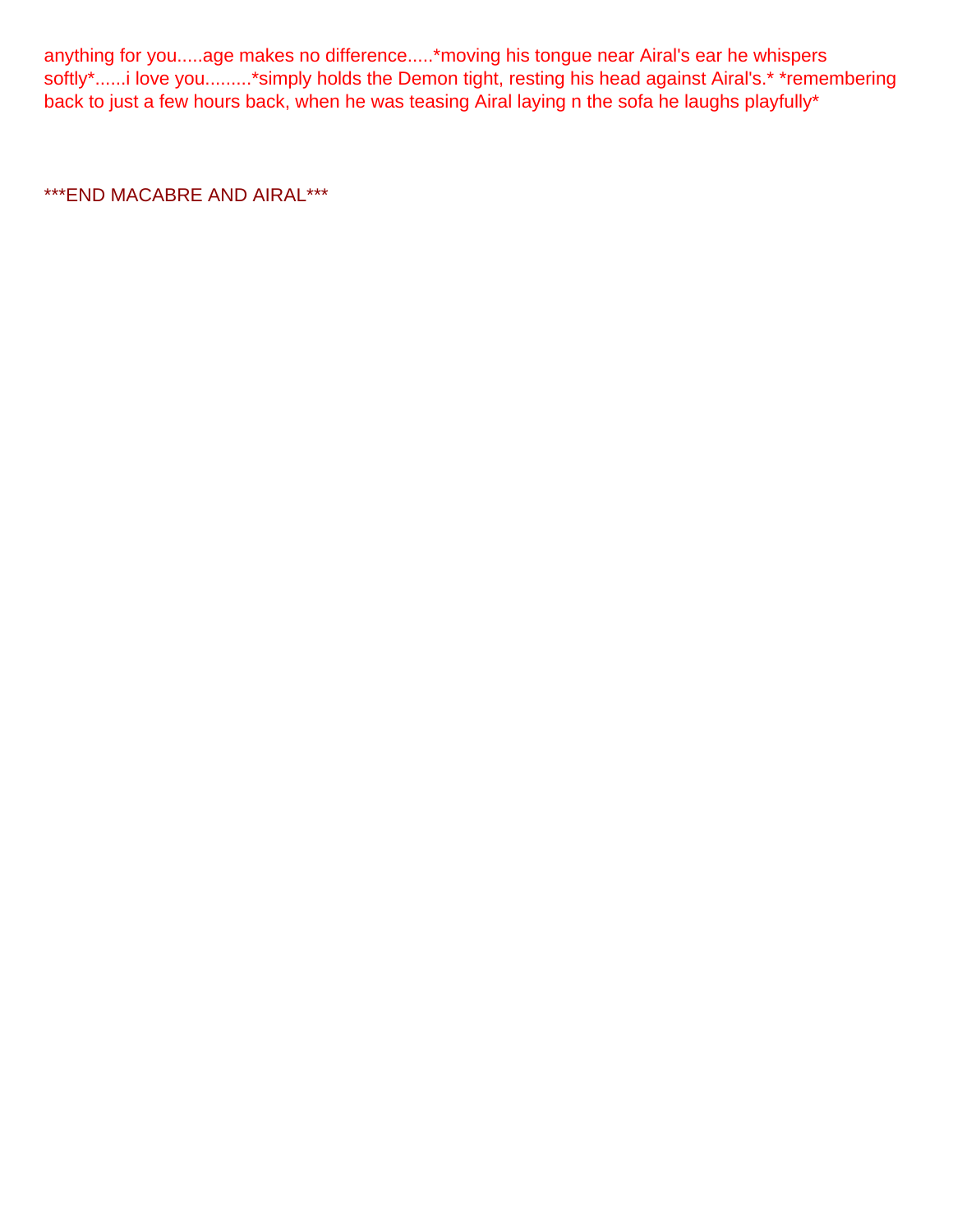## **4 - Oh MY! O\_O**

<span id="page-30-0"></span>\Gardian\_of\_the\_shadow\_relm and Rei\_Anul\_Sama bring you the continuation of our OC's RPG!

Part Four: Enter Wraith and Butch

\*beginning where we left off…\*

Dreyin: \*moans softly, unable to pull out of the pit of bliss he was already feeling\* \*with his hand against the vampire's length, he feels how far aroused the vampire was\* \*completely bypassing the vampire's dick, he moves his hand into Damien's pants, traveling to his @\$\$, stroking the gap between the @\$\$ cheeks\*

Damien: \*snickers\* so....you want to venture down there do you....very well....\* gives a sudden bite on Dreyin's right nipple, then sucks gently at the blood\*....mmm....you taste delightfully good.....such sweet blood you have....it's a good job i have a sweet tooth, don't you think? \*his mouth still full with blood he dribbles it over the Demon's chest, moving up his neck and slides his tongue into Dreyin's mouth again\*

Dreyin: \*moans as the vampire bites into him\*...sweet blood, hmm?...\*chuckles deeply in his throat\* ...perhaps it was all those mikos and himes I've eaten... \*pushes his knee into Damien's dick, rubbing the membrane while pushing two of his fingers into the vampire's @\$\$, taking the vampire's tongue further into his mouth, drinking in the blood\*

Damien: \*looking Dreyin in the eyes\*...haha...your determined to go there aren't you.....I like it \*pushing against Dreyin's knee he moans softly<sup>\*</sup> ...harder......i want more......your teasing my poor soul... \*Smirking, he sucks on one of his claws in a seductive manner, running his tongue up and down the back of his finger in a very sexual way\* ....

Dreyin: \*can't take it anymore\* \*forces the vampire onto his back, his fingers coming out of the vampire's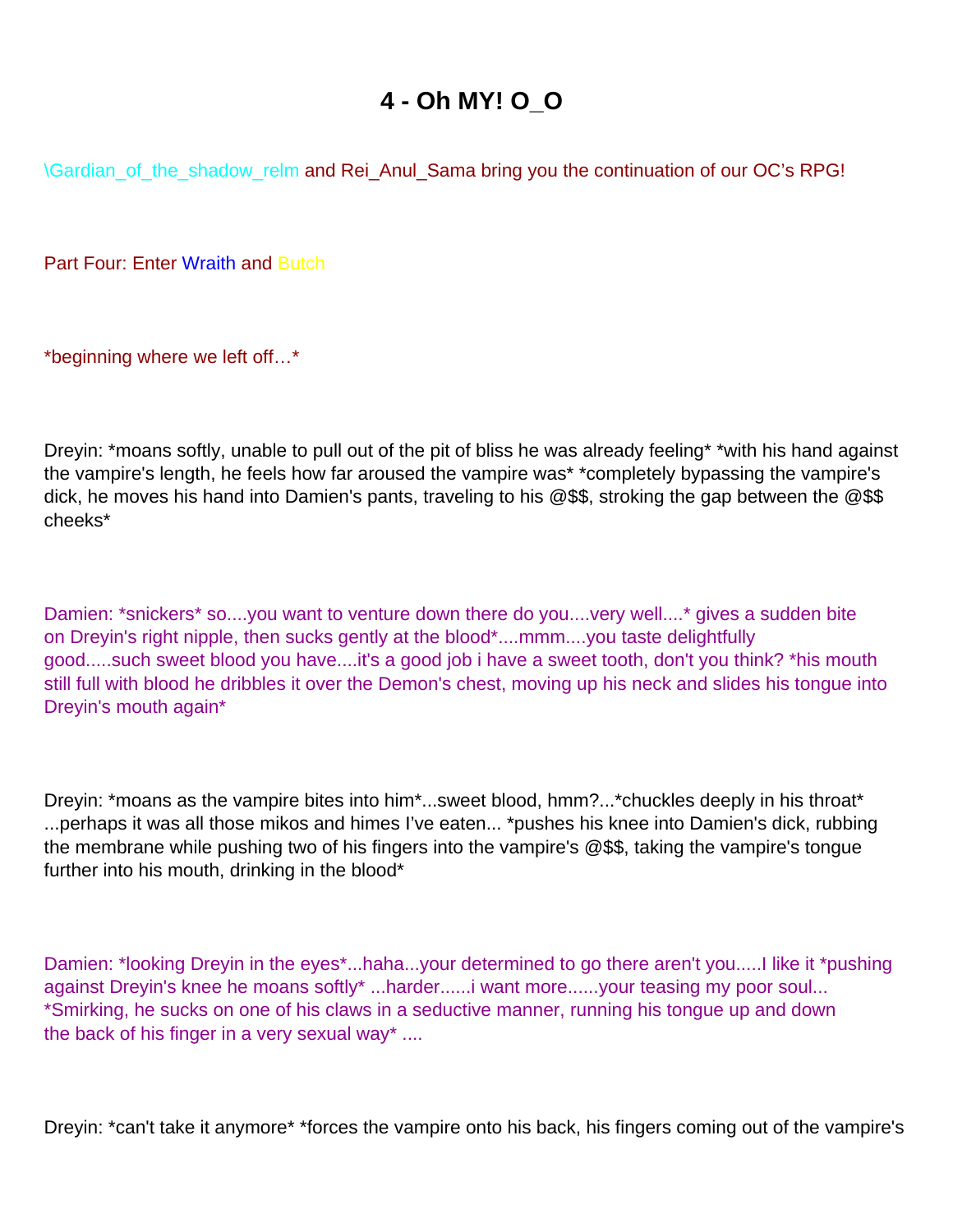@\$\$, but his knee still pushing against Damien's dick, the demon pins Damien's arms above him, straddling over him\* Me, teasing you? Nay, little vampire, you are the tease...\*leans down and kisses the demon, planting kisses all over his lips and cheeks, making his way to the vampire's ears, then down his neck, all the while his knee is pushing harder on the vampire's dick\* \*his kisses bring him to Damien's hard nipples, so he delights in sucking on them<sup>\*</sup> \*after a time, he moves past the nipples, trailing his kisses down Damien's abdomen and releasing the vampire's arms\* \*when he reaches the top of the vampire's pants, he glares at the pants for a moment before undoing them and pulling them down to the vampire's ankles, not bothering to pull them all the way off\* \*with the vampire's hardened membrane exposed, Dreyin pauses for a moment and enjoys the view\* \*leans down, mouth very close to the vampire's dick\* \*smirks at Damien from between his legs\* such a beautiful view...would you like me to continue?

Damien: \*snickers as the Demon turns him on his back\* haha.....am i teasing you?...oh come now, surely it's the other way round...wh- \*falls silent as the Demon shower him with kisses pushing his body up against Dreyin's. he moans \* Aaahh! \*glancing down briefly at the Demon's knee against his dick\* Ah! Damn! are you trying to break me...\*in pain, but lets out a seductive laugh\* \*As Dreyin moves down removing his pants and glancing up at him, Damien smirks\*...well.....what are you waiting for...does it intimidate you that much \*his deep voice breaking into a laugh\* haha.....\*with his thighs he holds Dreyin's face in a tight vice, wrapping his legs around his neck\*....are you ready.....

Dreyin: \*massages the vampire's @\$\$, lightly licking the tip of the vampire's membrane\* \*smirking, he decides to skip the seduction and go straight for the sex\* \*as he kisses the vampire's thighs, he removes his head from their hold and inserts two of his long fingers into the vampire's @\$\$, massaging inside the opening\* \*he licks the vampire's swollen balls and kisses the hardened membrane, all the while moving his fingers within the vampire<sup>\*</sup> ...this is just the beginning...

Damien: \*throws his head back moaning loudly exposing his neck\* Oh YEAH!.....don't stop! \*his hands forming fists, he manages to pull his head forward, watching the Demon as he sucks\* AH! \*screaming out in both pain and pleasure as Dreyin moves his fingers pulling at the leash around his neck\* damn your good!....\*unable to support his weight any longer, his elbows give way, his body slamming into the ground, he bites his bottom lip, trying not to moan as he thrusts his pelvis up against the Demons mouth\*

\*\*\*Enter Wraith and Butch (after Wraith tries to avoid an important question\*\*\*

Butch: Hmm...I think you are avoiding the question...\*decides to get right into Wraith's face, smirking\* the question, my dear Wraith, if I'm to understand this correctly, is...do you find me attractive?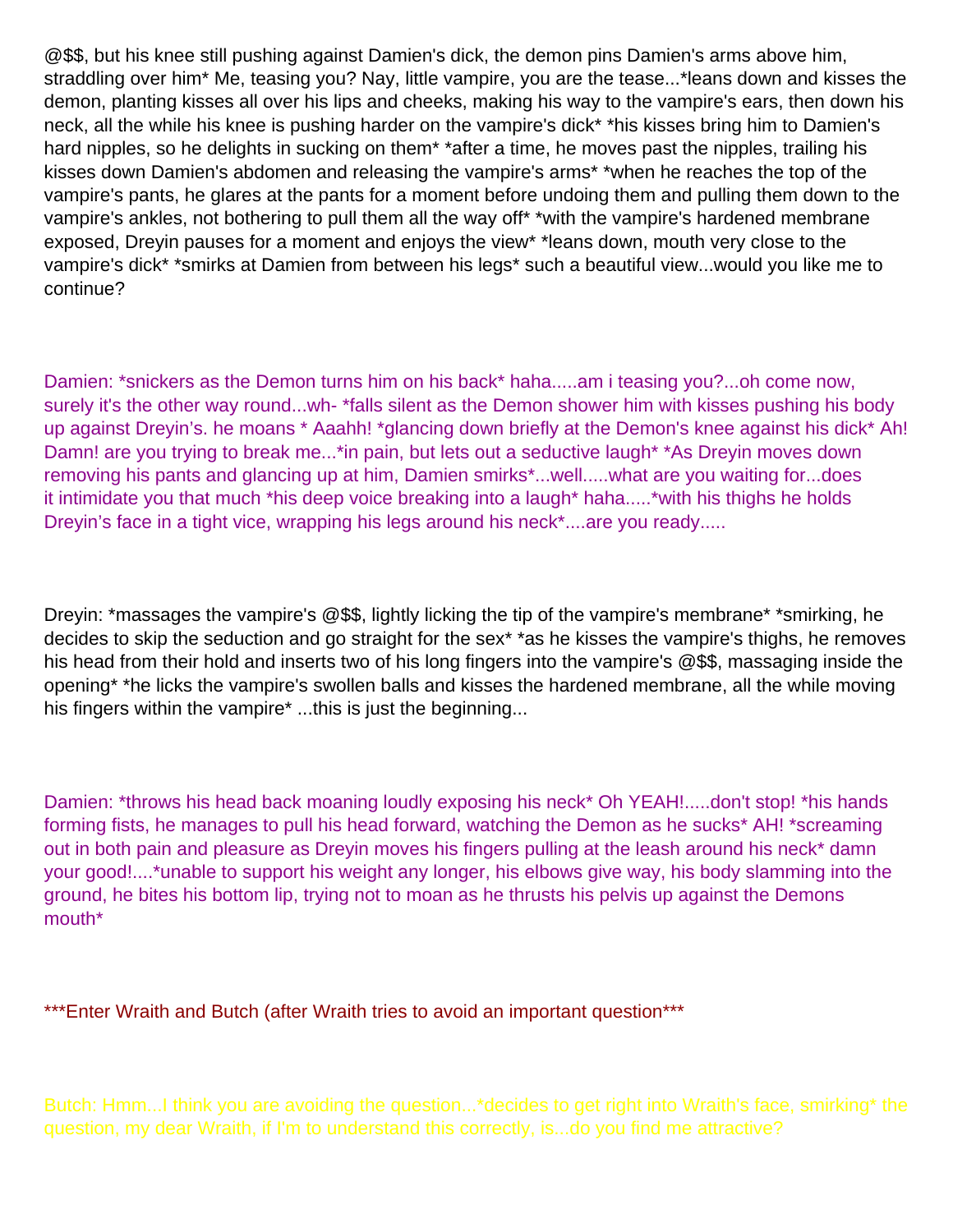Wraith: \*gulps nervously\* er.....do i have to answer that?

Me: YES!

Wraith: O\_O but...

Me: \*sighs\* -\_-' just answer the damn question...\*nudges Wraith, making his face fall into Butches\*

Wraith: \*blushing madly\* well...y...you do have nice eyes....\

Butch: \*smirks, deciding to kiss the flustered Wraith\* and you, dear Wraith, have a beautiful body, no one part standing out, yet all of you shines like the full moon...

Wraith: \*whimpers slightly as Butch lays a kiss on his lips\*....m...my body......gaaaaah! \*his face practically red with embarrassment he starts to get tears in his eyes again\* ....\*glancing at the ground\*

Lucy: \*innocently comes trotting in on Butch and her owner\* O\_O \*sensing Wraiths discomfort she hisses at Butch, arching her spine and fluffing up like a giant fuzz ball XD<sup>\*</sup>

Dreyin: \*using his other hand, he lightly massages Damien's back, moving down the vampire's spine\* \*taking Damien's dick in his teeth, he lightly bites down on the vampire's hardened membrane, then releases the vampire, pulling his fingers from Damien's @\$\$\* \*gazing at the exposed vampire beneath him, he can't help but smile in adoration<sup>\*</sup> ...beautiful...absolutely...beautiful...\*kisses the vampire, closing his eyes in passion\*...\*while holding the kiss, he positions his lance at the vampire's opening, spearheading his attack by deepening the kiss\* \*he sinks his lance into Damien, moaning slightly at the feel of Damien's tight @\$\$ around his length\* ... \*breathing heavily, he smiles at the vampire\* you're so tight.........its amazing......being in you.......\*kisses the vampire's neck\* absolutely...........amazing..........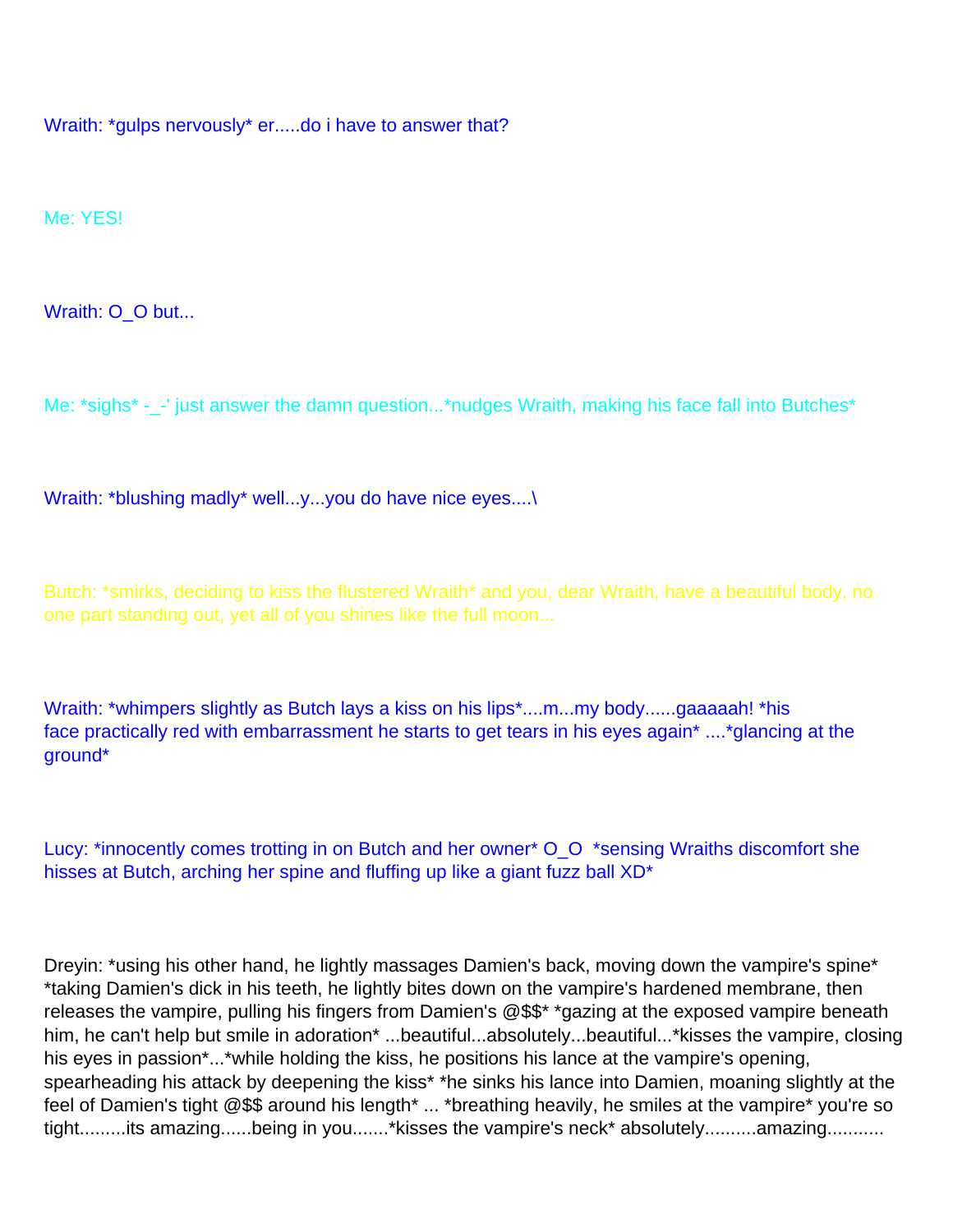Butch: \*glares at Lucy, pulling Wraith into his embrace\* Away with you, house pet...I will not have you ruin the moment...\*his tail wraps around Wraith's leg, traveling up, the tip of it lightly stroking Wraith's membrane\* \*turns his gaze from Lucy and back to Wraith\* \*kisses Wraith's eyes\* Do not feel embarrassed by this...\*lets one hand travel down Wraith's front, then gently squeezes the hidden prize his tail found\* ...\*smiles at Wraith\* ...your body knows what it wants...\*kisses Wraith's lips\* and it has great taste...

Damien: \*his pale face blushes slightly as Dreyin bites down on his dick, letting out a small moan\* nyah....\*smirking at the Demon\* haha...i'm beautiful am i?.......my dear....i can be far more than that.\*closes his eyes as the Demon kisses him, arching his back, pressing his hardened nipples up against the Demon's bare flesh\* \*turning on his front as Dreyin prepares to enter, he arches his back again, taunting the Demon with the sight of his snake like spine\* \*suddenly lets out a loud moan as the Demon enters\* AH!..... \*laughing slightly at Dreyin's words\* haha...mmm....it's been a while since I've let anyone come near me....do you like it?....\*tensing up a bit, he becomes even tighter around the Demon's length\*

Wraith: \*blushing madly, he flinches slightly as Butch's hand moves down his body, letting out a small moan as he hits his length\* mmm.....\*finally bringing himself to make eyes contact, he gazes into the Demon's eyes\* I....I.....I want...\*slowly places his arms around the Demon, beginning to nuzzle his chest lightly\*.....

v

Lucy: ?:O \*skitters off\*

 $\boldsymbol{\Lambda}$ 

Dreyin: \*moans, leaning down to the vampire's neck, kissing lightly\* ...amazing...so cold, yet so warm...\*strokes his nails against Damien's spine, kissing along his back\*... \*begins to move, going slow at first\* ...mmm...I don't want...to hurt you...are you prepared...?

Butch: \*smiles\* does that mean you want me...or is there something that comes with that...? \*slips his hand under Wraith's skirt, traveling up the inside of his thigh and grasping hold of Wraith's hardening length\* \*kisses Wraith, his hand slowly massaging his dick\* \*presses his body against Wraith's, pushing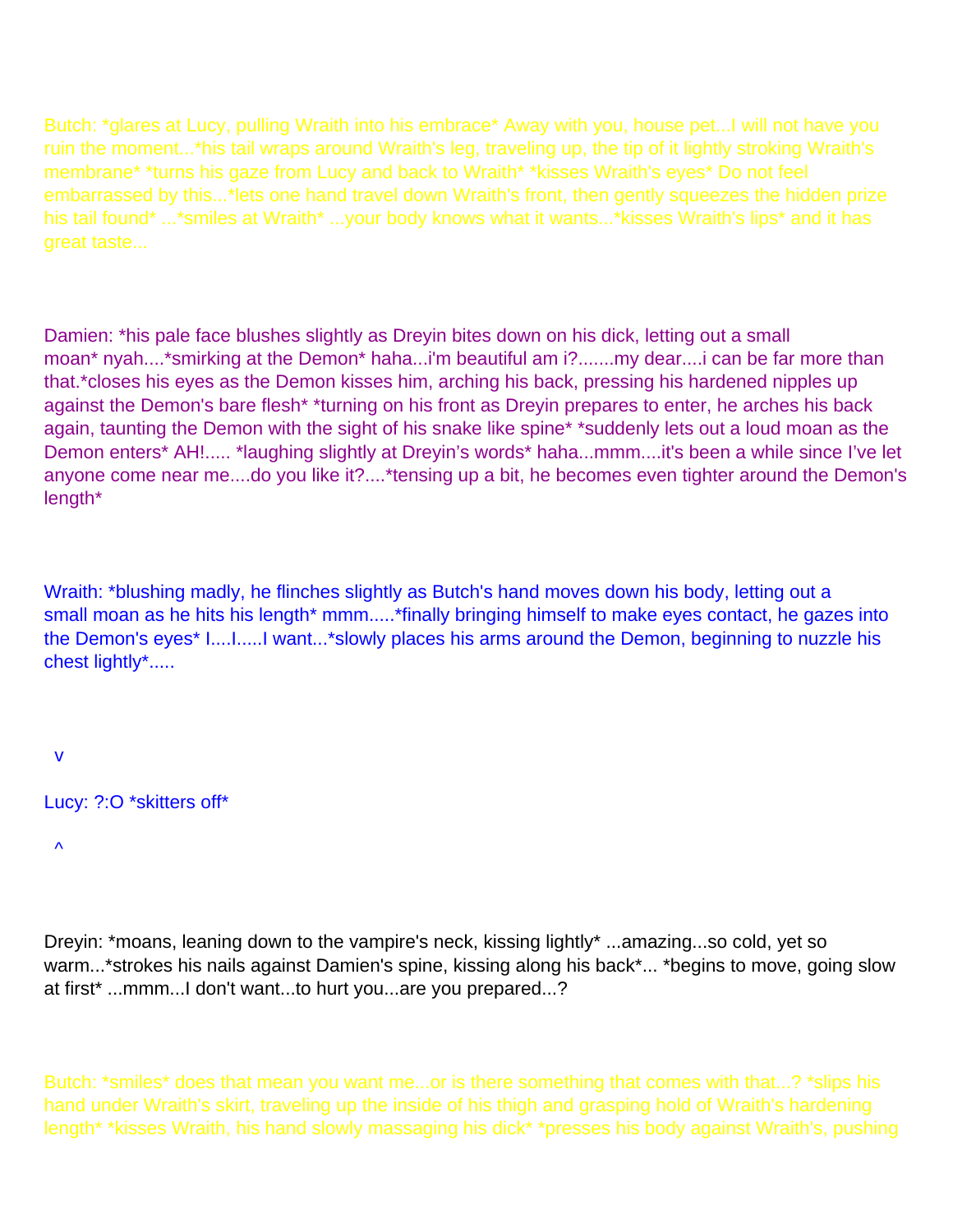Damien: \*dips his back as Dreyin runs his slender finger down, moaning as he moves inside him\* haha....i'm more than prepared Dreyin...what do you take me for....I want you now! \*looking back at the Demon, he brings one of his hands up to the Demon's thing and begins to dig his nails in, growing them as he digs deeper\*...Are YOU ready Demon......

Wraith: \*rebounds slightly as he hits the wall, and whimpers\* ...please...don't hurt me...\*bringing his delicate arms up around Butch's neck, he lets out a small moan as the Demon begins to massage his length, bringing one of his thighs up near Butch's waist\* ...na.....naaah....\*blushing, his nipples start to harden...among other things\* ...wh...what I want?.....\*tilts his head slightly gazing into Butch's eyes\* .....y...you.....\*lays his head back against the wall, exposing his slender neck\*

Dreyin: \*digs his nails into the vampire's shoulders, slamming into him, moaning loudly as the vampire digs into the demon\* ...aaah...\*leaning his head against the vampire's neck, he bites down on Damien, smirking\* ...you...don't play...fair... \*slides his lance to the point of being out of the vampire's @\$\$, then slams it back in, repeating the motion several times\*

Butch: \*kisses the exposed neck, sucking deeply, giving Wraith a hicky XD\* ...me?...\*smiles, pressing multiple kisses up Wraith's neck, until he kisses the very tips of Wraith's lips\* ...it is the same...I want you...so much...right now...it's burning...\*presses against Wraith further, showing just how much his length wants Wraith\* \*grasps hold of Wraith's hardening membrane, running his slender nails slowly along the membrane\* \*kisses Wraith deeply, pushing his tongue into his mouth, teasing Wraith's own\* \*his other hand is busy massaging Wraith's nipples, pinching them, stroking them, and pushing them into Wraith's chest\* \*his tail travels up and down Wraith's legs\*

Damien: \*cries out as Dreyin's nails pierce his flesh, and rub against the bone as he slams himself in\* \*dropping his head forward, he moans as the Demon sinks his teeth into his neck, laughing slightly at the same time\* haha...i never play fair...i'm not used to being controlled.....your lucky I've even let you play this long....\*moans as the Demon moves, his nails digging into the soft ground\*

Wraith: \*keeps his head leaned back, allowing Butch to kiss him, as he does so, he swallows nervously\* n...now?....\*lets out a small moan and blushes as he feels the Demon's hard length press up against him\* ...gaaah....\*his breathing starts to deepen as the demon soothes his awakening length, letting out another small moan\* \*as Butch's tail starts to stroke his leg, his lower body flinches, his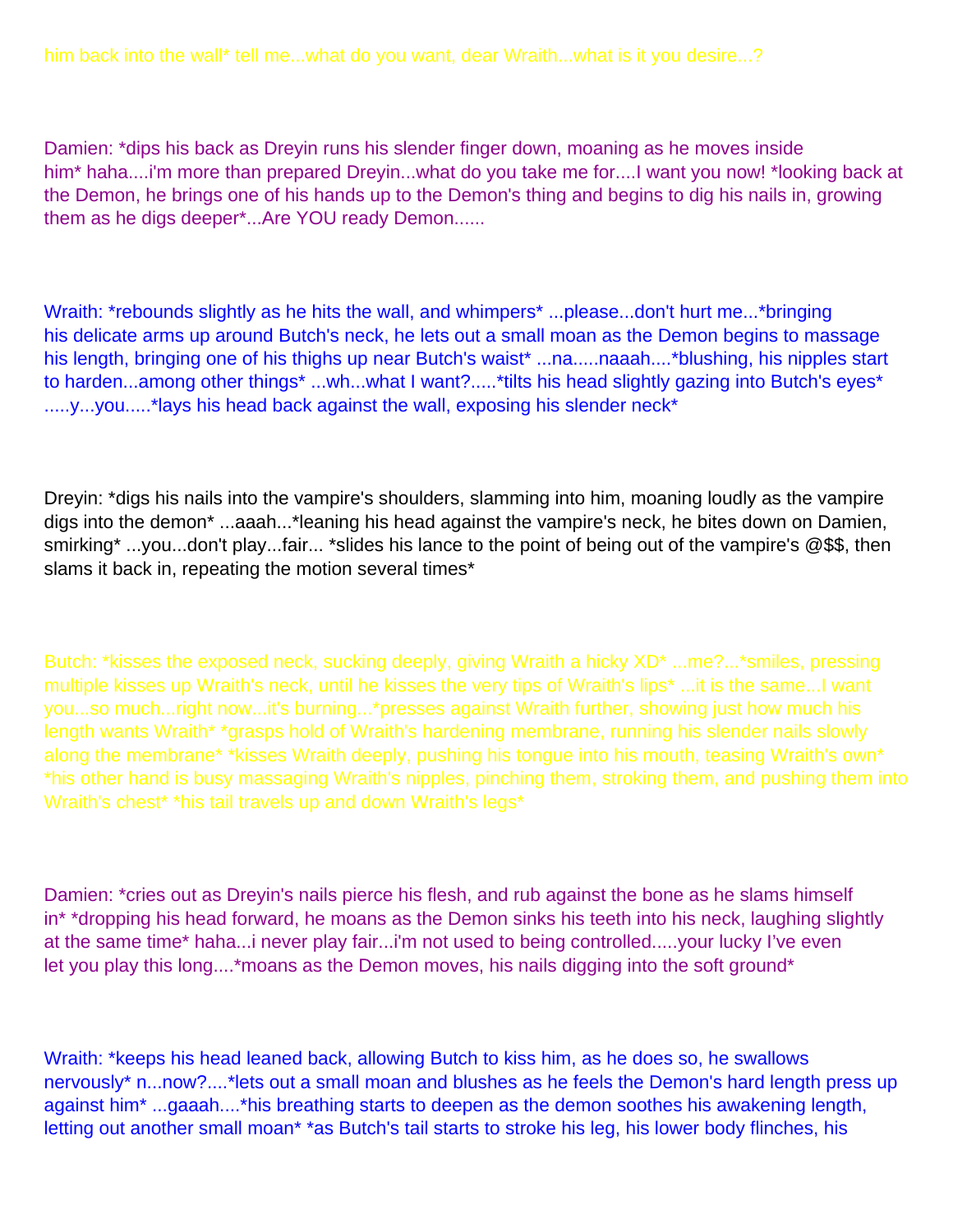breathing increasing, he moans again as the Demon plays with his hardened nipples\* \*unable to fight his bodies natural reaction, he pulls the Demon closer\* \*Nestling his head close against Butch's neck, he presses his lower body up against the Demons\*

Dreyin: \*chuckles, leaning over the vampire, kissing his neck\*...I'm not used to being controlled either...but you...\*smiles, taking in the vampire's sweat-filled smell\*...you're intoxicating...addicting...controlling...\*kisses the vampire again\*...I love it...\*as the words leave his mouth, a change comes over him and he buries his face into Damien's shoulder, bushing madly\* \*after a short pause, he removes himself from Damien, stumbles back, landing on his rear, and wraps his tail around him, burying his face in hands\*

Butch: \*hums, pleased at Wraith's reaction\* \*takes Wraith's chin in his nearest hand, encouraging him to look up at Butch\* ...so beautiful... \*kisses Wraith passionately, pressing against him, his other hand squeezes Wraith's membrane, his thumb's nail pressing lightly into the tip<sup>\*</sup> \*uses his first hand to guide one of Wraith's hands down to Butch's hard length, whispering into his ear\*...me too...i know...you aren't ready...for cast-off...

Damien: \*smirks at Dreyin's words, loving it as it feeds his lustful ego\* mmmmm.....more!.....i will intoxicate your blood.....your soul....you will be bound to me.....\*lets out a sadistic yet seductive laugh\*.......haha......\*suddenly as the Demon changes and falls back, he turns round, seeing Dreyin in the corner with his face in his hands, he crawls over to him and leans in close\* ........what's this?......\*suddenly backs off himself\* ...Wait! something's different....your scent is different...What's wrong with you.....

Wraith: \*lets out a timid moan as he kisses Butch, grabbing hold of his top, pulling the Demon closer\* \*his thigh rubbing against Butch's leg as he becomes even more aroused\* \*suddenly digs his head into the Demons neck and lets out a loud moan as Butch's nail digs into his membrane<sup>\*</sup> aaah!...\*pushing himself into the Demon's thumb he murmurs\* m...more.....

Dreyin: \*glance up at Damien, cheeks blushing red, and eyes red with tears\*...I...\*hiccups, blushing further, turning away from the vampire\* ...its...embarrassing...\*sniffs, rubbing at his eyes\*...i'm a demon...but...\*more tears come and he rests his head back against the wall\* ...i...i have...\*gazes at the wall, doing everything possible to avoid the vampire's eyes\*...I have...a split personality...but...its more than that...its...like there's...another soul...inside me...\*hiccups again\*...and Drey...he...he's always there...he never...does that...but now...he...its like he doesn't care...anymore...i can't hear him...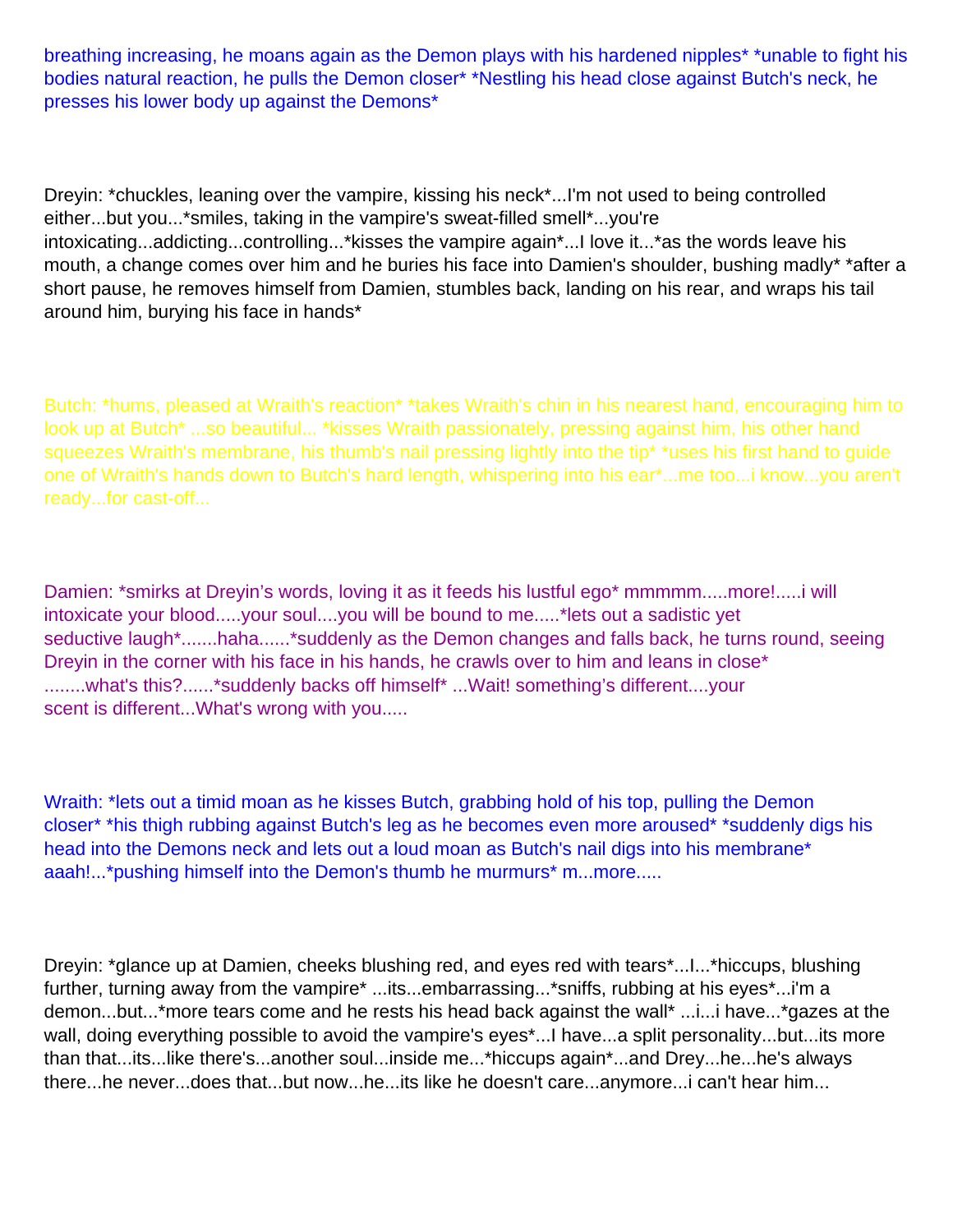Butch: \*smirks, whispering into his ear\* I'd be happy to oblige you....\*pushes his thumb further in, while his other hand guides Wraith over his membrane, letting out a small moan\* come now...lets see...what those hands of yours...can do...\*kisses Wraith's hair, taking in the scent of the blue hair\* \*smirks\*

Damien: \* blinks, and begins to crawl over the cowering Demon again, leaning over him slightly, he stares at the Demon's face\*....so...who are you if your not Dreyin? ......\*tilts head slightly\* what do you mean by 'he never does that'.....\*leans closer, taking the Demon by the jaw and brings his thumb up to wipe the tears away and grins\*....you are something aren't you.....I like you....

Wraith: \*throws his head back against the wall in a silent moan as the Demon digs in further. Raising his shoulders and slamming his palms against the wall, he begins to get tears of pleasure in his eyes<sup>\*</sup> aaaah! \*As Butch guides Wraith's hand over his hardened length, he squeezes hard accidentally as a reaction to the Demon playing with his own\*

Dreyin: \*closes his eyes as the vampire wipes away his tears\* ...I...I am Dreyin...the other...he is Drey...and...whenever...whenever he decides to have...\*blushes again, glancing at Damien\*...sexual contact...he...he doesn't just...disappear...he...he knows i...i'm not comfortable with it...\*glances away from the vampire\* ...he...he's more aggressive...than I could ever be...and...\*blushes profusely\*...I've never...\*glances down at his still aroused body\*...\*blushes madly and glares steadily at his arms, trying not to look at the vampire or at his own membrane\*...

Butch: \*cries out in pleasure as Wraith squeezes his length, his teeth biting down on Wraith's neck\* ... \*smirks, letting go of Wraith's neck and licking at the blood\* ...that's a...strong hold...\*kisses Wraith's ear, pushing his thumb further in and pushing against Wraith's hand, pressing closer to Wraith\* ...nnn... \*moans loudly, nuzzling into Wraith's neck\* ...faster, love...faster... \*taking his own advice, he grips Wraith's membrane hard and pumps, slowly at first, teasing Wraith\*

Damien:.....so.....you show your true colors....\*smirks\*...why does he call himself Dreyin then?...\*taking the Demon's jaw in his hands again he gives an intense stare into Dreyin's eyes\* you mean...you have never....\*smiles\*....oh my dear...... \*At the sight of the Demon blushing, sensing his extreme insecurity he reaches out to his coat and puts it round Dreyin\* \*sitting beside the Demon, he puts his arm around him and gazes into his eyes\*....don't be afraid....

Wraith: \*squirms around slightly as Butch bites down, he whimpers in pain\* aaah! nnn....\*As the Demon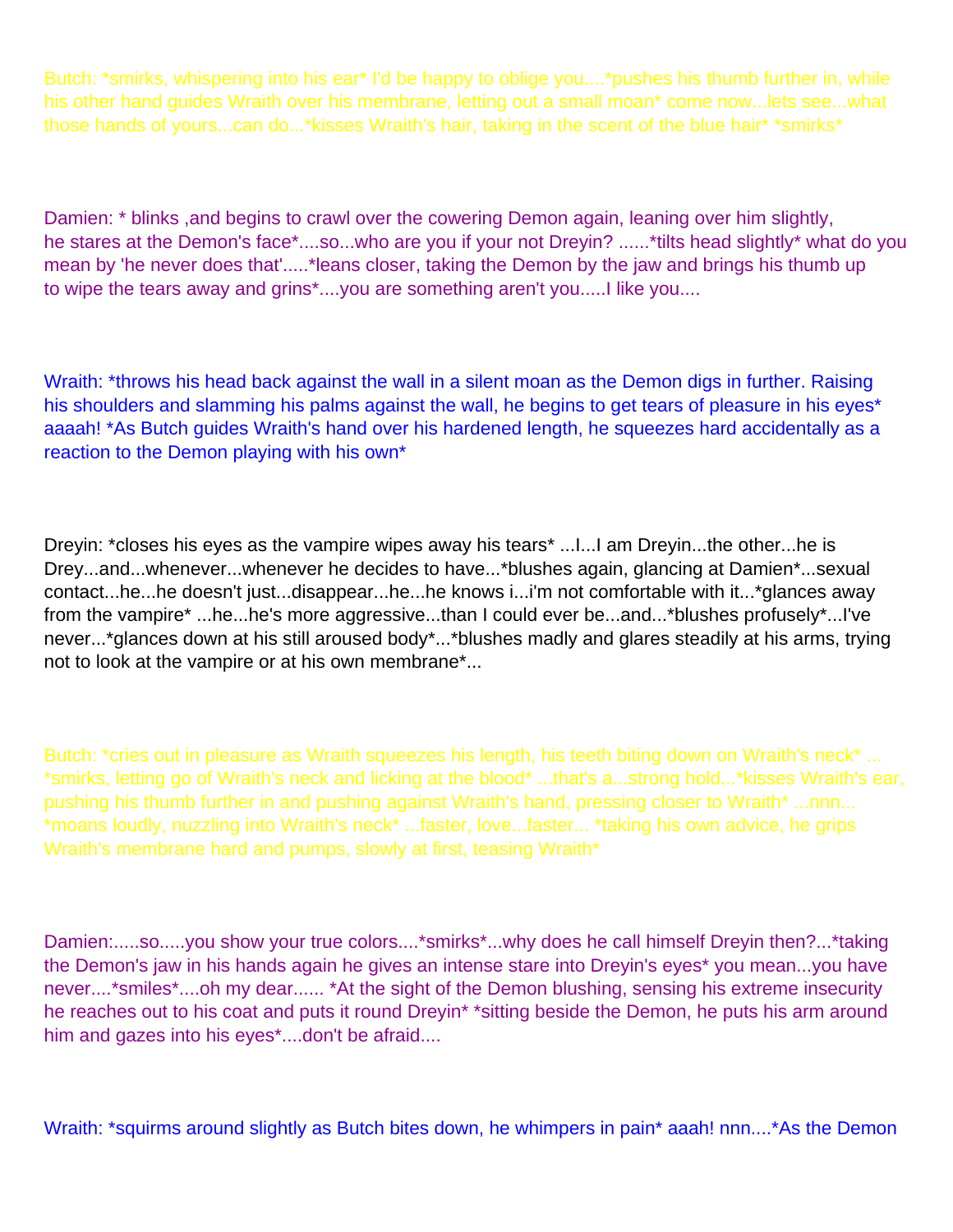pushes in further with his thumb wraith cries out, leaning forward slightly out of pain, he squeezes harder\* nyaaah! mmm....\*taking the Demon's advice, he begins to move faster, loosening his grip as he gets near the tip and tightening it as he moves to the base, moaning as he does so as Butch moves on him\*....

Dreyin: \*blushes deeply, glances away from the vampire\* ...i...i can't...help it...i...\*glances quickly at Damien, then suddenly buries his face in the vampire's chest, tears falling freely, he clings to the vampire\* \*nothing can be discerned from the sobs\*

Butch: \*moans loudly, thrusting against Wraith's hand\* \*as he pumps on Wraith's membrane, he feels himself about to release\* nnn...Wrai...th...\*leans heavily against Wraith\*

Damien: \* flinches slightly as the Demon clings to him, unsure of what to make of it\*......\* slowly places his arms around the sobbing creature before him and cradles him gently\*......it's alright.....you don't have to apologize for anything. \*takes the Demon's chin in his hand, forcing him to look him in the eye\*.....\*he smiles softly and leans in to kiss him, gently prizing the Demon's mouth open with his tongue, his hands move under the coat, gently running the back of his nails up and down Dreyin's ribcage\*......

Wraith: \*keeping his head leaned back, his back rubs against the wall harshly, small traces of blood begin to trickle down, moaning again, both out of pain and pleasure, he increases speed on the Demon's dick, feeling the pulse within intensifying\* nnnnn.....aah!!

Dreyin: \*slowly responds to the vampire, his slim frame shaking with sobs and nerves\* \*his heart races as the vampire's hand travels over his chest, fluttering lightly\* \*lightly moans into the kiss, his body responding quicker than his mind\* \*realizing this, he quickly pulls away from the vampire, his cheeks an even darker red with embarrassment\*...s...sorry...\*glances away from Damien\*...

Butch: \*crying out Wraith's name, he releases his cum into Wraith's hand, squeezing tighter on Wraith's member\* ... \*breathing heavily, he leans against Wraith, knowing full well he himself is not fully satisfied\* ...Wraith...dear Wraith...I want to be in you...so much... \*his member is still hard in Wraith's hand, though he wishes to save that for within Wraith\* ...dear...beautiful...Wraith...\*kisses Wraith on the neck, making a trail of kisses down to Wraith's hard dick\* \*kissing the member, he takes Wraith into his mouth, sucking on the membrane, encouraging it's release\*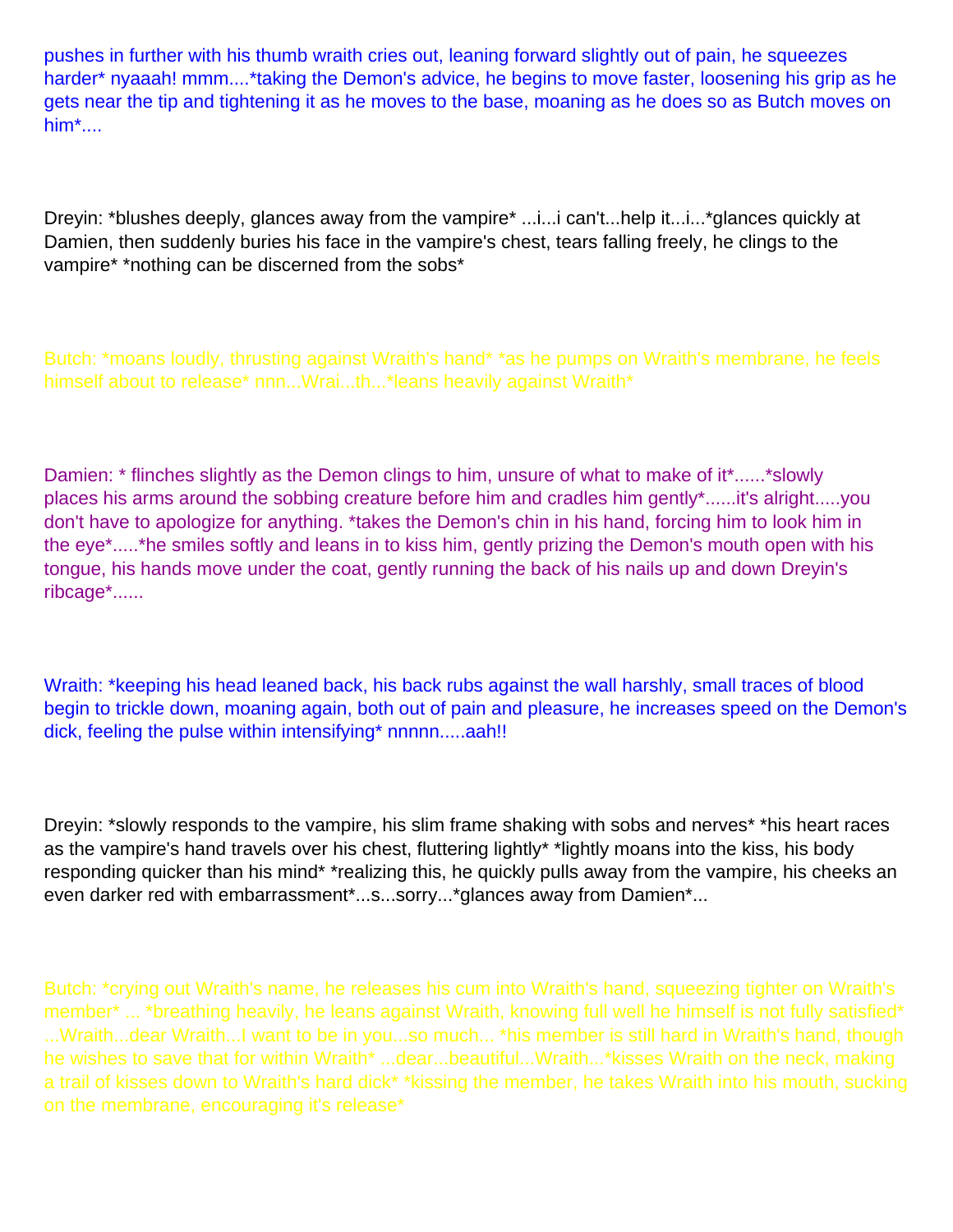Damien: \*After the Demon pulls away, he proceeds to lean over him, gently running the back of his nails down the Demons chest and taking him by the waist\*.....hush dear one....please. Do not be afraid, I won't hurt you....\*leaning in closer, nuzzling Dreyin's delicate neck, he whispers\*.....let your body have what it so deeply desires.....don't fight it.....\*his hand still on Dreyin's waist, he brings his other up against his cheek, using his body to push against the Demon's, encouraging him to lay back, he kisses him softly, his tongue massaging his lips at first\*

Wraith: \*moans as the Demon releases onto him and squeezes tighter on his own length, the cum running down his lower abdomen, he pulls Butch closer, moaning into his neck, bringing his hands up the Demon's back\*nnnnn....NNnnnn....I...I...ca...AAAAH!!!! \*throws his head back against the wall again as Butch begins to suck, thrusting himself into his mouth without realizing, his breathing becoming deeper, his moans, louder\* NAAAAHHH!!! \*arches his back, making his torso jerk forward, he releases unexpectedly into the Demon's mouth\* AAAHHHH!!!!...\*panting heavily, he falls to the ground, bringing Butch with him<sup>\*</sup> .....nyaaah..i.....i...i don't know if I can.....\*struggling to breathe he lays his head back, his chest beat up and down fiercely\*

Dreyin: \*his body responds eagerly to the vampire's touch, though his mind screams with embarrassment\* \*as his back touches the ground and his mouth opens to welcome the vampire's tongue, a change comes over him\* \*he wraps his arms around the vampire's body, stroking his back, pushing his hips into the vampire\* \*slowly, he digs a lone nail into Damien's back, making a shallow, bloody scratch on the vampire's back\*

Butch: \*holds the panting Wraith against his chest, wrapping his arms around him\* ... \*turns Wraith's face towards his, kissing him, sharing the flavor of Wraith's cum in his mouth\* ...from where does you doubt stem...I must know...if every I am to abate it...

Damien: \*moans softly into the kiss, dipping his back as Dreyin runs his claw down\* ...mmmmm.....\*ending the kiss and taking the Demon by the jaw he gazes intensely into his eyes\*....i can't help but think.....your lying to me Demon....haha...\*bringing Dreyin's claw from his back forward towards his mouth, his suck on the tip, tasting his own blood, then runs the demon's claw down his chest, moaning as he does so.\*.....i want more......

Wraith: \*blushes as he lays back, allowing Butch to kiss him, he whimpers softly as he tastes his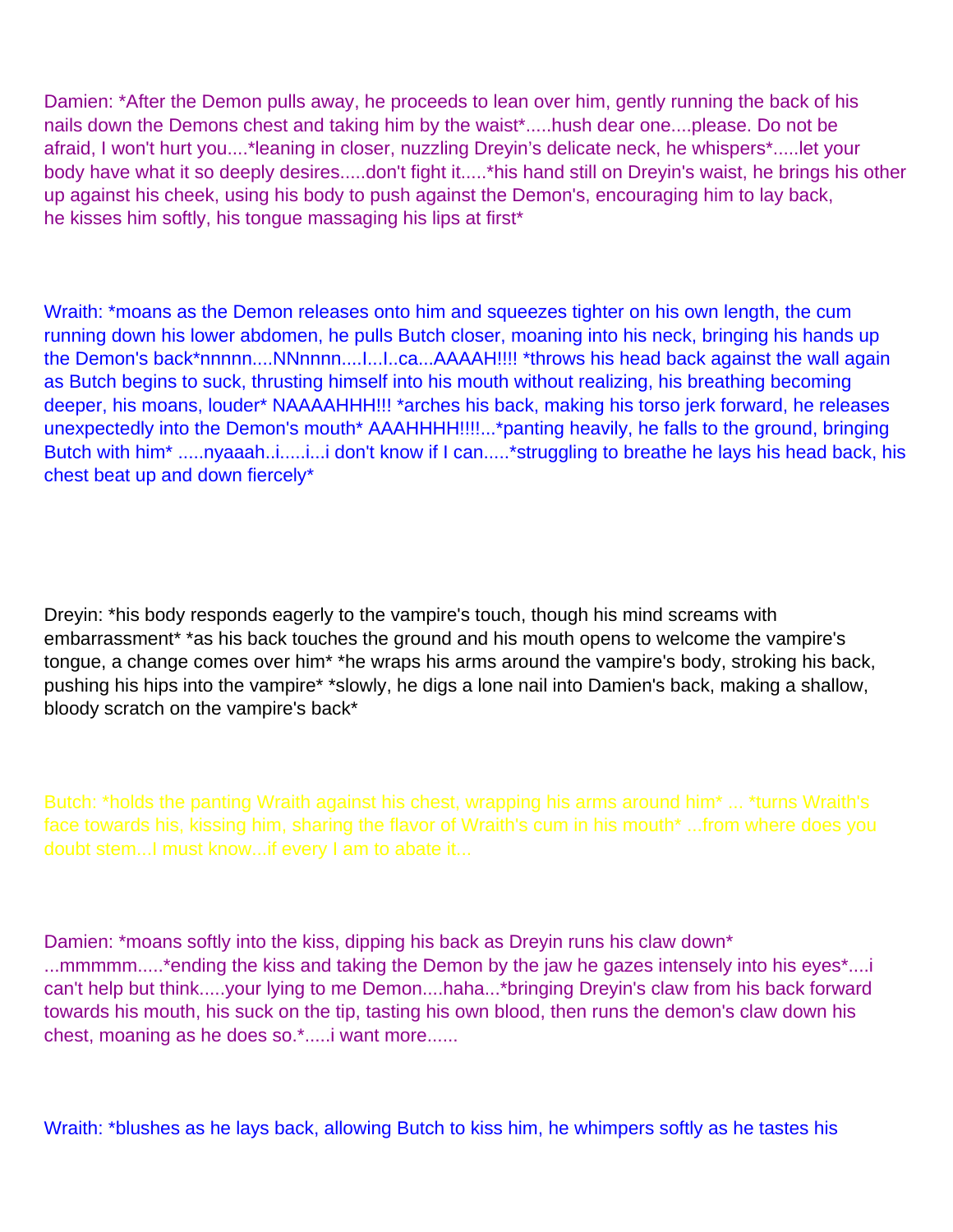own fluids, his tongue exploring the demons mouth wanting more\* ....nnnn.....\*he wraps his thighs tight around Butch's Waist, pushing his hips up against the Demon atop him\*......y.....you know why I can't.....I...\* moans, as tears begin to fall\* I

CAN'T!!!.....

Dreyin: \*chuckles, his voice deeper than Dreyin's\* ...I will gladly give it... \*rolls, straddling over Damien, his eyes a strange purple color not present before\* \*his hair is longer than before as well\* \*smirks, leaning in to the vampire, kissing him\* \*he rakes his nails down the vampire's chest, digging lightly into the skin, creating small rivulets of blood\* \*trails his tongue down the vampire's chest, lapping up the blood eagerly\*

Butch: \*holds Wraith tightly, rocking him back and forth\* then...tell me when you're ready...I can wait...I promise...\*wipes away Wraith's tears\* ...

Damien: \* tilts his head and stares at the Demon on top of him\*...haha.....i knew you were only teasing....your eyes......they fascinate me.... hypnotize me.....they create another world......\*unable to break eye contact, he weakens slightly, only able to squint when the Demon claws at his chest\* mmmmmmm.....\*as Dreyin licks at the blood he breathes deeply, exposing his ribcage near the surface of his lean body for the Demon's tongue to trace\* aaahh.....do it again. I want more......

Wraith: \*his tears subsiding\*...i.....i want you....now....please, forget my emotions....i can deal with them.....i want you! \*with a sudden burst of energy he knocks Butch onto his back and leans over him, his head near the Demon's dick, he begins to lick Butch's inner thigh\*....

Dreyin (no, its Drey XD): \*sends a slight glare at the vampire\* \*he bites the vampire's cock through his pants, making sure to penetrate the fabric and skin\* ... \*glances up at Damien\* ...do not believe I am Dreyin...that timid coward retreated... \*licks at the blood trickling through the vampire's pants\* ...I am Drey...I am not naive nor timid...\*glances again at the vampire\* ...as I'm sure you will find for yourself...\*smirks\* little vampire...

Butch: \*gently brings Wraith's head from that region, gazing lovingly into his eyes\* ...though I appreciate the enthusiasm...I will not ignore your emotions...they are apart of you...you're hurting, and I want to know why...\*brings Wraith forward and kisses him\* I will not ignore any part of you.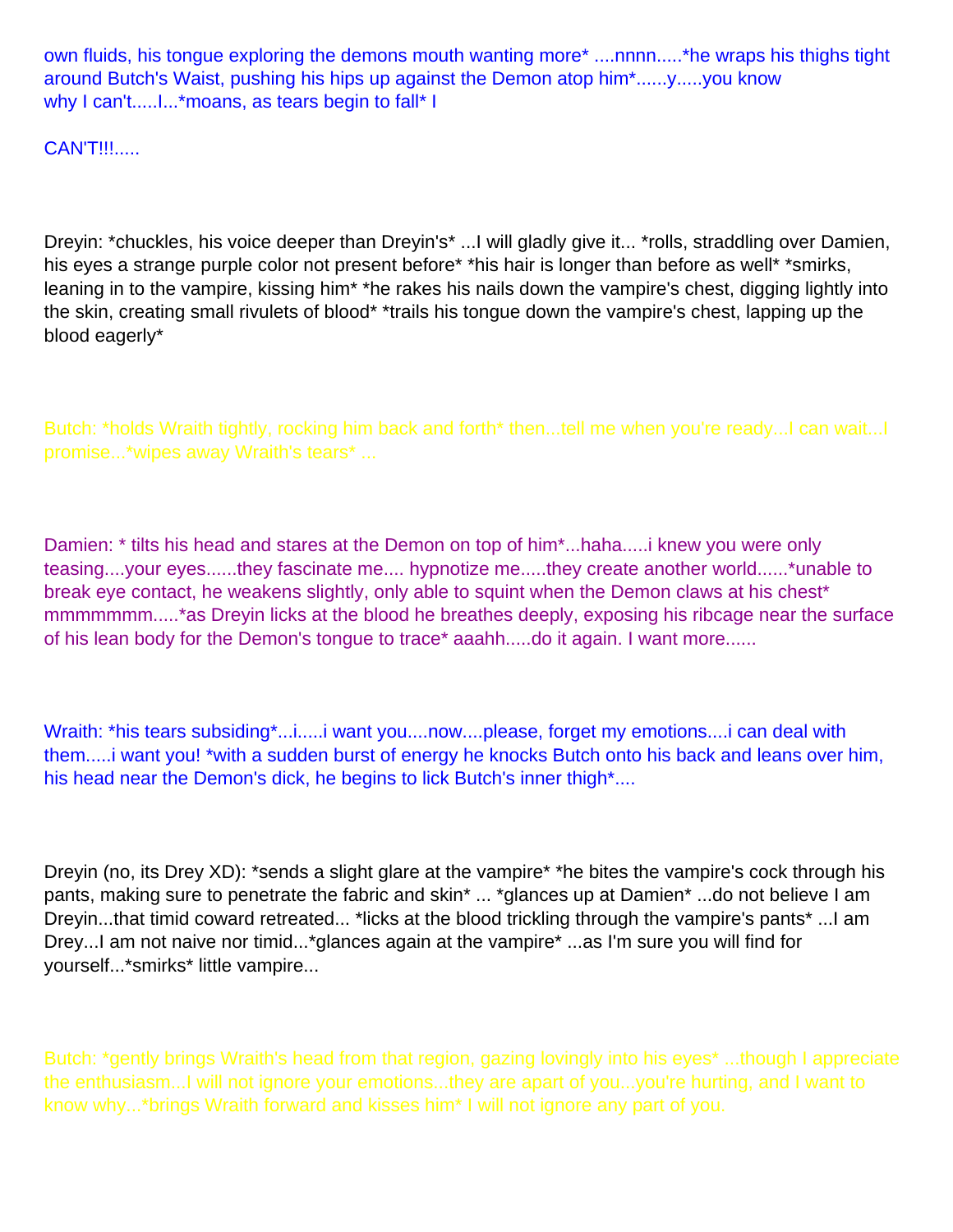Damien: \*laughs sadistically as Drey bites down\* hu ha ha ha!...yes!....\*throwing his head back against the ground he pulls the Demon's head closer, bucking his hips slightly\* .....\*looks down\*...you know...I found that 'timid coward' to be rather amusing.....\*grins\*....you shouldn't be so hard on him.....all he needs is a little encouragement.....mmmmm...\*grinds his teeth as Drey licks the blood below, closing his eyes, trying to block out the pain<sup>\*</sup> aaaahh......ha ha.....<sup>\*</sup>his head leaned back, he speaks<sup>\*</sup>...you are far from timid demon......i already know that....but naive....we shall see....\*suddenly, tenses his abdomen, pulling himself upright and shoves Drey into the ground, strengthening his nails as he pushes against the flesh\*........now you will come to learn...i am far from 'little'...

Wraith: \*glances away from the Demon, bringing one of his hands to rest on his shoulder\*.....it was a long time ago.....mmm...\*slowly rising to his feet, he walks over to the other side of the room and leans his head against the wall, staring at the ground\*....i.....i was in a relationship ........\*After a long pause, he speaks softly\*.......i loved him....more than anything.......i thought he loved me, but.......\*his body begins to shake again as tears form in his troubled eyes\*.....he.....hurt me.....both physically and mentally.....\*glances quickly at Butch's feet, refusing to make eye contact\*............i loved him so much....but he was always so cold.....so vicious....constantly putting me down....i was blind to it then, but.....now......\*closing his eyes, tears flood down his face\*......i can't let anyone get close.....\*shaking his head he cries out\* I JUST CAN'T DO IT!........\*falls to the floor breaking down in tears\*

Drey: \*smirks at the demon, a sadistic laugh in his eyes\* Well, then, let's see, shall we? \*pulls the vampire down to him, kissing him and biting into his tongue, enjoying the taste of the vampire's blood\* How far will you go...to teach me...hmm? \*pushes his knee into the vampire's dick, not at all gently\* \*his smirk widens, his nails digging into the vampires back as he kisses him again, Drey's tongue licking playfully against the vampire's wounded tongue\*

Butch: \*strides to Wraith and quickly takes him into his arms, holding him tightly\* hush now...you can't simply refuse any who wish to get close...I understand its wise to be cautious...but I don't seek to hurt you...ever...\*whispers into Wraith's ear\*...I love you...everything about you...and I could never say this lightly…so please believe me…I love you so much…my dear…beloved…Wraith…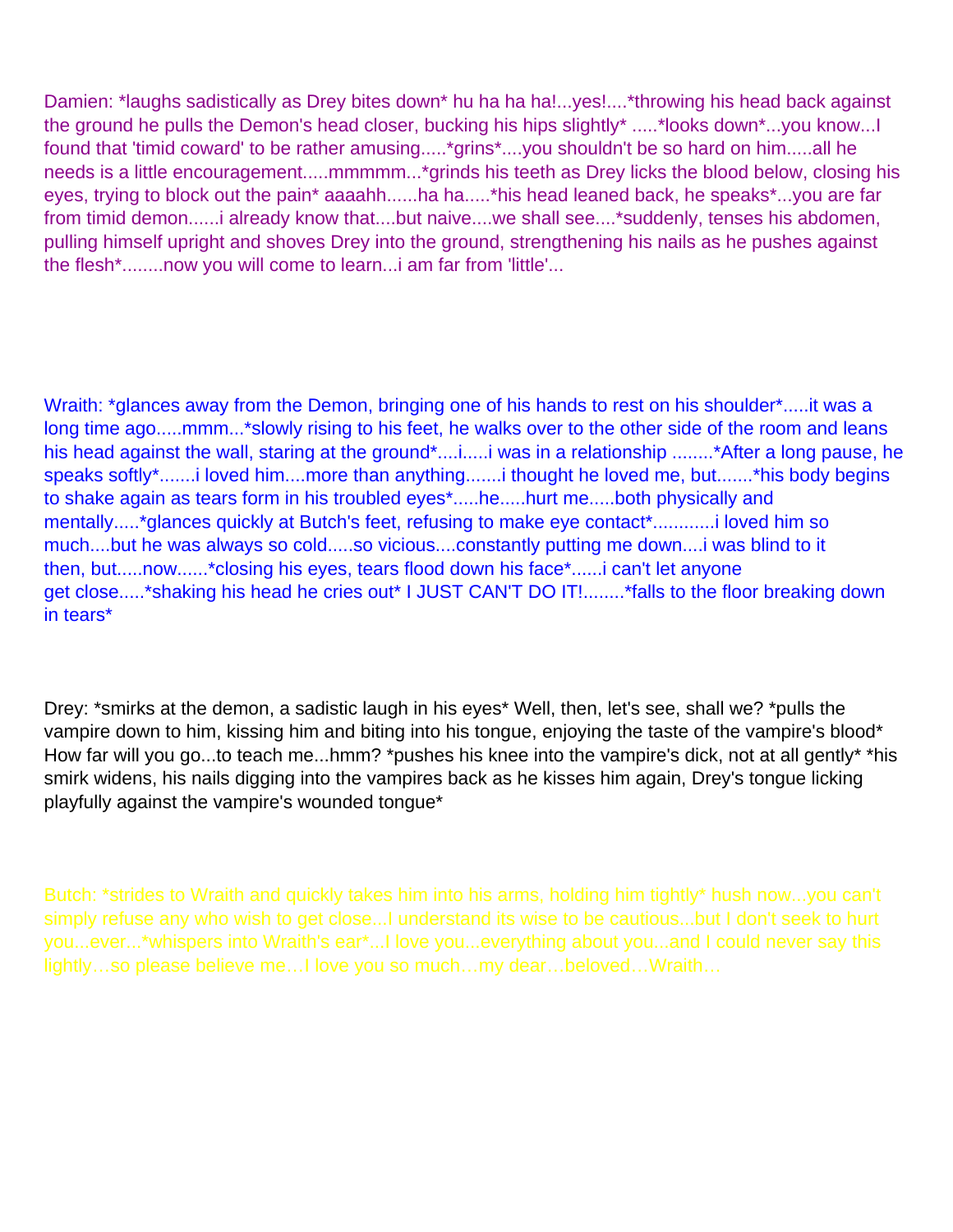## **5 - It Continues :D**

<span id="page-41-0"></span>\Gardian\_of\_the\_shadow\_relm and Rei\_Anul\_Sama bring you the continuation of our OC s RPG!

**Part Five: Enter Voresand Gabrielle** 

\*beginning where we left off&\*

Damien: (Me: CANT HAVE CHILDREN!!! Damien: Shut up, that was nothing!)....\*laughs harshly as at the Demon's words\*...ha ha.....nnnnnn....You really want to know how far i will go?....I can take anything you have to throw at me Demon, take your best shot....make me scream...i dare you......\*flinching ever so slightly when Drey bites down on his tongue, he smiles, his hand grabbing the back of the Demon's head, pulling him in further, making him drink the blood\* \*His eyes turning a vivid purple, his back stained red from blood\*....More!.......\*moving his hand away from Drey's head he starts to play with the Demon's nipples, digging his nail in hard, then gently squeezes\*......

Wraith: \*eventually plucks up the courage to look Butch in the eye\*...but....i'm afraid....i'm afraid....that you will......How can i trust you.....how do i know you love me....i haven't known you long at all....

Drey: \*moans, smirking\* ...oh, is that really a challenge you wish to make...? \*chuckles, a wicked, cruel look in his eyes\* ...breaking you will be so very enjoyable...\*snaps his fingers, transporting the two into a domain of Darkness\* \*looking around, anyone can tell this is Drey's liar, as the bed in the middle of the room is gigantic, covered in luscious silk sheets and multiple pillows. However, covering the walls are multiple implements one might find in a room for torture...or for sex, as another wall is covered in such implements\* \*Drey pulls Damien up from the ground and strides over to the bed, sitting, smirking\* ...choose your weapon, little vampire...I have no need of one...\*the glint in his eyes is a mark of one violated by darkness\*

Butch: \*smiles gently\* have you heard of love at first sight? ...because that s what this is...\*kisses Wraith, a chaste, gentle kiss\*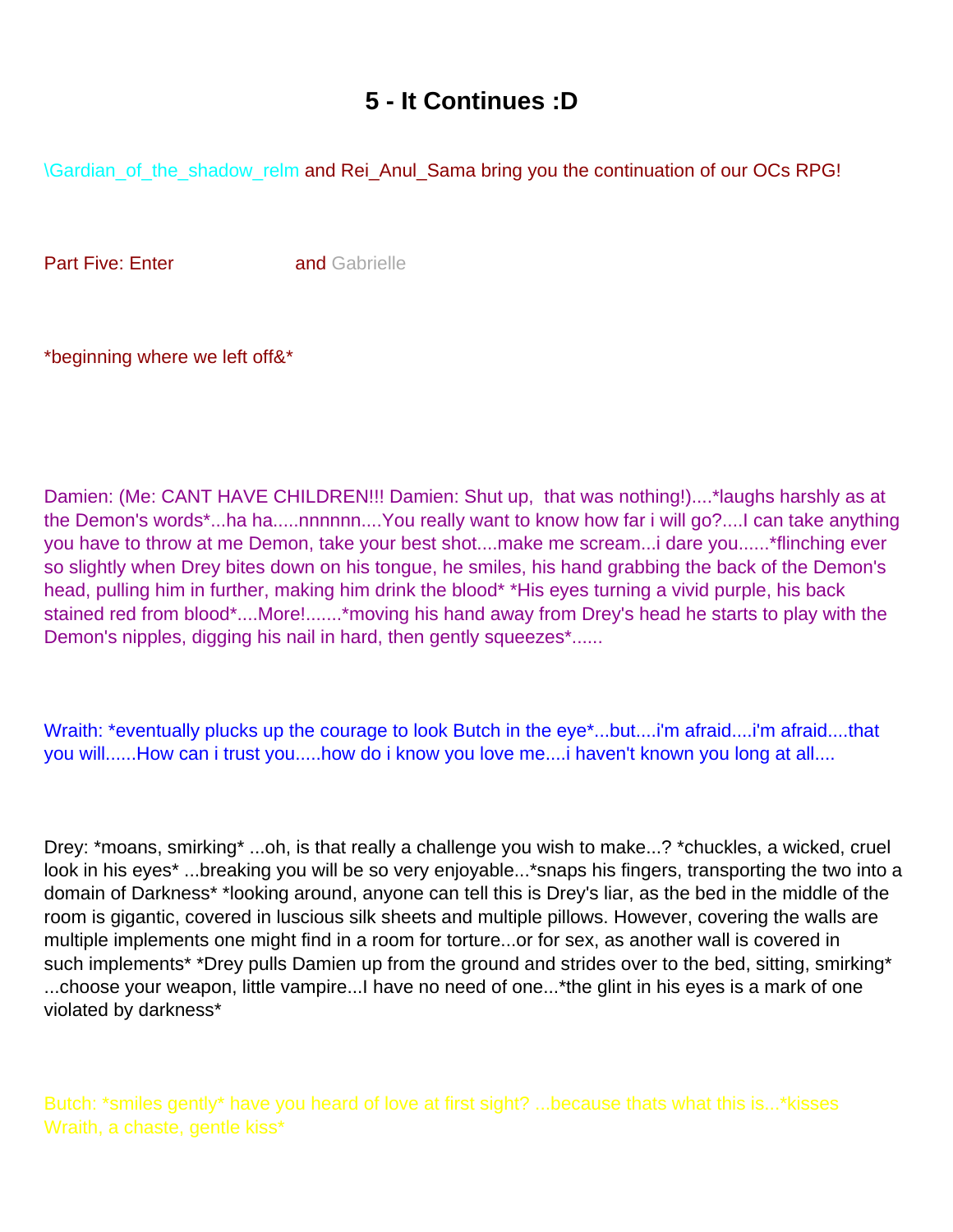Damien: \*sneers at Drey\* ...AH HA HA HA HA...oh please, i am no neophyte to such subject matter....I have been broken many times before......lets just see if you are capable of 'taming' this so called feral soul as you so eloquently put it \*closes his eyes to smother the Demon's mouth with his own, engaging in a deep, blood filled kiss\* \*opening his eyes, he looks around the room, his blood thirsty gaze feasting on the view of the vicious implements surrounding him\* \*glancing back at the Demon, he laughs half heartedly\* hmm...what i am going to do to this unfortunate soul before me...i shall need only my own body.....\*glances at the wall\*...though...these do look very intriguing i must say.....

Wraith: \*softly glancing at Butch, his eyes, once filled by tears of sorrow and fear, gradually convert to tears of joy\* \*allowing his fragile body to lean against the Demon's he rests his head near Butch's heart, his pulse beginning to beat in sync with the Demons\*...d...do you truly mean that...

Drey: \*innocent look in his eyes\* Why, dear Mr. Vampire, I never suggested such a thing...how could one so beautiful ever be...innocent to such things...\*stands from the bed and strides to the vampire, taking him by the hands and leading him to the bed\* ...perhaps later...we can integrate a few of these wonderful instruments...\*smirks, quickly pushing Damien on the bed and straddling over him\* ...such beauty...should not go to waste...\*leaning over him, he kisses the vampire on the lips, tasting the fading flavor of blood\*

Butch: \*holds the fragile body gently, gazing softly at Wraith\* \*he smiles gently, and kisses Wraith's forehead\* Yes, love, I do...I mean every word of it...

Damien: \*grunts as he's thrown down onto the bed\* humf. \*watching the Demon straddle him, he moves his hips from side to side, encouraging Drey's dick to harden as his rubs against the Demon's inner thighs\* mmmm....show me what your capable of...I demand to know ....NOW! \*throwing his body forward, he reaches up and grabs Drey, digging his nails into his back as he pulls him down, their tongues locked in a passion filled kiss\*....nnn....I want you now.....

Wraith: \*gets a small shiver up his spine, the hairs on the back of his neck standing up, he flinches his head back slightly\* \*timidly placing his hands on the Demon's cheeks, he leans in and places a fragile kiss on Butch's lips\*.....mmm....\*his slender wrists begin to tremble\*.....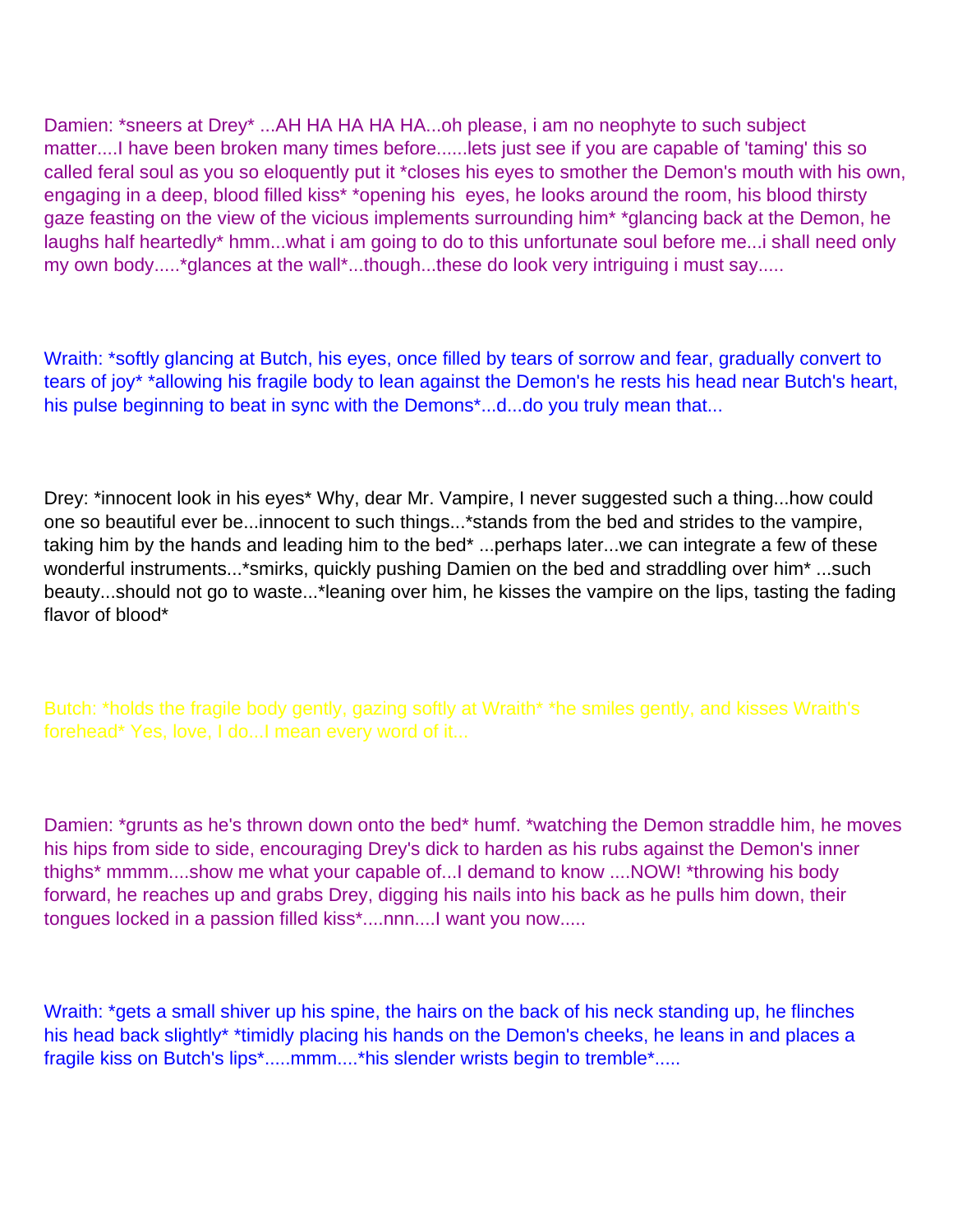Drey: \*chuckles, pushing his hips into the kiss\*...do you now...well, we certainly can't let that go to waste...\*moves his hand down the vampire's torso, pushing in slightly at Damien's dick\* \*smirks\* ...so very aroused...this will be fun...\*undoing his own pants and pulling off the vampire's, he pushes his fingers into the vampire's @\$\$, letting his claws lead the way\* \*licks the vampire's neck, nuzzling the nape, biting lightly here and there, moving his fingers inside the vampire, listening to the music flowing from the vampire\* ...let your desire take control...I want to hear you moan...I want to hear it all...everything your desire arouses...everything...\*nips the vampire's ear, nibbling lightly\* ...let me hear you scream...

Butch: \*pulls Wraith closer, slowly massaging his lips, opening his mouth slightly\* \*traces Wraith's spine with his nails, closing his eyes and purring with pleasure\*

\*\*\*ENTER AND GABRIELLE\*\*\*

Gabrielle: \*glances at email and shudders\*...do I really have to...

Me: ...yes, now don't be a baby!

Gabrielle: O\_O. I'm NO INFANT!

Me: hehe....you are if i say so \*winks at Rei\*

Rei: Awww^ ^ He likes Gab already^ ^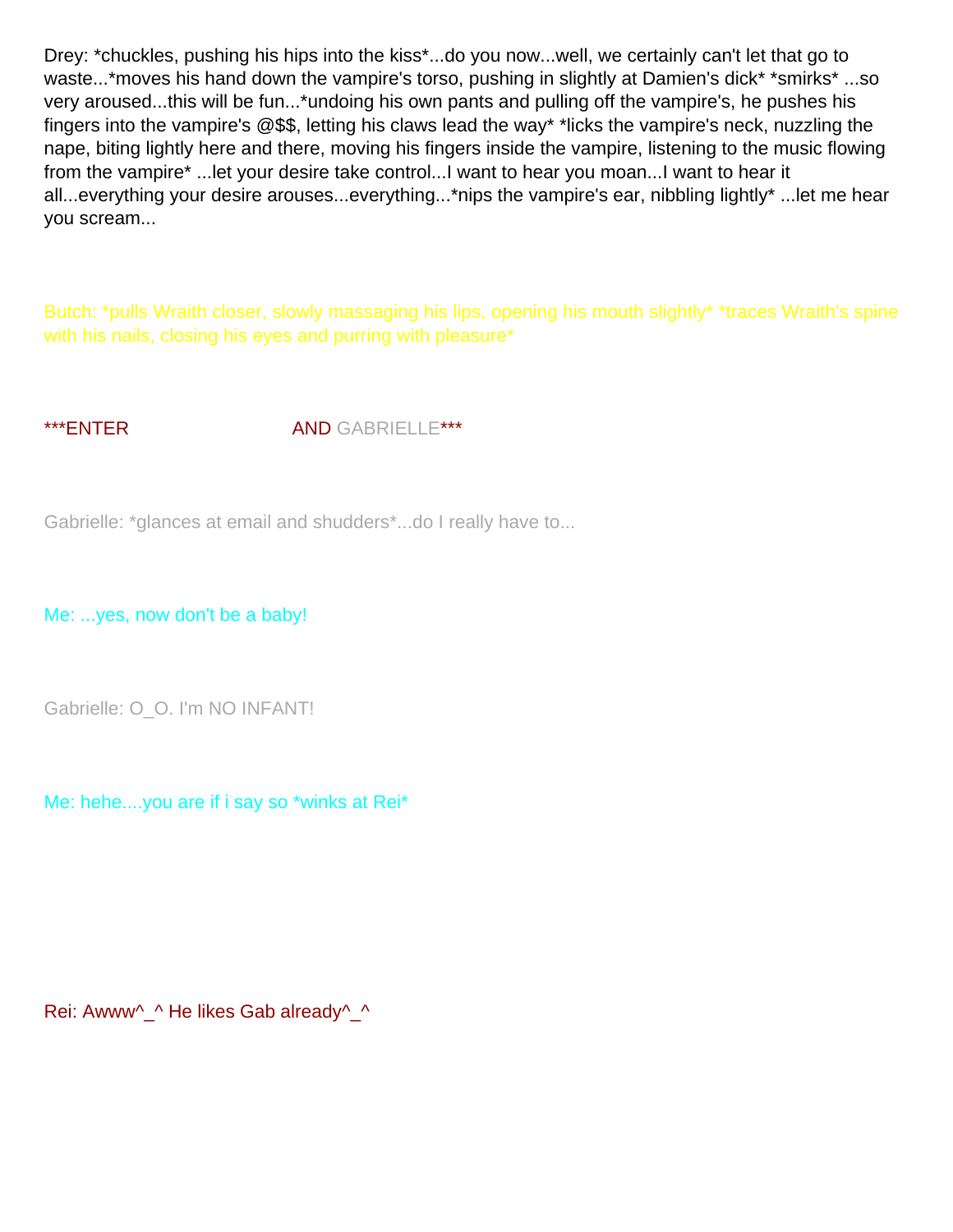Damien: \*lets out a sadistic laugh\* HA! .... Yes i want you...and i want you now!.....don't dare toy with me Demon...for the consequences will be dire.....for you at least. ha ha. \*watches Drey's hand as it slides over his body, feeling his body becoming even more aroused, he holds back his moans effortlessly\* ah.....so you want to hear me moan do you? \*moves his body in sync with the Demons, allowing him better access\* ...mmm......if you want to hear me scream......to hear me moan...... to cry out your name....you'll have to work very hard.....I don't break easily....Though my desires are incredibly intense...do you think you are up to the challenge?

Wraith: \*begins to moan into the kiss, dipping his tender spine as the Demon traces it with his claws\* nnnnnah.....\*leaning closer against Butch, he wraps his arms around his neck, pushing further into the kiss, with one hand, he twiddles one of the Demon's whiskers through his slender fingers\*  $nnnn...$ 

Gabrielle: \*beats off Voresapharel's wing with his own demonic wings and flies up high \*.......

Me: aww, he's shy  $^{\wedge}$  ^

Gabrielle: AM NOT!!!

Drey: \*chuckles, jamming his fingers in all the way, spreading them slightly inside the vampire\* up to the challenge? Oh, I think you should re-think that...I'm always up to any challenge...\*licks one of the vampire's hard nipples, nibbling slightly, then bites down hard\* \*sucking on the nipple, he draws out his fingers and jams in his dick, letting out an exclamation of pleasure\* ...mmmm...so warm...so tight...so enticing...\*gazes at the body spread before him\* ...and so beautiful...\*kisses the vampire passionately, starting to move in and out of the vampire, kissing the vampire's pale body as he does so<sup>\*</sup>

Butch: \*wraps his arms around Wraith's back, holding him close, exploring Wraith's mouth with his tongue\* \*rakes one hand through Wraith's hair, moaning slightly\* \*his dick is rather hard, and he's trying desperately to hold back, as he doesn't want to hurt the timid creature who just opened up to him\*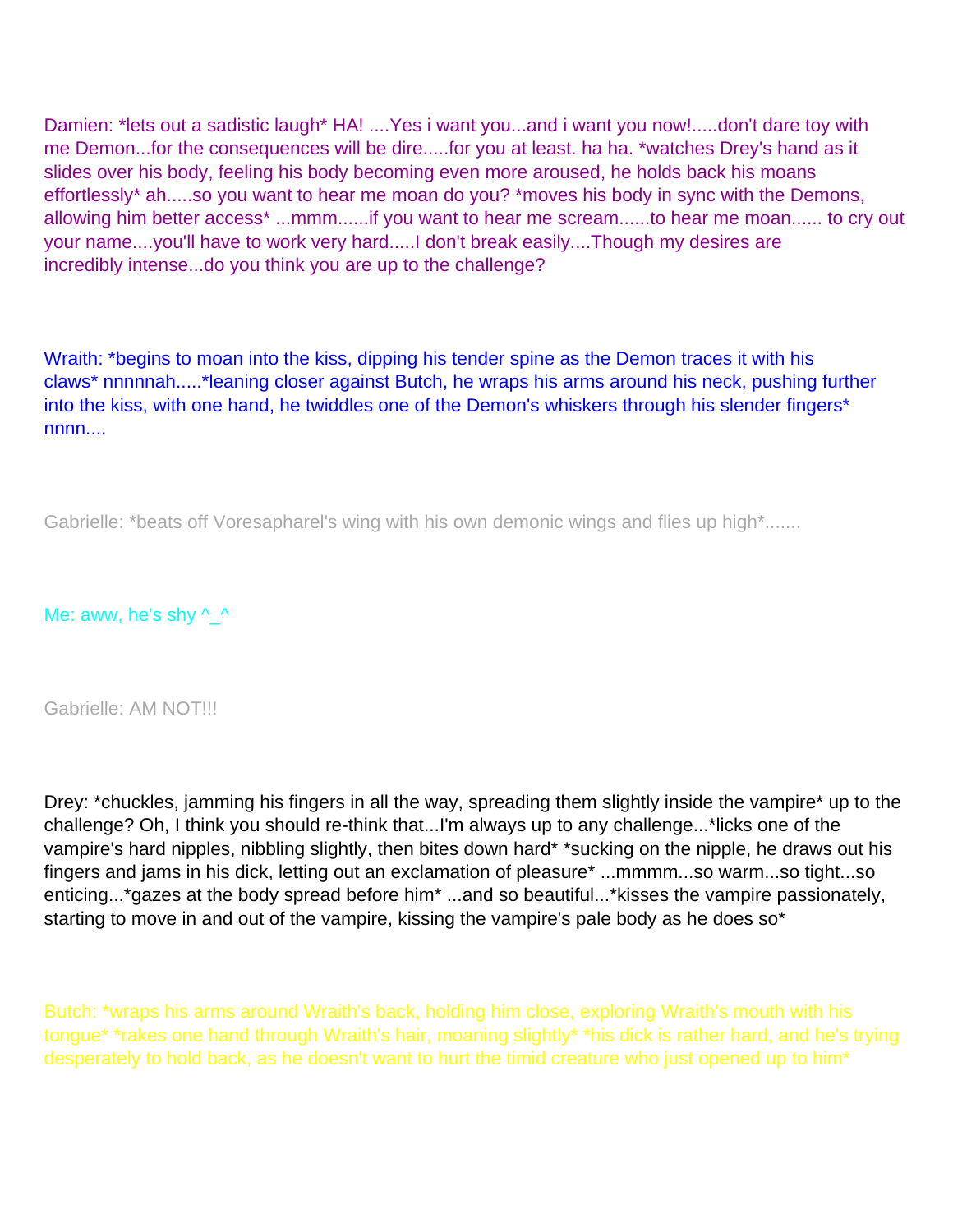Damien: \*holds back a moan as Drey bites down on his nipple, taking in a deep breath his clutches the bed sheets tightly.\* \* feeling the blood leave his body as the Demon sucks, he lets out a sadistic laugh\* AH HA HA!....yes....\*bites his bottom lip\* .....\*As Drey enters him he can't help but let out a small moan, moving his body in sync with the Demon inside him\* nnnnn....\*his claws growing even longer and harder, he forms fists with his hands, his nails digging into his own flesh, drawing blood\* nnnnn......

Wraith: \*with Butches arms around his back he presses his chest up closer to the Demon's.\*...nnnmm....\*his fear beginning to take over again, he fights it and pulls Butch to the ground, laying on his back with the Demon atop him, he pulls Butch's head closer\* aah......now......do it now...

Gabrielle: \*glares at Voresapharel\*...I am not running from you...\*kicking him in the chest, he frees himself and flies higher\*

Me: .....\*grins\* aw bless...he IS SHY!!!...

Gabrielle: SHUT UP!

Drey: \*slams into the vampire, leaning over him\* ...scream for me, vampire...scream... \*dark wisps of smoke encircle the vampire's wrists, forcing his arms above his head, forming into thick, heavy chains attached to the bedpost\* \*more smoke traces the vampire's ankles and form into chains, pulling down the vampire's legs and chaining them to legs of the bed\* \*during all this, Drey continues to move within the vampire, his eyes glowing in the faint light\* \*around the vampire's wrists and ankles are bands attached to the chains, and these bands suddenly grow sharp, thick spikes which sink into the vampire's flesh\* ...scream for me, vampire...scream...

Butch: ...are you certain...? I do not wish to hurt you...\*his dick digs into Wraith's stomach, showing how much he wants the fragile creature under him\*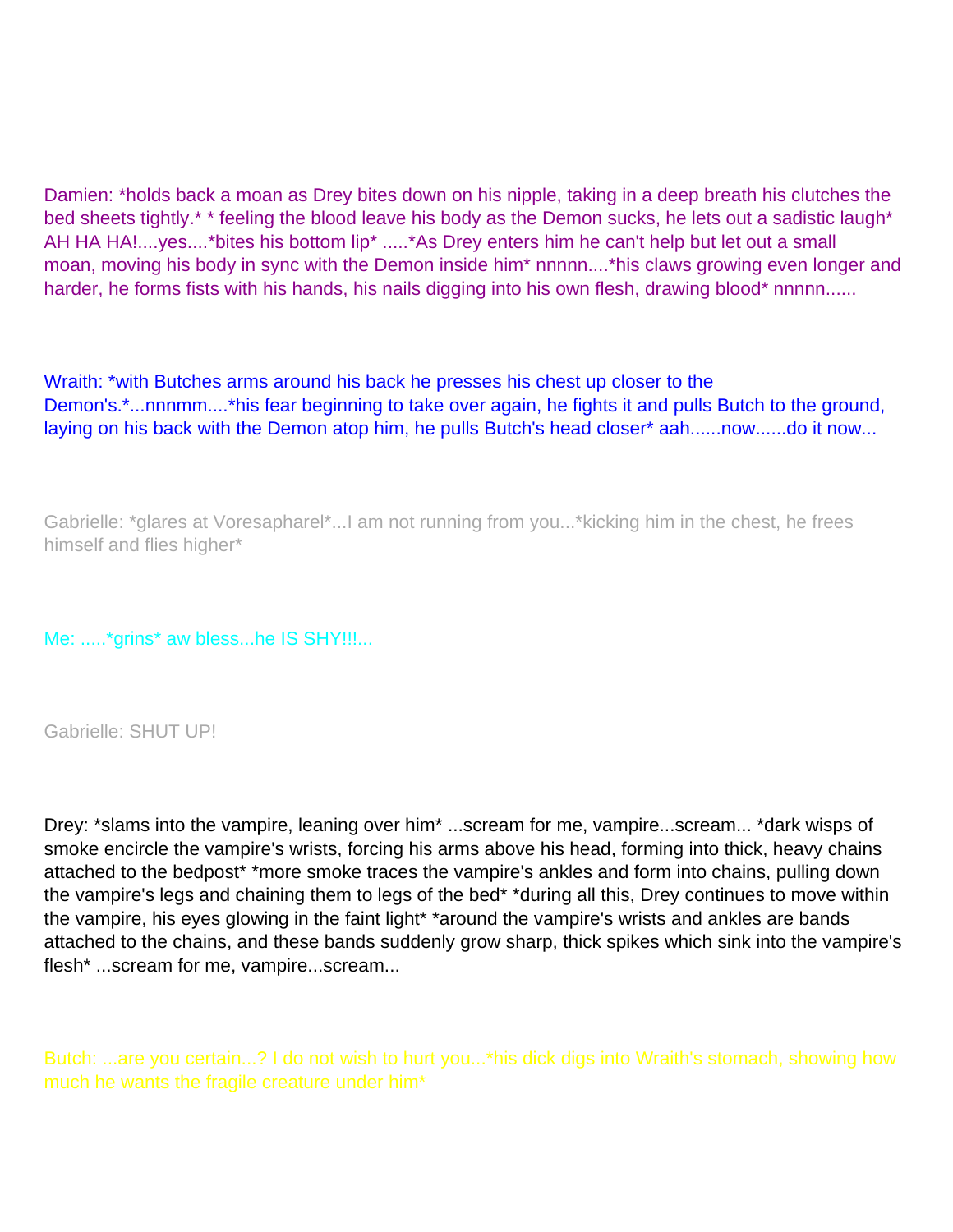And we fade out XD

Damien: \*relaxes his hands from fist form, the blood seeping out slowly; He brings one hand to his mouth to lick the blood, Staring at Drey as he pushes into him\*..ha ha....ah ha ha!!! You want me to scream?...\*jerks his body out of pleasure, still refusing to moan\*...oh so close....\*As the chains start to form around his wrists and ankles he smiles a lust filled grin, biting his bottom lip\* oooh....i like your style Demon.....keep this up and you may just hear me succumb to your desire ...\*suddenly, when the spikes jab into his flesh he opens his mouth wide, baring his huge fangs in a silent moan\*...

Wraith: \*inhales softly. As he breathes, Butch moves up and down on his chest as the air fills his lungs\*....\*bringing a shaky hand up to the Demons cheek, he smiles gently\*....I ....\*feeling Butch's dick jab into his stomach he blushes\*....\*his heart begins to pound\*...n...now.....

Gabrielle: \*grinding his teeth in anger he continues to fly, heading off towards some eerie, mist shrouded mountains<sup>\*</sup> humf. If you think i'm going to listen to you, you've got another thing coming...

Drey: \*leans in and licks at Damien's fangs, claiming the vampire's mouth in a kiss\* ...scream for me, vampire...i want to hear you scream... \*as he continues to move within the vampire, mist forms in his hand and around Damien's neck, forming into a whip around the vampire's neck\* \*he pulls the whip past his shoulders, pulling the vampire's face closer to him, licking the vampire's exposed neck\* ...I will make you scream...and if you continue to hold it...\*smirks, biting down on the vampire's neck, sucking lightly\*...I will see how many wounds you can endure... \*his claws flow down the vampire's chest, opening rivulets of sweet blood mixing with the sweat on the vampire's body\* ...scream for me vampire...i want to hear you scream...

Butch: ...very well, dear one...I will try to be gentle...\*slowly, meaningfully, he removes all remaining clothing from himself and Wraith, kissing Wraith's body as he goes\* ...this is the expression...of my love for you...\*slowly, he pushes his dick into Wraith's waiting hole, gasping softly as the warmth surrounds his erection\*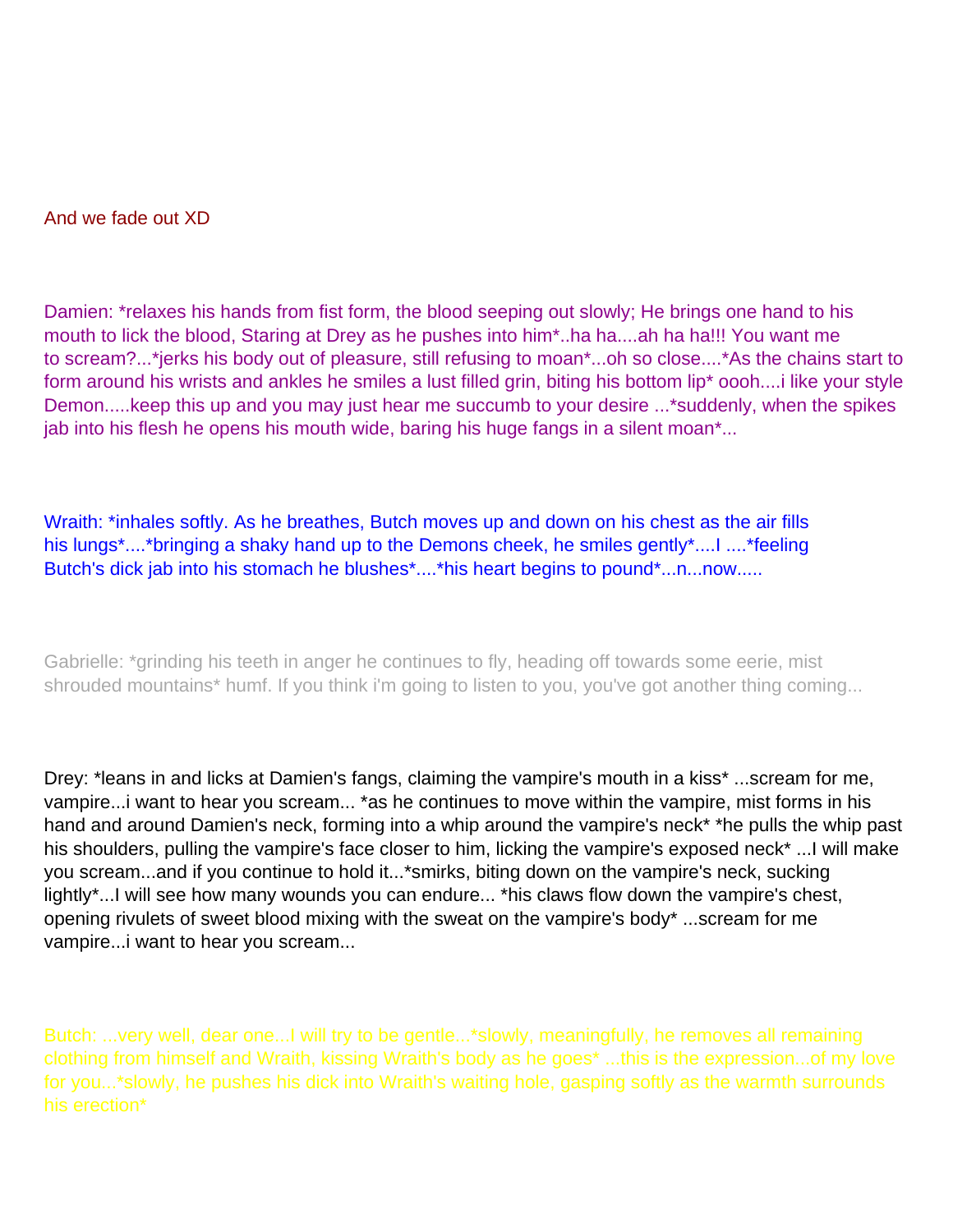Damien: Scream?! YOU WANT TO HEAR ME SCREAM!...HA HA HA!!!!.....\*As the whip forms around his neck, he sinks his fangs into Drey's tongue as he pulls him close to kiss him\*...\*closing his eyes he continues to suppress his pleasure as Drey bites and sucks his neck; Feeling the Demon move inside him, his legs pull at the chains\* .....\*looking Drey in the eye, an intense stare\* ha ha....oh I d like to see what you'll do to me if i continue to fight you haha!...I can withstand copious amounts pain...Far more than that dear brother of mine...even if he is older....huHAHAHAHA!!!.....MAKE ME SCREAM DEMON!...I dare you.....

Wraith: \*Moves his body to aid the Demon as he undresses the both of them; His body beginning to sweat, he pants softly as Butch kisses him\* ...\*As the Demon enters he cries out, out of surprise and pleasure\* AH!.....\*closing his eye's tight he continues to moan as Butch moves, his long silk\* Nnnn...i....trust you......

Gabrielle: \*sneers at Vores as he grabs hold of him, throwing his head forward to dodge his kiss and elbows him in the ribs to break free again\* GET OFF ME!......\*turns to face the Demon\*...i did not lead you here...you followed me...humf. \*beating his wings he descends into the dark valley below\*....

Drey: \*smirks, gazing down at the vampire\* you want me to make you scream, vampire? ...very well, then...you will cry for mercy, vampire...you will cry for my touch... \*with a last thrust, Drey releases his seed into the vampire, as well as releasing the vampire's neck from the whip\* \*as he removes himself from within the vampire, the chains pull tighter on Damien's limbs\* ...I will make you scream, vampire...you will not leave here until I get my scream... \*strides to the walls of instruments, choosing a nine-tailed whip from the rack\* \*as he snaps his fingers, the chains release themselves from the bedpost and stand the vampire up, melding with the ceiling<sup>\*</sup> \*Drey glances at the vampire, a cruel, wicked smirk on his face\* You will scream, vampire...I will make sure of it. \*he strides before the vampire, stretching out the whip\* \*with his smirk wide, he takes the first swing of the whip, the nine lashes digging into the vampire's pale flesh\* \*laughing, he whips the vampire continuously\* SCREAM!!! SCREAM, VAMPIRE!!!! SCREAM!!!

Butch: \*whispers into Wraith s ear\*...I know... \*moaning, he continues to thrust into Wraith, holding back so as not to hurt the frail creature beneath him\*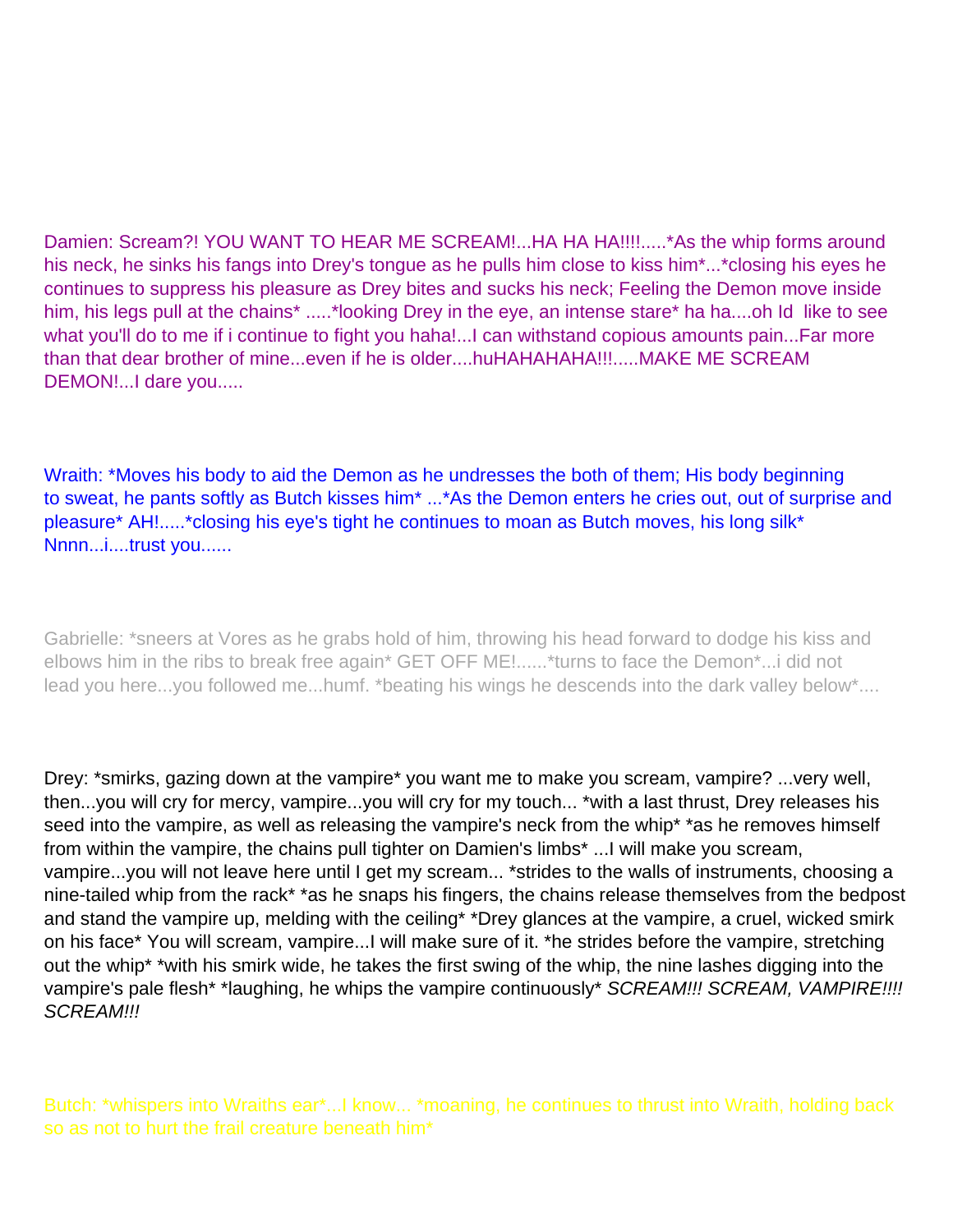Damien: AH HA HA! DO IT! DO YOUR WORST!...\*as Drey releases inside him, his body jerks slightly, but still restraining voice, only allowing a cruel sneer to show on his face\*...hmhmhm...You didn't last long...you disappoint me Demon....HA HA! \*as the chains pull tighter he snickers\* Oh ...so am i to believe that i am your prisoner now hum?....haha...interesting....\*As the chains meld with the ceiling, his tender pale body becomes fully exposed to the sadistic Demon before him, he snickers again, provoking the Demon's reaction\* haha....\*watching Drey take possession of the whip, his eyes widen with excitement\* YES! DO IT! DO IT! \*As Drey takes the first swing, Damien's eyes start to turn a vivid purple, he doesn't flinch, taking the pain with ease\* MORE!!! FORCE ME TO SCREAM! MAKE ME BLEED!

Wraith: \*moaning as Butch moves within and on top of him, he moves his body with the Demons in a state of submission, bowing his head down, his silk like hair falls around his neck, exposing his delicate shoulder blades and spine\* nnnn.....

Gabrielle: ( XD) \*thrashes around in the Demons vice like grip, unable to break free as Vores slams him into the ground\* AH!....GET OFF ME!!! LET ME GO! \*shaking his head violently he continues to thrash about as the Demon kisses his neck\* \*Becoming enraged his jaws crunch down on Vores' ear, pulling his head away, he takes a chunk of flesh with him\* GET OFF!

Drey: \*laughing with all the force of a mad man in his 'happiest' hour, Drey continues his gleeful whipping of the vampire, his smile that of a cruel master\* HAHAHAHAH!!!! YES!!!! SUCH FUN!!!! \*the lashes of the nine-tailed whip force open the vampire's pale skin, the demon never stopping the whip's motions<sup>\*</sup> \*as he continues to laugh with the whip, the demon's hair grows shorter, little by little, and his appearance begins to change\* \*the whip suddenly drops from his grip and he clutches his head\* No...not yet, you stupid mortal...NOT YET!!! \*he falls to the ground, his appearance completely changed, now looking to be human with short silver hair\* \*the human does not move, simply sprawled on the ground\* \*with the transformation, the chains disappear, dropping the vampire, and the scene around them wavers, starting to disappear\*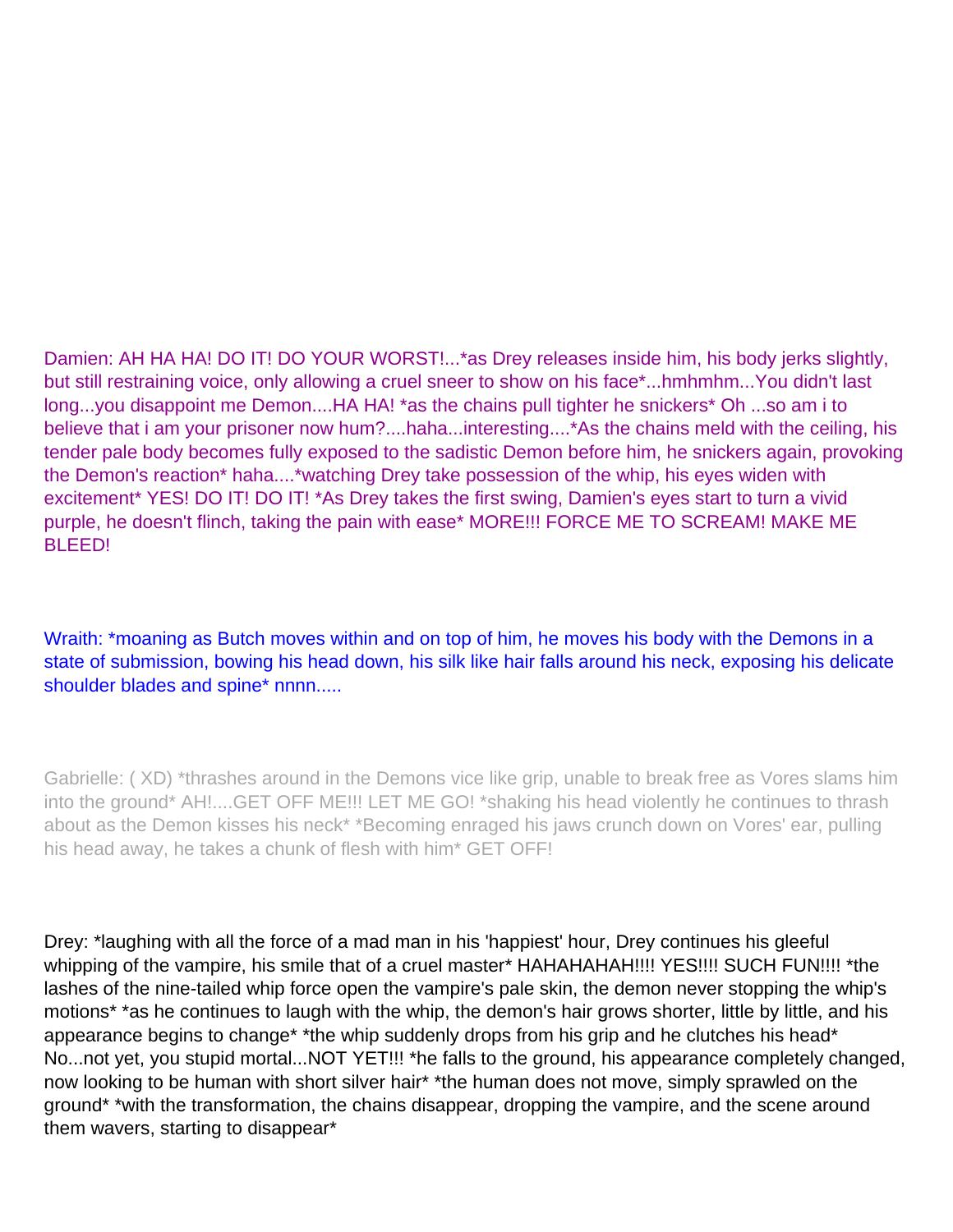Butch: \*kisses the exposed shoulders, holding tight to the frail creature\* ...Wraith...I...can't...hold back...aah... \*his thrusts become quicker, more forceful, loosing control of the lust he feels\*

Damien: \*continues to laugh as the Demon thrashes him, looking at the blood leaving his body, he licks hip bottom lip in a suggestive manner\* .....\*suddenly, as Drey cries out, Damien stops laughing, still with a grin on his face at the sight of the Demon suffering\*....\*As Drey falls to the ground and transforms, the Vampire slowly makes his way over\*......well, well.....what is this we have here....\*kneeling down, he gently places his corpse like hand upon the mysterious being's jaw before him\*.....mmm.....now you are beautiful.....

Wraith: \*whimpering as Butch kisses his shoulder, he feels the Demon becoming more forceful<sup>\*</sup> nnnn.....nnnnah.....AH! \*His mind suddenly begins to fill with moments from his past, he body rises in temperature as he starts to shake with both fear and pleasure, trying to hold onto his feelings for the Demon\*...AH...\*his eyes beginning to fill with tears, he pulls forward, releasing himself from the Demon's grip and cowers in the corner\*...no...don't hurt me......

Gabrielle: \*Still refusing to cooperate with Vores, he squirms, spitting the piece of ear out he continues to shake his head, screaming out in distress\* NO! GET OFF!!! DON'T TOUCH ME YOU SEX STARVED PERVERT!!!!......ARGH!

Mysterious mortal: \*groans, adjusting his body slightly\* ...nnnn... \*his eyes slowly open, revealing a silver color barely differing from white\* ... who...? \*blinks, the surrounding room fading to leave the two in a traditional Japanese room\* ... \*glares, not recognizing Damien\* ...could you let go of me?

Butch: \*finally regaining his sense, he gazes at Wraith, guilt clear in his eyes\* ...Wraith?... \*slowly, he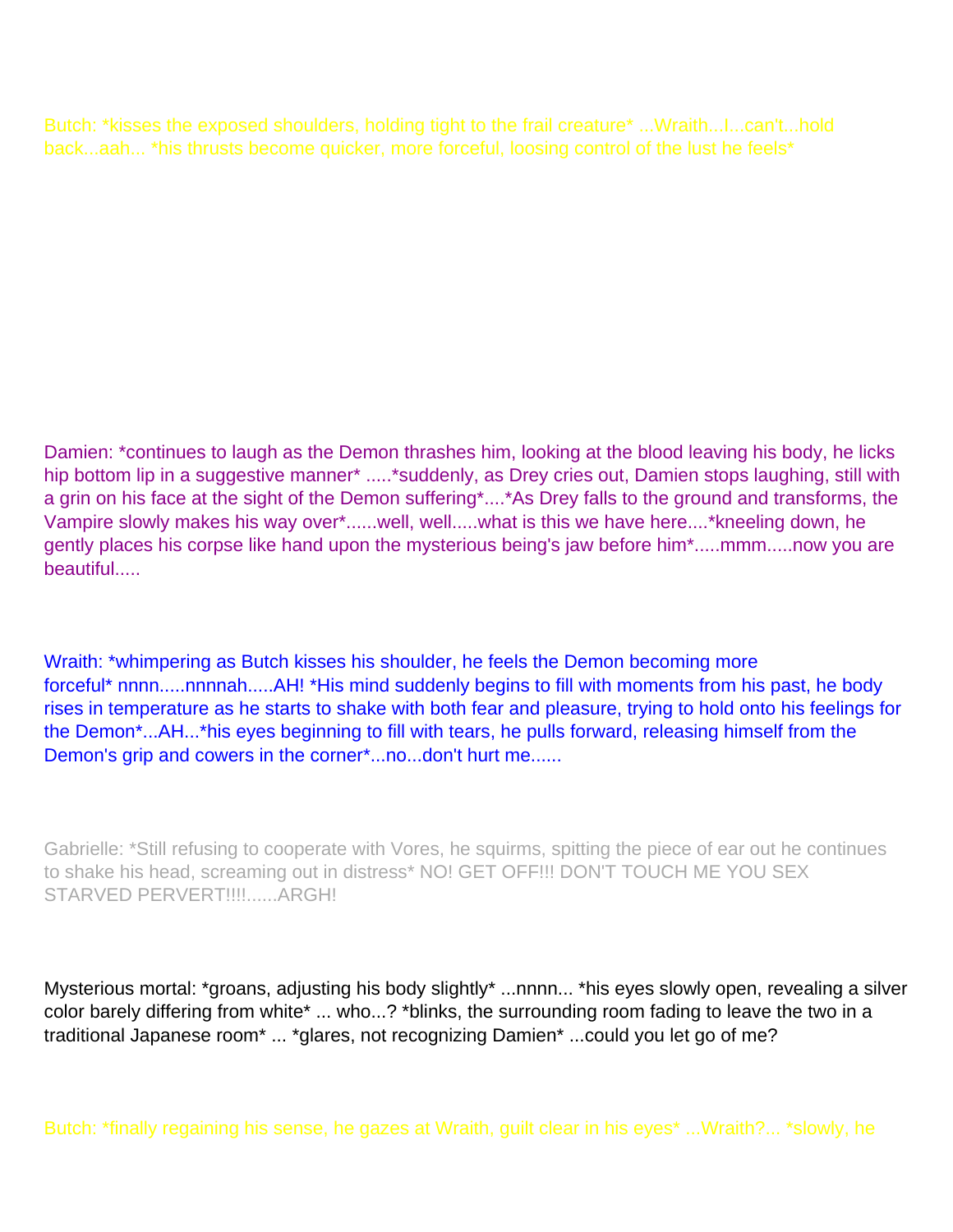crawls to Wraith, reaching out to him\* ... \*glancing away from Wraith, he pulls back his hand\* ...this is why I was hesitant...I...didn't want to hurt you... \*buries his face in his hands\* I'm...I'm sorry...Wraith, I'm so sorry... \*tears start to fall from his eyes\*

Damien: \*smirks as the mortal glares at him in confusion\*...hmmm....\*gently letting go of the humans jaw, he stays kneeling down and continues to stare at the beautiful creature before him\*....and what, be your name?....\*laughing to himself\* ha ha...

Wraith: \*his body still shaking, he looks up at Butch, now with tears falling from his eyes\*....no...please, don't be sorry....\*glances away, etching towards the Demon slightly\*...It was nothing that you did...i'm...i'm the one who should be sorry...for letting my past continue to haunt me...I.....i don't know how to let go...\* suddenly he throws his arms around Butch's neck as he buries his face in his chest, his exposed body closely pressed against Butch's\*.....please don't be sorry...

Gabrielle: \*glaring at Vores\* ....I meant every word of it Demon...NOW GET OFF ME! \*as Vores' hand slides down his struggling body, he continues to cry out\* ARGH! NO!!! \*continuing to thrash about, he kicks Vores in his lower region\* ...\*glares\*... URGH!!! ARGH NO!!! ....I WANT MACABRE!!!

Valar: ...Valar Shinel ... \*sits up, his eyebrow raising as he looks over the vampire\* And you are, besides stark naked, ...?

Butch: \*hesitantly, he wraps his arms around Wraith\* ...I...I still hurt you...and i'm sorry...I really love you...i...i don't want to hurt you...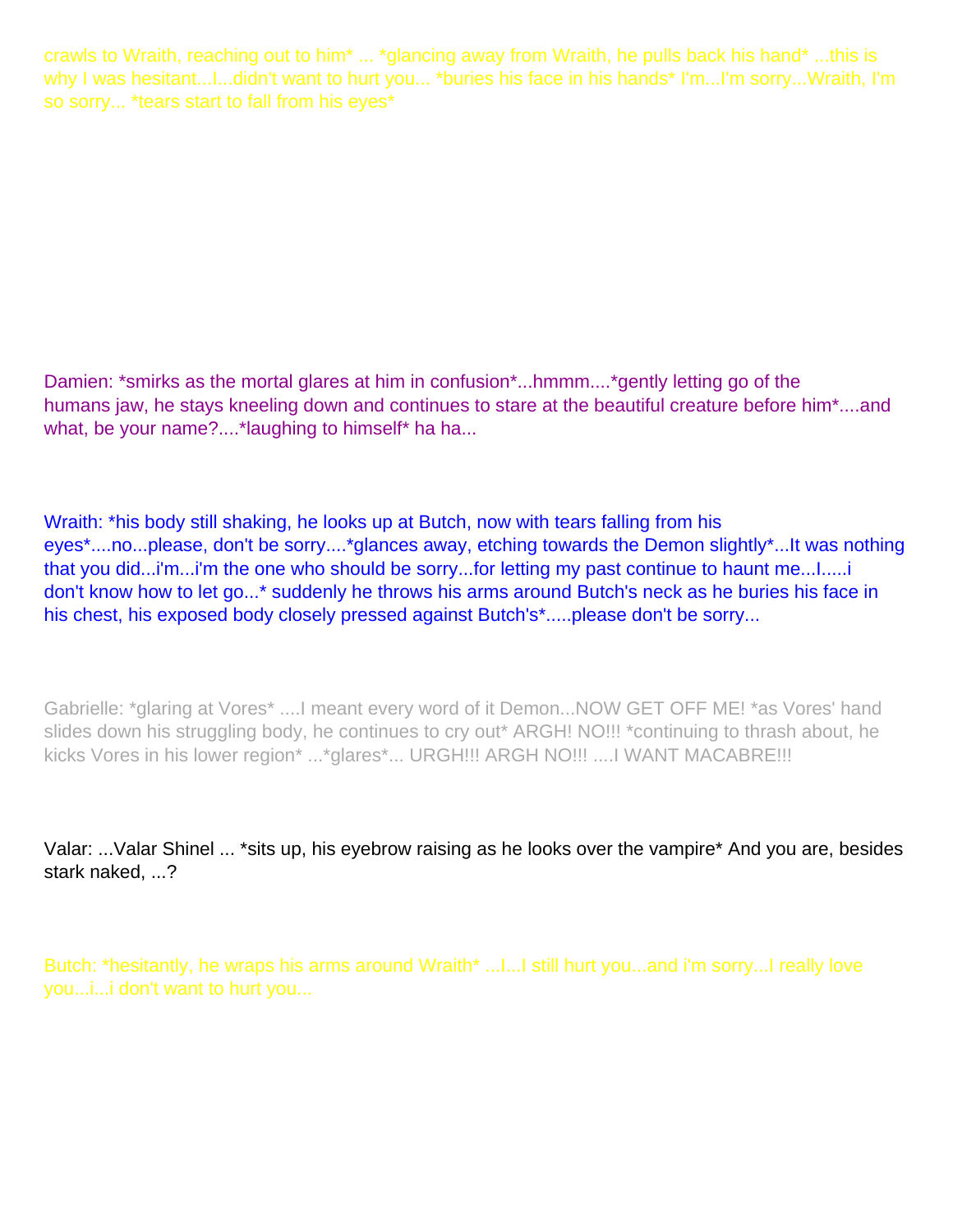Damien: ha ha...\*simply sit looking at Valar\*...don't give me that look human....you wish to know my name?....what if i don't want to give it to you. \*rises to his feet and goes to stand over the human\* hmhmhm....

Wraith: \*hold Butch tight\*...you didn't hurt me...it was me.....my wretched past...\*looking up at butch\*...tell me how to let go...\*glancing away\*...i don't want to be like this around you...i....i want....

Gabrielle: HE DID NOT FALL IN LOVE! HE'S MINE!!! MINE MINE MINE! NOW GET OFF! \* Cringes as Vores lays a kiss upon his lips\* blaaaah! ....huh \*reading Vores' thought\*...who the hell is Drey?..you moron!

Valar: \*backs up, getting a really bad feeling about this guy\* ...who are you? ...and how did you get in my house?! \*seems to focus inward for a moment, then pales\* ...shoot... \*glances up at Damien\* \*pales further as he looks at Damien\* ...

Butch: \*holding tighter to Wraith\* ...I...I don't know what to tell you...I've never had this sort of experience before...I'm sorry...really, I am...I wish I could help...but I don't know what to do....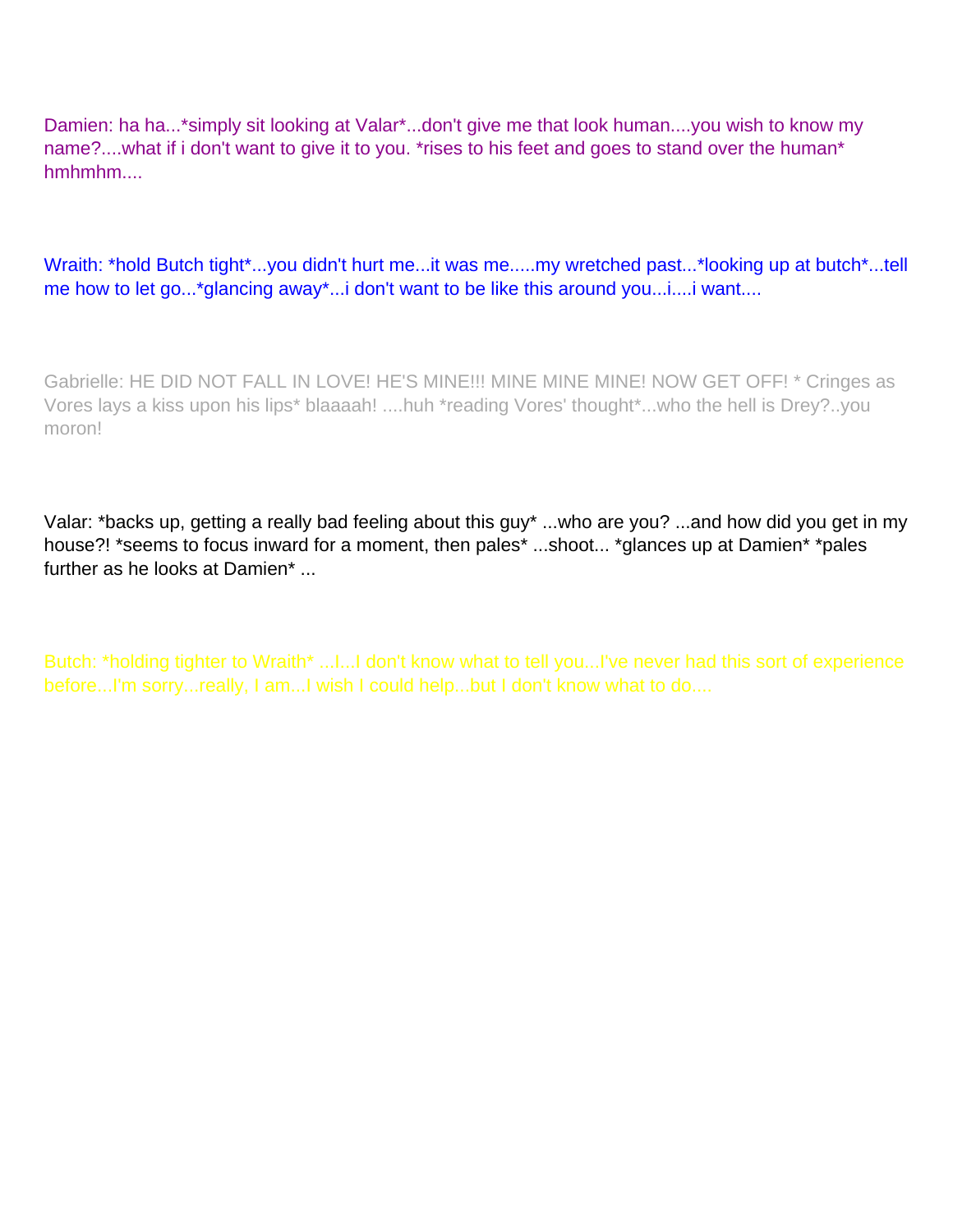## **6 - We're lovin it**

<span id="page-52-0"></span>\Gardian\_of\_the\_shadow\_relm and Rei\_Anul\_Sama bring you the continuation of our OC s RPG!

Part Six: Enter

\*beginning where we left off&\*

Damien: \*reading Valar's thoughts\* ...ha ha...yes. Drey does know me...i don't think that is a bad thing...for me anyway. So you DO wish to know my name...\*smirks\*....very well....you may call me Damien....and no, i am not among the living. HA HA...\* staring intently at the mortal before him, he etches closer\*...why...you have no reason to fear me beautiful one....

Wraith: \*holding tight to Butch, he brings his face up near his neck and begins to suck gently\*....i'm sorry.....\* Suddenly, all thoughts of his past leave his mind as he realizes just how much he means to the Demon embracing him; Looking up he sees tears forming in Butch eyes\* so many things have held me back in the past....but.....\*reaching up, he places a delicate hand on the Demon's cheek\*...now i realize...\*pulling himself up, he kisses Butch gently\*.....i love you....

Gabrielle: HE'S MINE DAMNIT! AND NO I WONT YEILD TO YOU! \*somehow, manages to break free from Vores' grip, Stumbling to his feet he takes to the air, his thoughts dwelling on the Demon's words\*...he can't have...he wouldn't...I love him...MACABRE YOU BASTARD!

Valar: \*backs up, still on the floor\* ...wha...? What do you mean? \*glances toward the door, then back to Damien, inching towards the door\* ... I... I ve got plenty of reason to fear you...\*glances again at the door and tenses his body to sprint towards the door\*

Butch: \*smiles lovingly at Wraith\* Wraith...my dear Wraith...\*kisses Wraith, bringing him closer to him\* \*murmurs into the kiss\*...i love you...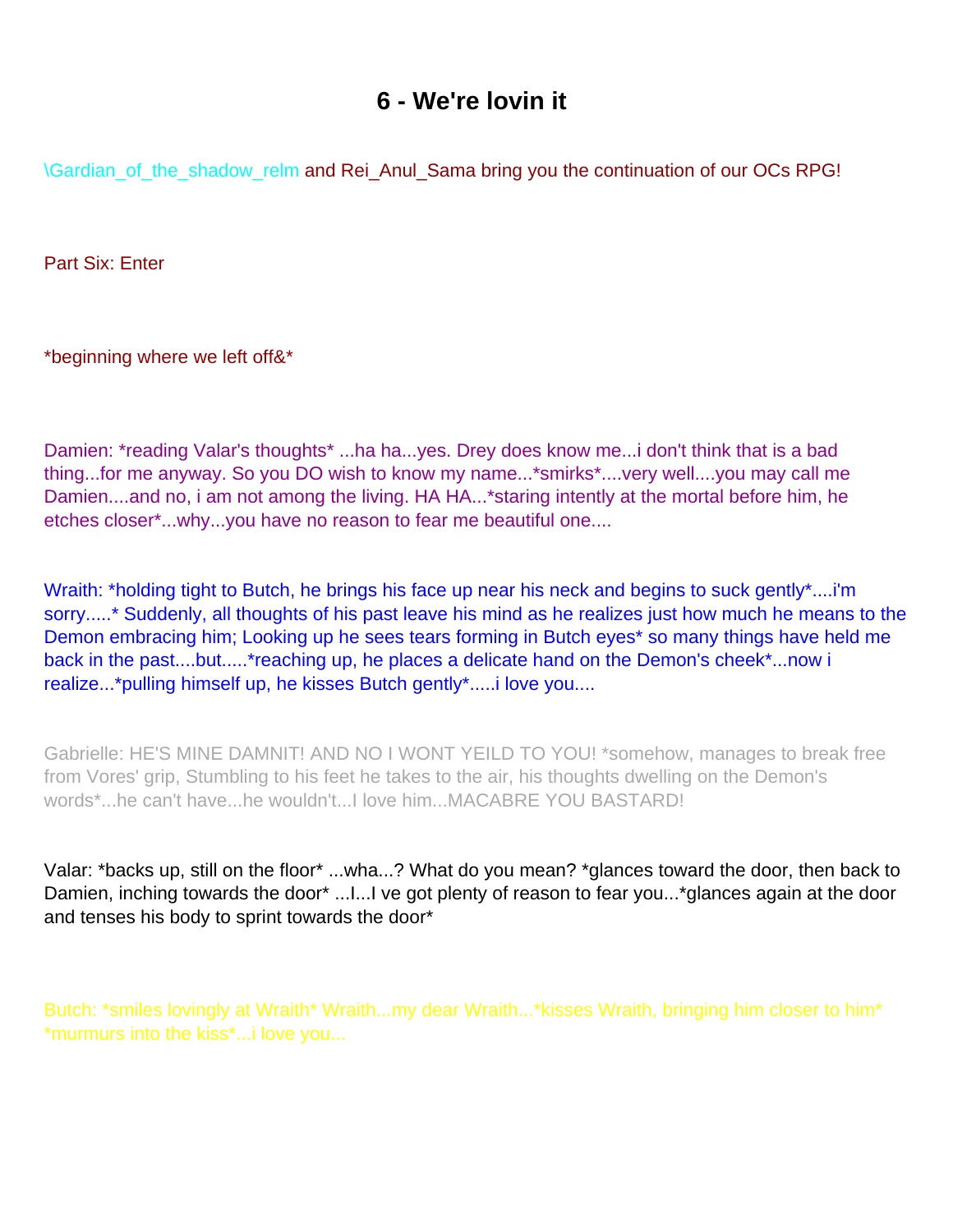Damien: \* fully aware of what Valar is hoping to do, he casually walks over to the door, taking one of his nails, he run it down the door\*...i know your planning to escape human....ha ha...I'm afraid your efforts will be in vein...\*glances at the mortal\*...I've already told you...you need not fear me...\*suddenly vanishing, he reappears in front of Valar, his lips almost touching the mortals\*...heh heh....\*taking both his hands, he grabs hold of Valar's shoulders and pins him to the ground\*...your.....so, beautiful......

Wraith: \*moaning into the kiss with Butch, his heart begins to race, the pulse in his neck becoming strong, he presses his warm body up against the naked Demon\*....i'm no longer afraid....

Gabrielle: \*increasing his speed he flies off, trying to lose Vores\* ...how can he do this do me...\*as he lands by a waterfall he falls back against some wet rocks, tears starting to form in his eyes\*...why....

Valar: Gah!! \*pushes against Damien\* Get off of me!!! And besides, that term IS USED FOR WOMEN!!! WHICH I AM NOT!!!!! \* starts kicking and squirming under Damien\* GET OFF!!!! = >.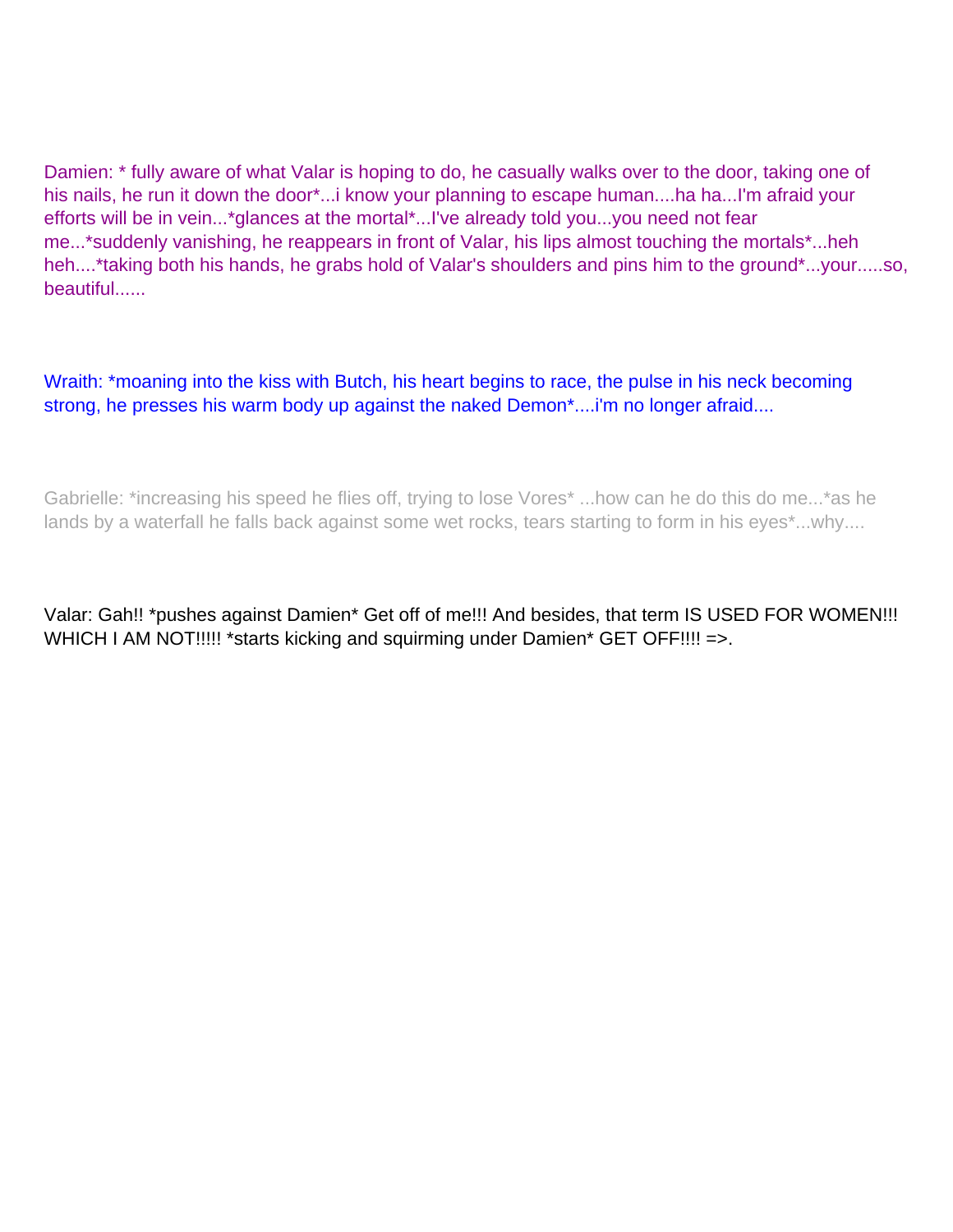## **7 - Oh such sauce ...**

<span id="page-54-0"></span>\Gardian\_of\_the\_shadow\_relm and Rei\_Anul\_Sama bring you the continuation of our OC s RPG!

Part Seven

\*beginning where we left off&\*

Damien: \*slides his tongue in and out of the mortals, tender mouth, as the kiss continues, he gradually parts Valar's legs as he positions his body in between, pressing up against the Mortals warm body\*

Wraith: \*cries out as Butch releases inside him, panting, his body still fully aroused he continues to moan as he starts to pre-cum\* ah!...nnnAH!.....\*he squirms a bit, looking up at Butch\*...

Gabrielle: \*his body now fully submerged in water, only his eyes visible on the waters surface, he stares at Vores....\*slowly closing his eyes, he ducks underneath the water, moving towards the Angel, he glides his hands up Vores' legs, moving gradually up to

his thighs\*

Valar: \*unconsciously pushes his body against the vampire's , moaning slightly into the kiss, his length beginning to awaken\*

Butch: \*still inside Wraith, he glides his hand down to Wraith's member, taking a firm grip on it\* \*kisses Wraith, kneading his lips and pushing his tongue into Wraith's mouth\* \*with his hand on Wraith's member, he begins to pump on the hardened length, coaxing the cum out of the limb<sup>\*</sup>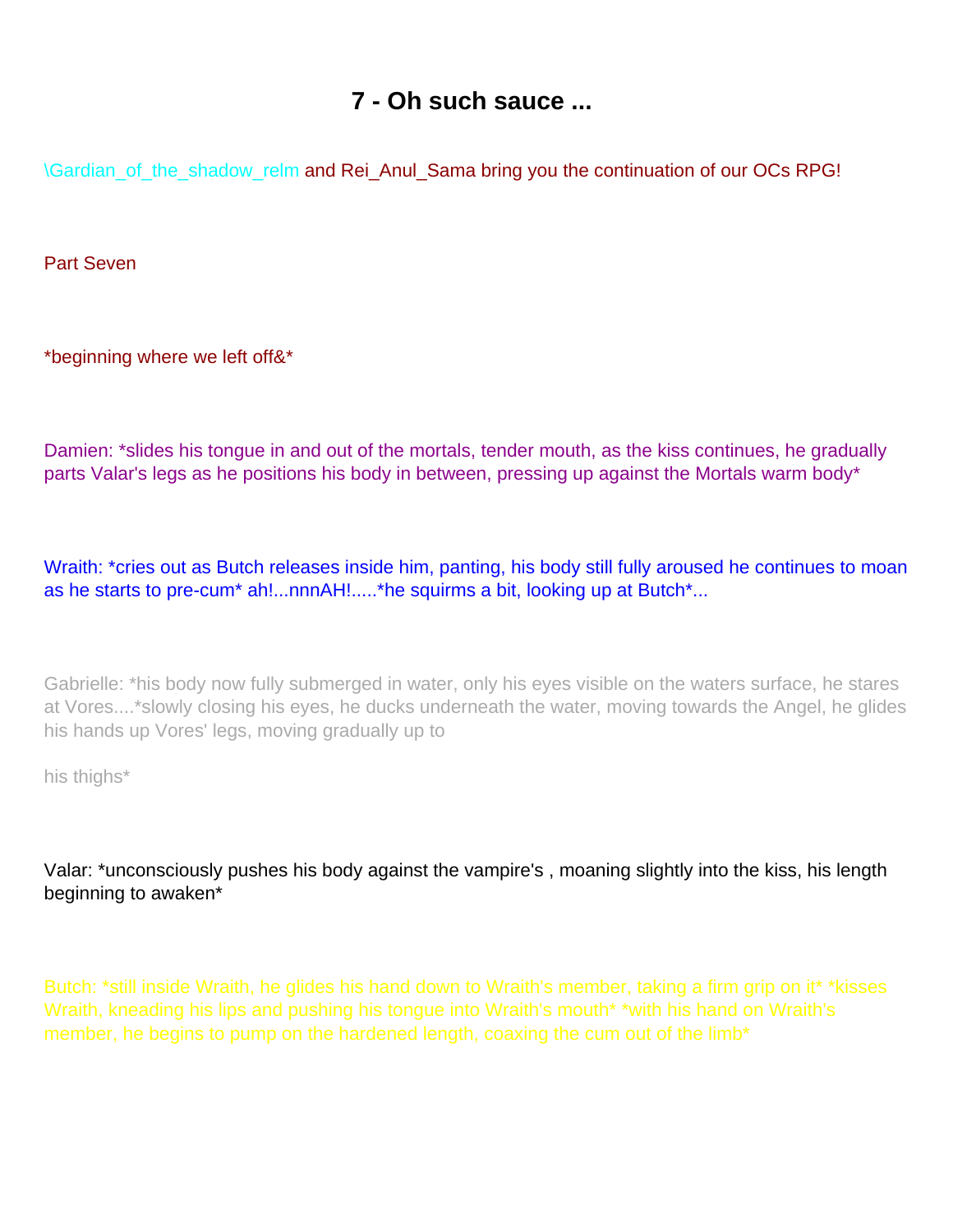Damien: \*his length fairly hard, he presses it against the mortals awakening membrane\* mmmm....your finally coming to your senses i see. You cannot resist the temptation.....lust is a powerful feeling...a natural ecstasy that lives within all of us...\*pulls back slightly as he lowers his head, nuzzling the mortals chest, leading his nose to run over Valar's left nipple\*....

Wraith: \*As Butch kisses him, his lust takes over, he pulls back his head crying out\* AAAAHHH!!! \*shaking his head he continues to moan as his body struggles\* nnnAAH!...haaaah!...

Gabrielle: \*his face emotionless, he looks up at Vores\*....what do you think.....\*as the Angel starts to embrace and kiss him he batters his wings slightly as he crawls in between Vores' legs\*....

Valar: nnnn...\*pushes into Damien as the vampire reaches his hard nipple, moaning, moving his arm over his eyes as more tears come\* \*weakly shakes head\* nnn...noo...nyaaah...

Butch: \*pumps on the member, his grip firm, his movements swift\* \*kisses Wraith's exposed neck, trailing kisses over the damp skin\*

Damien: \*rubbing his pelvis gently against Valar s length he smiles down at the weakening mortal before him, leaning in he, slides one of his slender hands up Valar s neck; He kisses his arm softly\* mmmmm....that's it....set your body free little one....

Wraith: \*not meaning to, he digs his nails into the back of Butch's neck as the Demon kisses him, his body, unable to keep still\* nnnn...AH! NaaaaAH! \*the tip of his length becomes moist as a little bit of cum emerges, he tries to hold back for a little bit longer\* AAAAAH \*he pushes himself into Butch's grasp further, grabbing onto his shoulders and pulling the Demon down close to him\*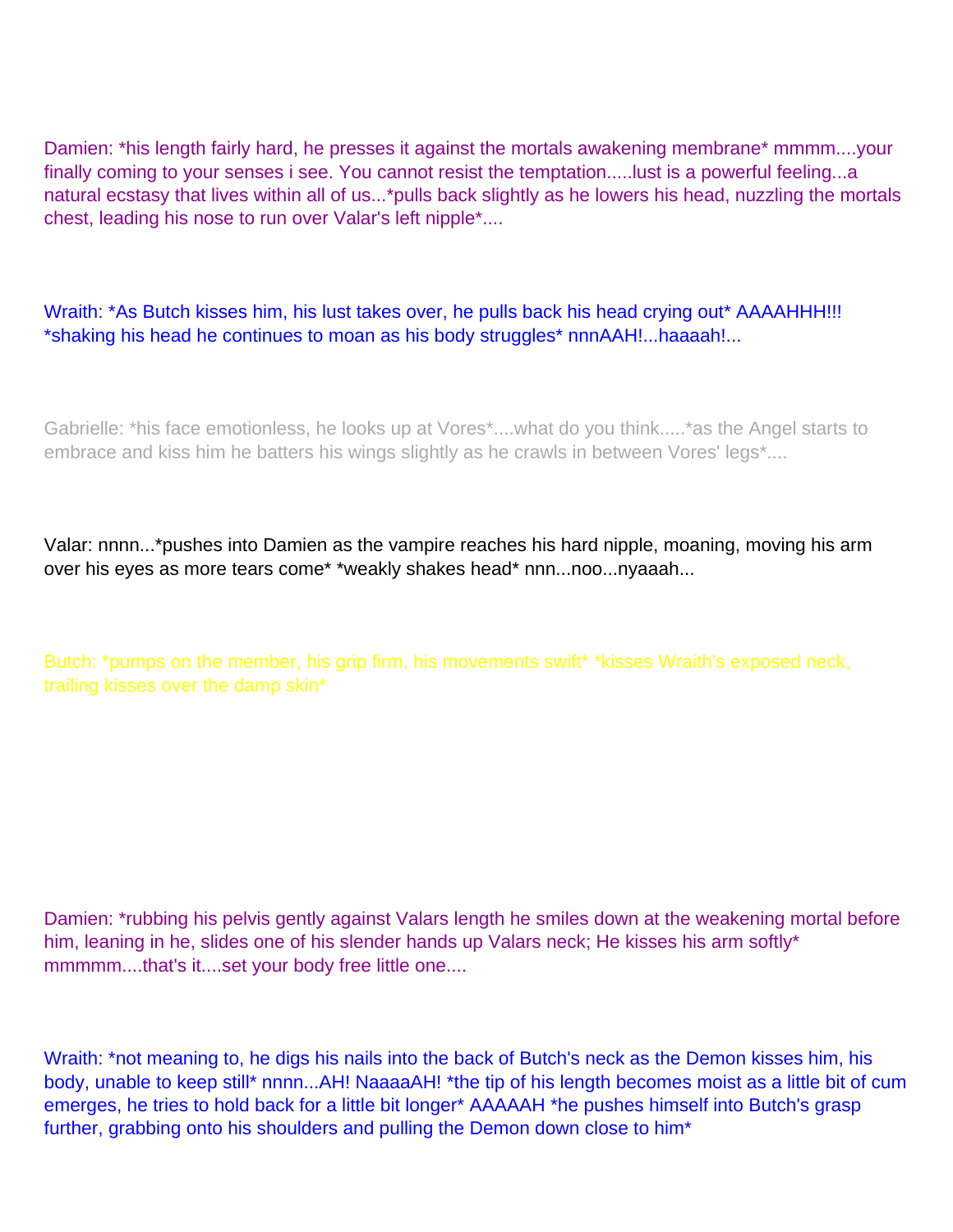Gabrielle: \*moves his body around, allowing Vores to kiss every inch of his torso, then moves into the passionate kiss as he slides his tongue in and out of the Angel's mouth, his wings starts to caress Vores' thighs, the sharp horns at the bottom, scraping the wet skin\*

Valar: nnnn...\*unable to say much beyond moans, he bites down on his lower lip, trying hard to stay silent, still unwilling to give up, though his body speaks louder than he\*

Butch: \*squeezes tighter on the member, pumping faster, kissing Wraith's left nipple, trailing kisses around the nipple\* \*gentle bites down on the nipple, enjoying the moans coming from the creature beneath him, his own length awakening once again within Wraith\*

Damien: \*continuing to grind his hips between Valar's legs, he trails one of his hands up the Mortals torso, gently moving his arm aside, he leans in to kiss Valar. Trailing his nails up and down his arm, he moves back towards the mortals torso, playing with his hardened nipples as he kisses and moves his hips, stimulating the Mortals arousal further.\*

Wraith: \*feeling Butch starting to awaken inside him again, he jerks slightly as he begins to thrust himself into the Demon's hand\* aaah! \*panting heavily, his body glistening, he pulls Butch down closer.\* nnnnnnah...uuurh! \*digging his face into the Demon's neck he grinds his teeth as he lets out one final moan, exploding into Butch's hand\* AAAAAH!!!!

Gabrielle: \*smirks as Vores' wings encase them in darkness, starting to become aroused as all he can hear, feel and smell are the sounds and warmth of the heavy breathing Angel beneath him\* mmmm....You smell like an Angel should....yet...i sense great evil in you&ha ha...i like it....\*As he continues to kiss Vores, he uses his wings to bring the Angels Thighs up to his waist\*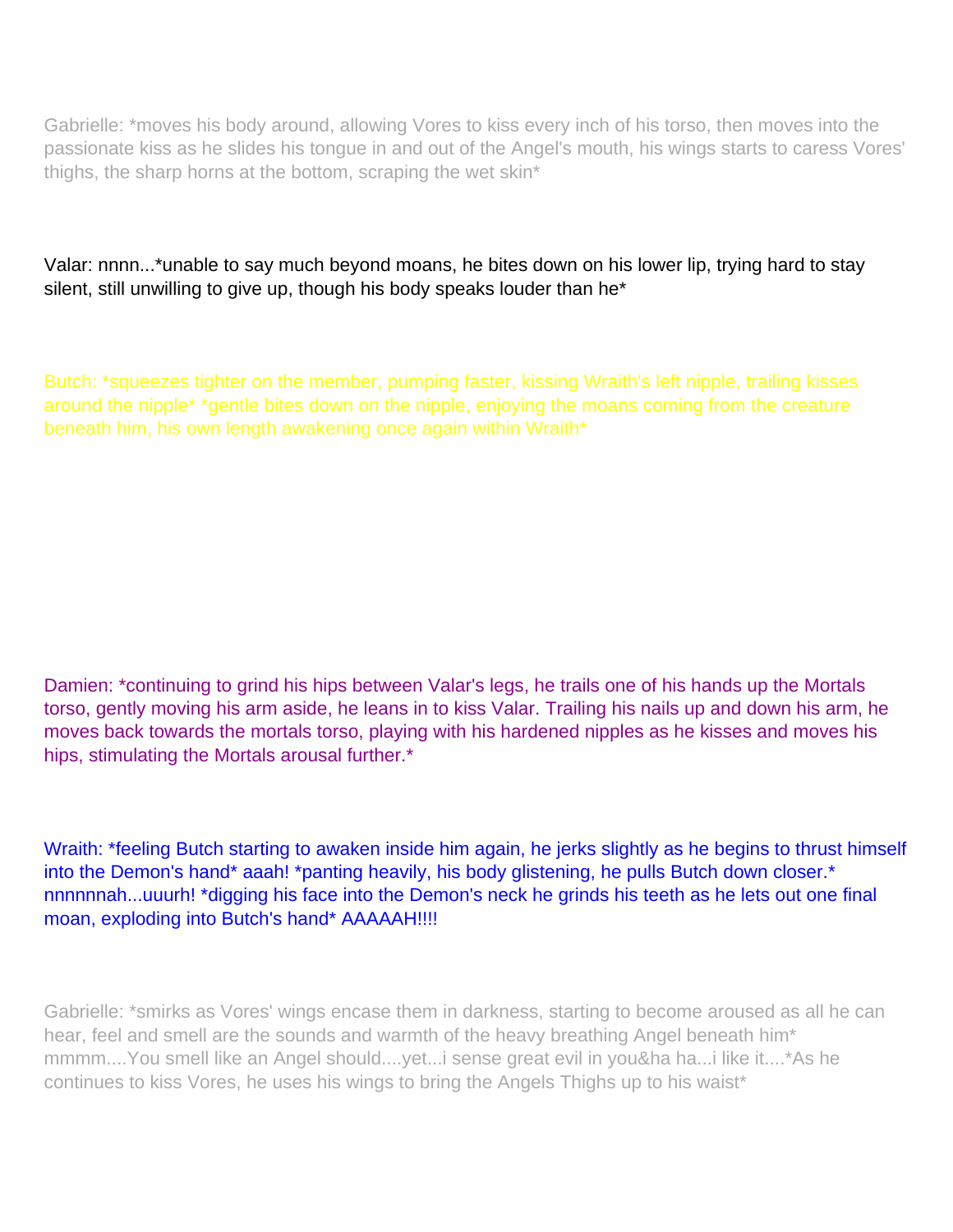Valar: nnaah...\*can't hold back any more moans as the vampire plays with his nipples\* aaah...nnnyAAaaa...\*pushes his hips into the vampire's, his back pushing his torso into the vampire's hands\*

Butch: \*licks his hand clean of Wraith's cum, kissing Wraith with the taste in his mouth\* There, love...see how satisfying that was?...\*smiles gently at Wraith\*...

Damien: \*grins as he feels the tender warm body beneath him weaken even more\* \*breaking away from the kiss he trails down Valar's pulsing neck, tracing the vein with his tongue, continuing down towards his right nipple; He strokes the Mortals thighs as he massages the nipple with his tongue, his cold saliva surrounding it\* mmmmm......

Wraith: \*still panting, he weakly glances up into Butch's eyes\* ........nnn....\*he strokes the Demon's back gently\*..........

Gabrielle: ha ha...\*pulls back from the kiss and grins, his eyes glow in the darkness of Vores' wings\* mmmm......\*cupping his hand, he dips gently into the water surrounding them and dribbles it down the Angels torso\*......

Valar: nnn...\*moans loudly, his body shaking and heating quickly, his member hardening\*

Butch: \*strokes gently at Wraith's chest, then removes himself from Wraith, not wanting to discomfort him\* \*kisses Wraith\* ...rest, love...\*kisses Wraith again\* I love you...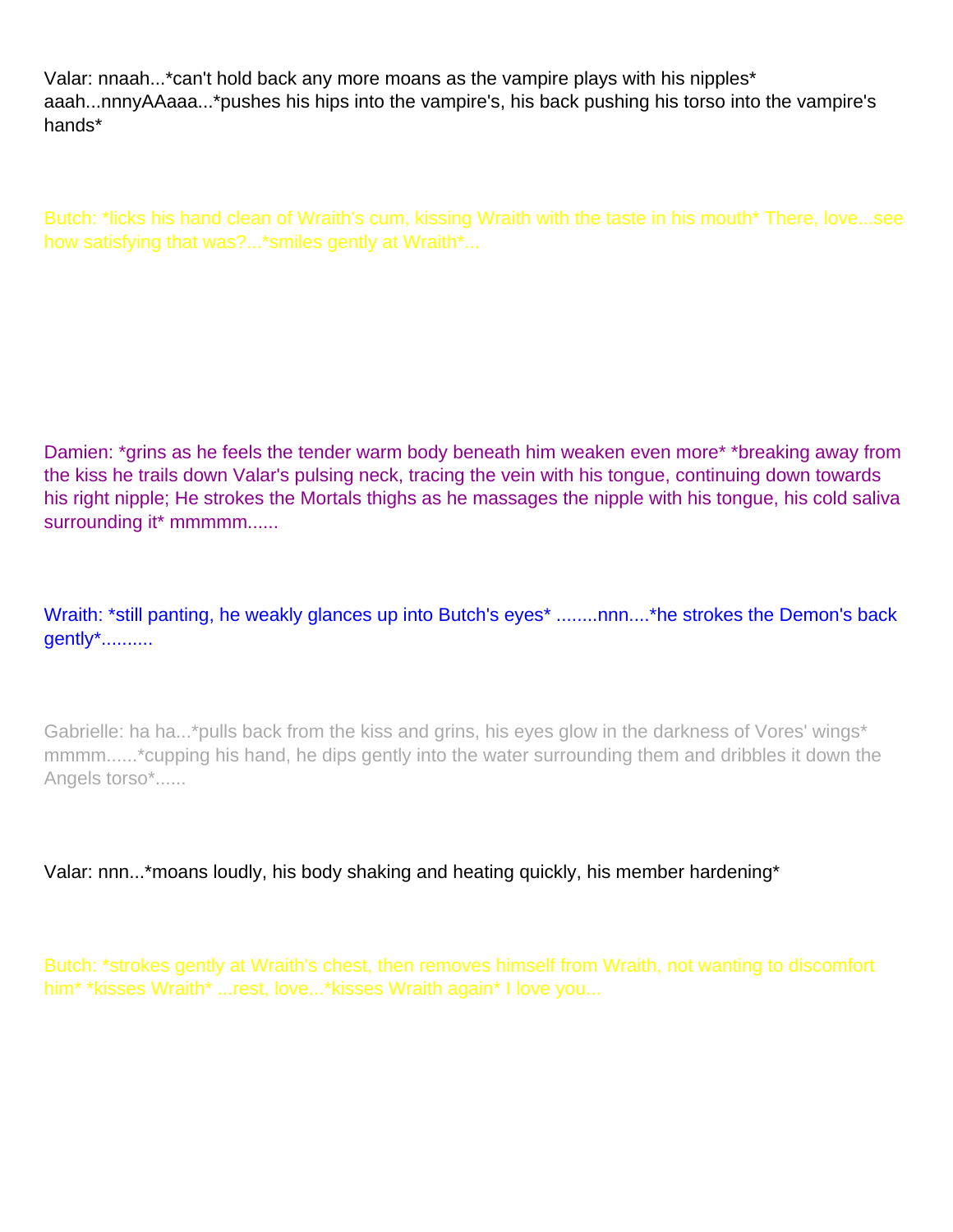Damien: mmmmm......hmhmmmmm, who would have thought...that such a monster could live within such a perfect creature....\*sliding his hand down between Valar's legs he feels how aroused he is and begins remove the clothing\*...

Wraith: \*weakly gazing into Butch's eyes, he brings a shaky hand up to his cheek, smiling slightly. Suddenly his head falls back as he looses consciousness\*.....

Gabrielle: \*grins playfully as the Angel begins to toy with him, licking his top lip in a seductive manner\* nahaha....perhaps....\*The horns on his wings cease stroking the Angels thighs and begin to dig in\*....i wonder....can Angels bleed....

Valar: \*struggles weakly under the vampire, turning away from Damien, pushing his legs against the vampire, his eyes closed in panic and his cheeks blushing madly\*

Butch: \*picks up Wraith gently and carries him to the bed, tucking him in with Butch, holding Wraith against his chest\*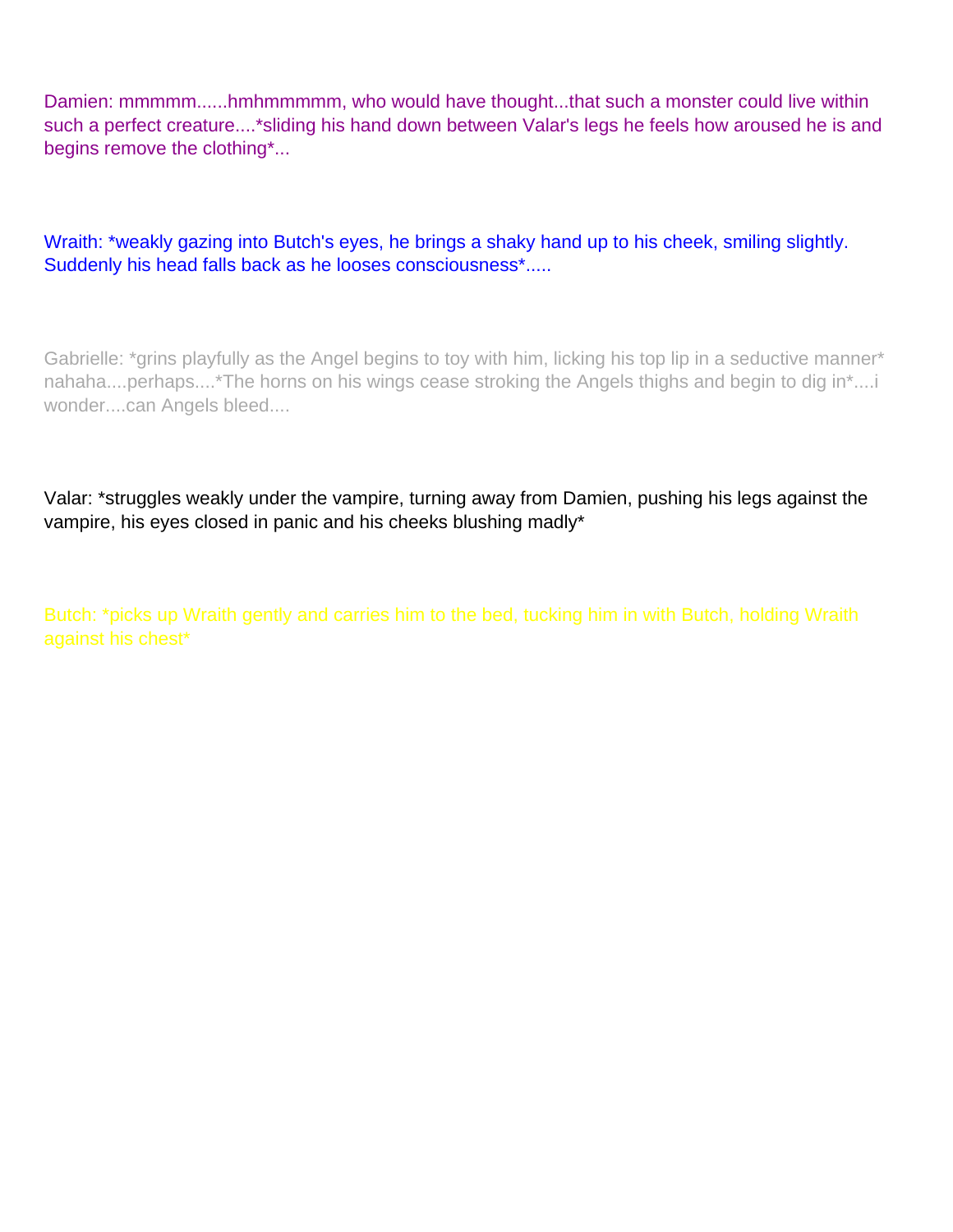#### **8 - shall we continue >:)**

<span id="page-59-0"></span>\Gardian\_of\_the\_shadow\_relm and Rei\_Anul\_Sama bring you the continuation of our OC s RPG!

Part Eight: Enter Dante and Nero (NOT FROM DMC!!)

\*beginning where we left off&\*

Damien: \*as he feels the mortals tender body struggling beneath him he moans ever so slightly as his own body is caressed unintentionally, their exposed bodies sliding against each other\*.....

Wraith: (OMG THEY DID IT ON THE FLOOR XD) \*Stirs slightly as he rolls over, seeing a faint figure beside him\* mmm......\*he drifts off into a deep sleep\*.............

Gabrielle: \*his eyes glow brighter, his grin grows wider as he attentively listens to the Angels words, gliding a metal claw up Vores' torso as he laughs softly\* ha ha ha.....we shall have to see... if a Devil can withstand an Angels bite.....

\*\*\*And so ends Butch and Wraith&and on that note, we go to Dante and Nero, Dante having just entered the room\*\*\*

Nero: .....\*glances at Dante\* Ello.

Dante: \*raises eyebrow at Nero, arms folded\*.....hello...and who might you be.

Nero: .......I am Nero, the God of Demons. And I am guessing that you are 'Dante'.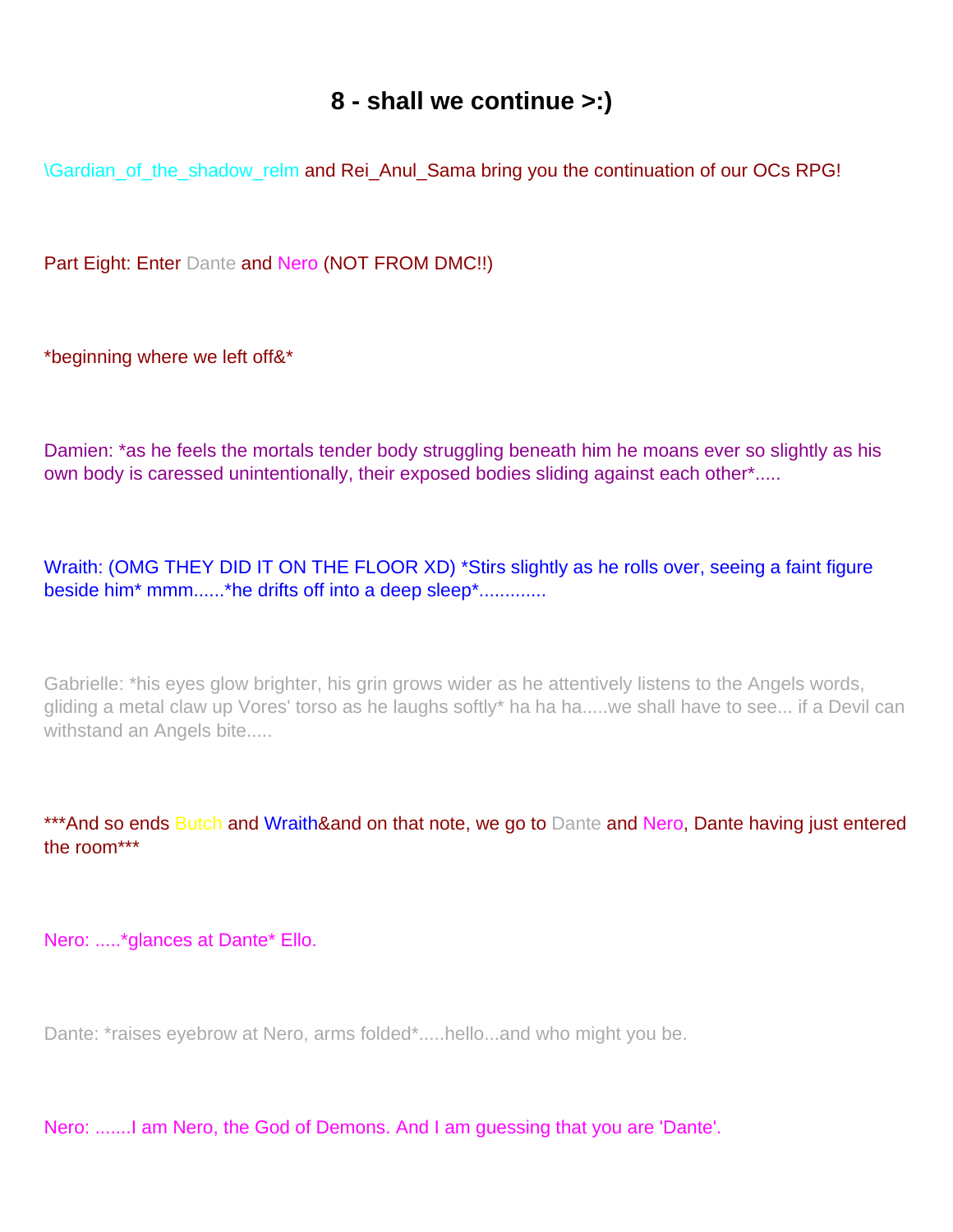Dante: ...oh....Then it's just as well that i'm not a Demon then, isn't it....I couldn't have someone like you ruling over me now could i...

#### Nero: .........\*raises eyebrow\* Pray tell, what are you, you beautiful creature?

Dante: stares at Nero\*.....what do you care what i am...i'm surprised your still here. Knowing i can't be controlled....you look like a tyrant. I myself... oppose such creatures...

#### Nero: \*shrugs\* If you oppose tyrants, good for you. \*smiles\* But I am no tyrant. I am simply a God trying to rule My followers...\*gazes at Dante, a smirk in his eyes\* As for your species, I am merely curious...its been so long since I didn't know what someone was...

Dante: \*looks at Nero\*...hum. If you must know...i am a hybrid....An Elvin Angel....why you seek to know my race is unclear to me...but...now you do...so what will you do now...

#### Nero: \*chuckles\* Must We Gods always have an ulterior motive for information?

Dante: \*glances away from Nero, arms still folded\*...it would seem. In your case anyway....

Nero: \*chuckles, sending a sidelong glance at Dante\* Well...I wouldn't mind an investigation done by you... \*smirks\*

Dante: \*pretending to play dumb\*...humph...i don't know what you are talking about T\_T......

Nero: \*chuckles\* Oh, I'm sure you don't. \*smirks\*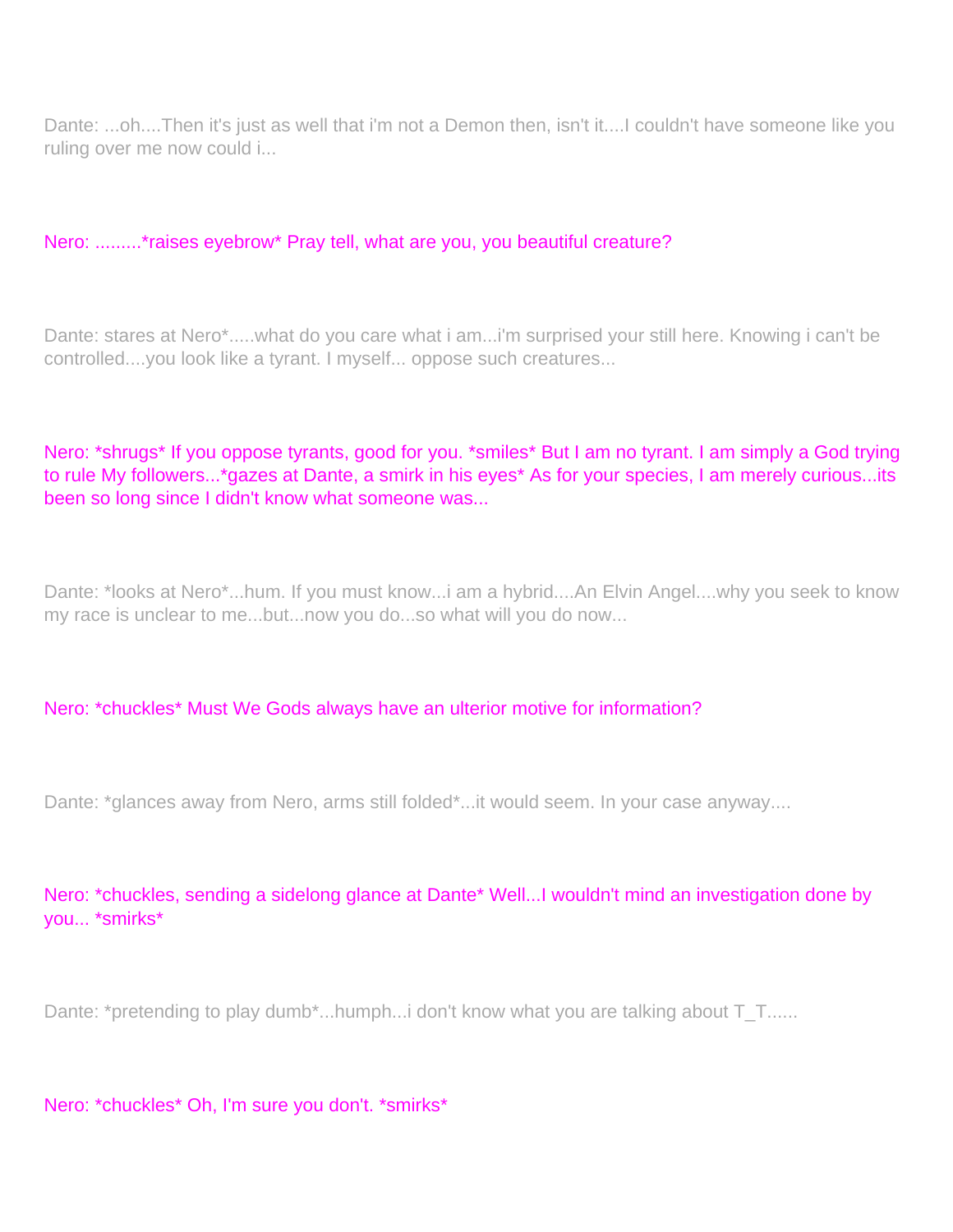Dante: \*seeing the sight of Nero's smirk, he starts to become nervous\*...HUMPH! ...well...

Nero: \*smirks again, running a hand through his own long black hair\* \*chuckles\* So, your going to play dumb?

Dante: \*blushes ever so slightly, not really visible, as he quickly glances at Nero\*.....Dumb?....do not be absurd...\*looks away\*

#### Rei: \*in the next room\* NEEEEEEEERROOOOOOOO!!!!!!!!! DIESEL'S BEING MEEEEEEEEEAAAAAAAAAAN!!!!!!!!!!!!!! \*wails\*

Nero: \*angry vein\* \*yells\* I'm busy...deal with it yourself.

Rei: \*wails\*

Nero: \*eye twitch\*

Dante: \*A confused, yet amused look emerges on his face as he watches Nero\*...how....cute....\*scratches head looking away, mumbling to himself\*.....was that the right word?...

Nero: \*chuckles, then is suddenly in front of Dante\* Cute, hmm? \*places a long nail on the top of Dante's cheek, dragging it lightly down his cheek, gazing down into Dante's eyes\* \*chuckles again\* I like that...\*steals a kiss from Dante\*

Dante: \*pulls back from the kiss, a look of shock fills his face, as he blushes slightly more\*...What are you doing!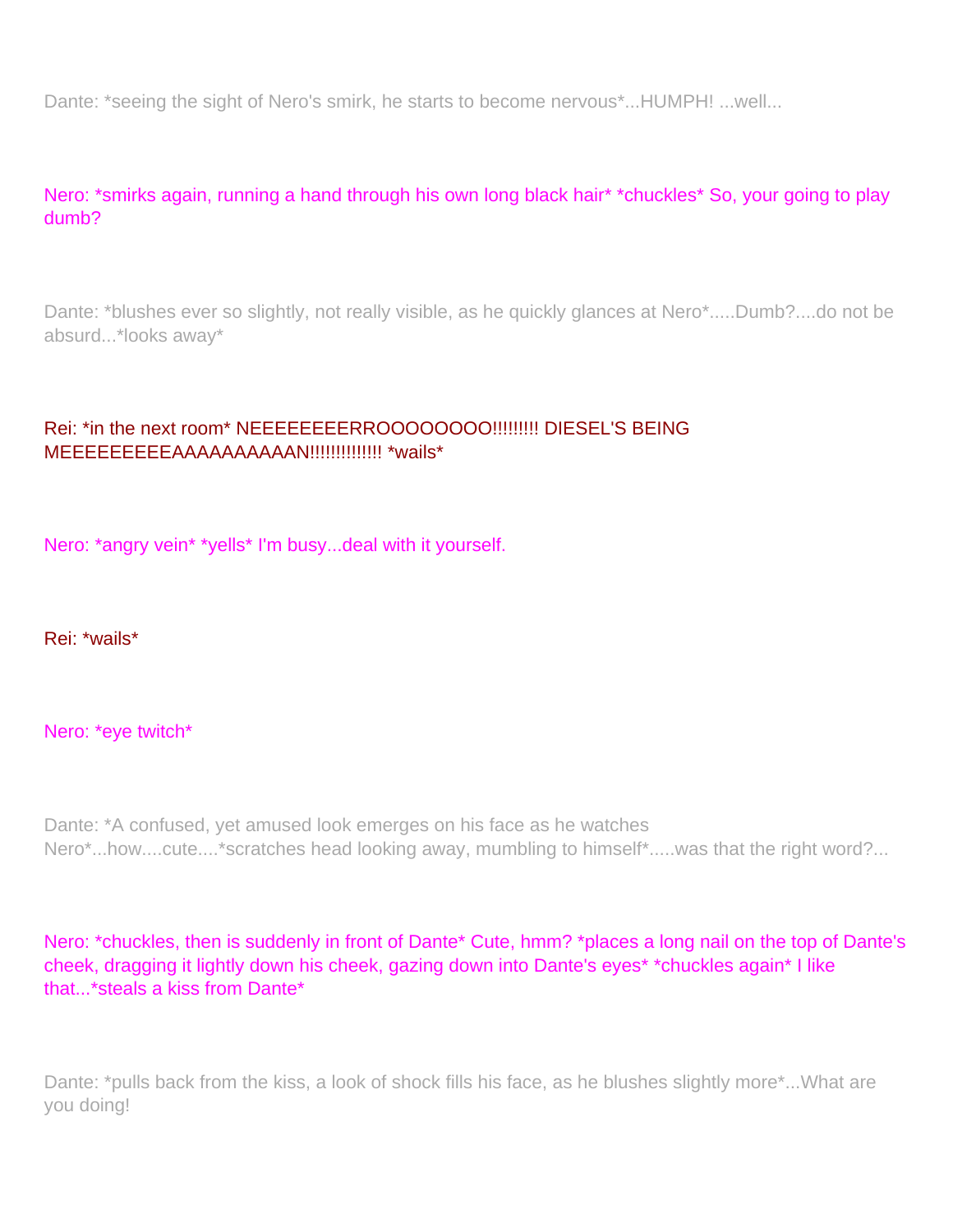Valar: \*pushes harder against the vampire\* n-no...p-please don't...nnn...s-stop...\*moans loudly as their lengths touch, his head pushing back against the floor\*

Nero: \*grins, placing his hand on the back of Dante's neck, pulling Dante closer to him\* ...what does it look like, my dear Dante? ...\*kisses Dante again\*

Damien: \*his body becoming infused with deep desire, he trails a nail down Valar's mid-drift, swiftly moving down to his hardened length as he drags his nail up slowly\* mmmmm.....just right...ha ha...even when aroused your still so tender.....such a treat this will be \*he grins and leans in to kiss the delicate Mortal\*

Gabrielle: \*smirks into the kiss, his sharp teeth catching on Vores' bottom lip. He licks the blood and slides his tongue into the Angel's moist mouth\* mmmmmm.....so sweet.....may the rest of you be just as delightful .....

Dante: \*cringes slightly, resisting as Nero pulls him closer\*....urgh! hey! \*he grabs onto Nero's back in an attempt to get him off, only resulting in pulling him closer\*...nah...

Valar: \*tries to dodge the kiss but fails\* \*pushes hard against the vampire, while his dick has other intentions, rubbing against the vampire\* nnaaah...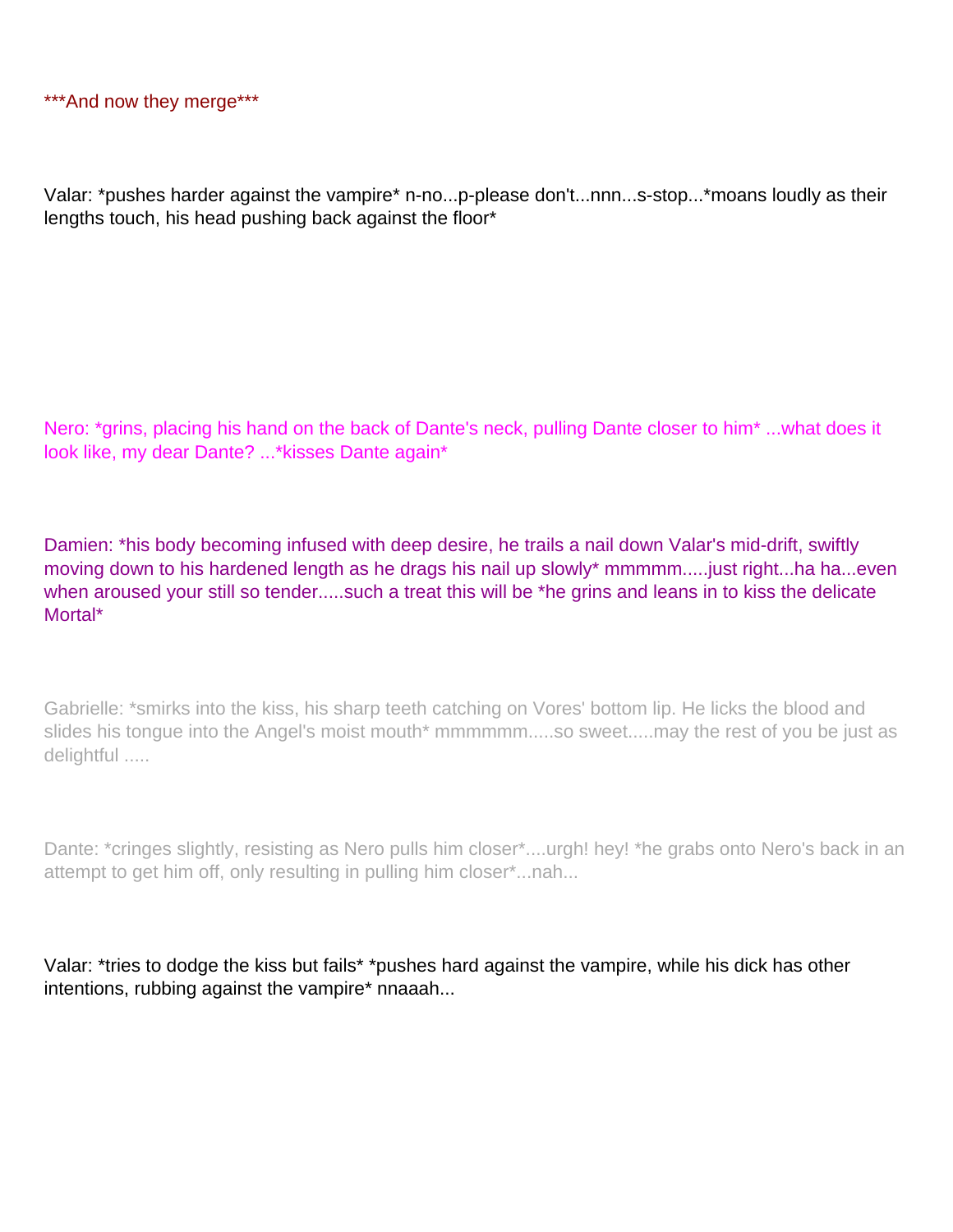Nero: \*smirks\* I had no idea you held such feelings for Me...\*with His hand on Dante's cheek, He brings him up for another kiss, His tongue massaging Dante's lips and pushing in\*

Damien: \*focusing on the mortal s body reaction rather than his feelings, he continues to drag his nail up, digging deeper as he reaches the tip. As he nears the top he brings his nail up to his mouth and slides it in his mouth, withdrawing it he rubs the saliva between his finger and thumb and moves back down to the mortals dick. He begins to massage the tip with his moist fingers\* mmmmm....so tender....

Gabrielle: \*grins playfully, moaning weakly as his body is drawn down\* ooh ha ha....I always liked a bit of a rebel....ha ha ha! \*he takes in deep breaths, exaggerating the movement of his rib cage as it moves against the Angels exposed torso\* mmm...

Dante: \*a look of disgust fills his face as Nero forces his tongue inside\* MMMNNNA!! \*continues to push against him\* I'm not like that! I don't do stuff like this! NOW GET OFF! \*tries to shake his head to avoid the kiss, but fails miserably\*

Valar: \*cries out, forcing his head back into the floor mat, his hands forming fists as he tries to pull away from the vampire, pushing his heels into the floor to move him\*

Nero: \*as He kisses Dante, His hand glides down Dante's back, gently tracing his spine and ending with a gentle squeeze of Dante's @\$\$\* mmm...such a delightful little angel...\*brings Dante closer to him if that is possible, kissing Dante again\*

Damien: \*feeling very much turned on by the mortal s cries of reluctant pleasure, he starts to squeeze the tip slightly harder, playing with it, and gently scraping his nail over the tip s opening\* mmmmmm....don't fight it little one.....\*glancing down for a brief moment, he sees his own length fully awakened, and so desperately ready for action\*....mmm...i don't know how much longer i can hold back...\*grins a cruel smile\*..i may just have to get violent...ha ha...but it would be a shame to harm such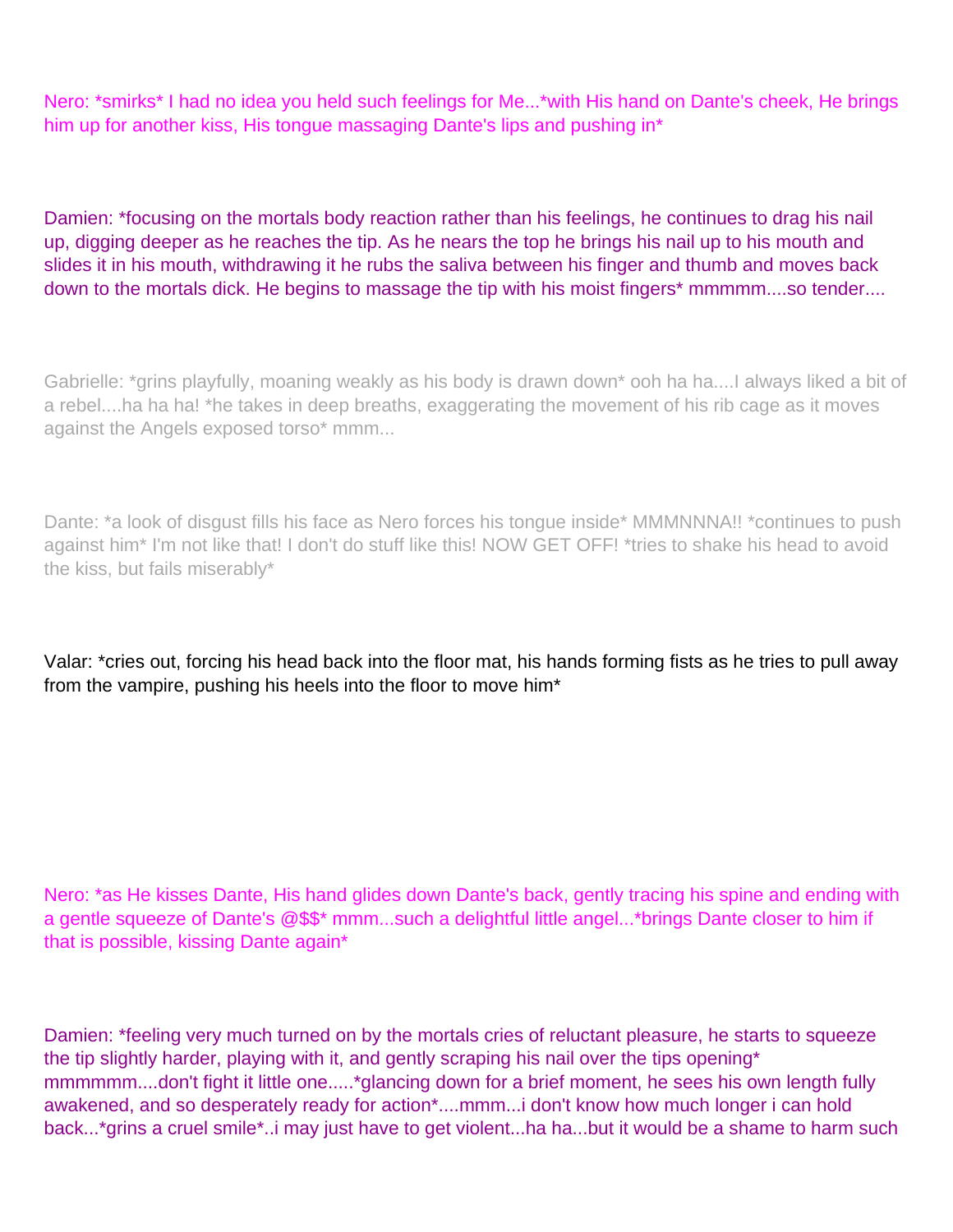#### a beautiful creature such as yourself....

Gabrielle: \*smirks at the Angel s words, as his wings dig deeper into his thighs\* hmmm......\*he delivers a sudden sharp nip to Vores' right nipple, then begins to trail his tongue up his torso, moving up his throat, he whispers in his ear\*.....i want you now.....\*he begins to move his hips slightly as the water gently begins to ripple around them\*

Dante: \*struggles, moving his hands in between their bodies in an attempt to push against the Demon\* no... nn&no... mmm...\*still fighting against Nero's desires he tries to avoid the second kiss by tilting his head up\* no stop...

Valar: \*cries out softly, his eyes snapping open as the vampire's nail scraps over his dick's opening\* \*breathing heavily, still trying desperately to hold back, to get away\* \*however, his body has other plans as it pushes his awakened dick into the vampire's hands, his nipples hard, his mind beginning to drown in the pleasure the vampire was giving him\* ...nnn...\*moans loudly\* ...n...nnn...\*turns to the wall, trying not to think about what was going to happen next\*

Nero: \*takes full advantage of the exposed neck and trails kisses down Dante's neck\* mmm...I can smell the desire in you...\*gently massages Dante's @\$\$, his other hand trailing a nail up his spine\* ...I know what you desire...

Damien: \*Continues to tickle the opening, suddenly pressing his nail into the tip. His eyes widen as the mortal struggles beneath him, knowing full well what Valar's body desires, he leans in, bringing his nail up from his dick, he licks it, sliding it around his mouth then proceeds to trail it down his own torso and up his length, moaning softly his eyes filled with overwhelming lust\* nnnn......don't you want this dear little one.....tell me the truth....

Gabrielle: \*he flinches as Vores' lips touch his shoulder, smirking at his words\*...i want you right here an now....but if you would be more comfortable somewhere else, i will gladly humor you Angel \*grinning